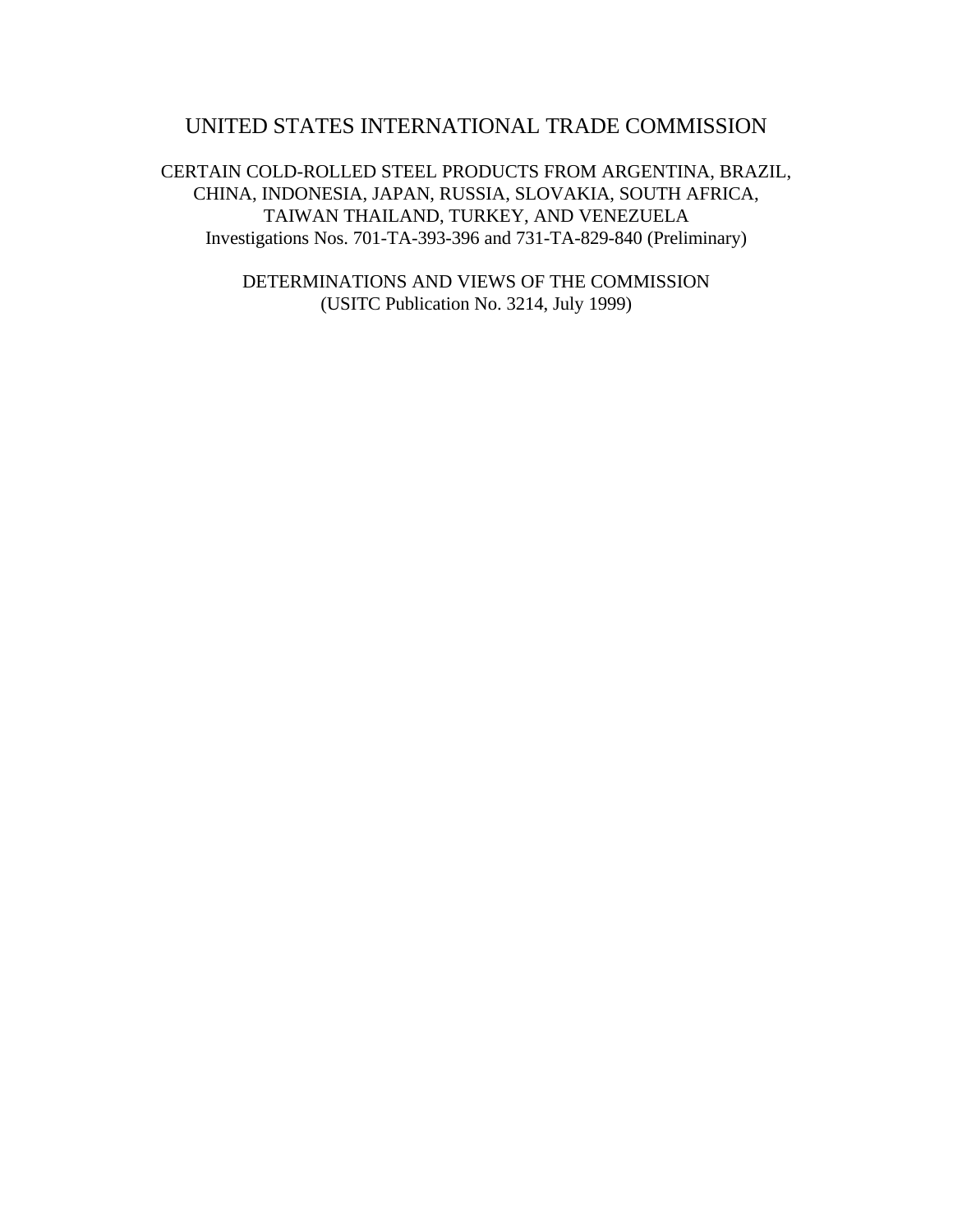#### **UNITED STATES INTERNATIONAL TRADE COMMISSION**

Investigations Nos. 701-TA-393-396 (Preliminary) and Investigations Nos. 731-TA-829-840 (Preliminary)

# CERTAIN COLD-ROLLED STEEL PRODUCTS FROM ARGENTINA, BRAZIL, CHINA, INDONESIA, JAPAN, RUSSIA, SLOVAKIA, SOUTH AFRICA, TAIWAN, THAILAND, TURKEY, AND VENEZUELA

### **DETERMINATIONS**

On the basis of the record<sup>1</sup> developed in the subject investigations, the United States International Trade Commission determines, pursuant to section 703(a) of the Tariff Act of 1930 (19 U.S.C. § 1671b(a)), that there is a reasonable indication that an industry in the United States is materially injured by reason of imports from Brazil of certain cold-rolled steel products, provided for in headings 7209, 7210, 7211, 7212, 7225, and 7226 of the Harmonized Tariff Schedule of the United States, that are alleged to be subsidized by the Government of Brazil. The Commission further determines, pursuant to 19 U.S.C. § 1677(24)(A), that the subject imports from Indonesia, Thailand,<sup>2</sup> and Venezuela that are alleged to be subsidized are negligible and its investigations are thereby terminated pursuant to 19 U.S.C. §  $1671b(a)(1)$ .<sup>3</sup> The Commission also determines, pursuant to section 733(a) of the Tariff Act of 1930 (19 U.S.C. § 1673b(a)), that there is a reasonable indication that an industry in the United States is materially injured by reason of such imports from Argentina, Brazil, China, Indonesia, Japan, Russia, Slovakia, South Africa, Taiwan, Thailand, Turkey, and Venezuela that are alleged to be sold in the United States at less than fair value.

#### **COMMENCEMENT OF FINAL PHASE INVESTIGATIONS**

Pursuant to section 207.18 of the Commission's rules, the Commission also gives notice of the commencement of the final phase of its investigations. The Commission will issue a final phase notice of scheduling which will be published in the *Federal Register* as provided in section 207.21 of the Commission's rules upon notice from the Department of Commerce (Commerce) of affirmative preliminary determinations in these investigations under section 703(b) and section 733(b) of the Act, or, if the preliminary determinations are negative, upon notice of affirmative final determinations in the investigations under section 705(a) and section 735(a) of the Act. Parties that filed entries of appearance in the preliminary phase of the investigations need not enter a separate appearance for the final phase of the investigations. Industrial users, and, if the merchandise under investigation is sold at the retail level, representative consumer organizations have the right to appear as parties in Commission antidumping and countervailing duty investigations. The Secretary will prepare a public service list containing the names and addresses of all persons, or their representatives, who are parties to the investigation.

<sup>&</sup>lt;sup>1</sup> The record is defined in sec. 207.2(f) of the Commission's Rules of Practice and Procedure (19 CFR  $\S 207.2(f)$ ).

 $2^2$  Commissioner Koplan dissenting with respect to allegedly subsidized imports from Thailand.

<sup>&</sup>lt;sup>3</sup> Chairman Bragg, however, further finds that imports from Indonesia, Thailand, and Venezuela will imminently exceed the statutory negligibility threshold , and makes an affirmative threat determination with regard to such imports.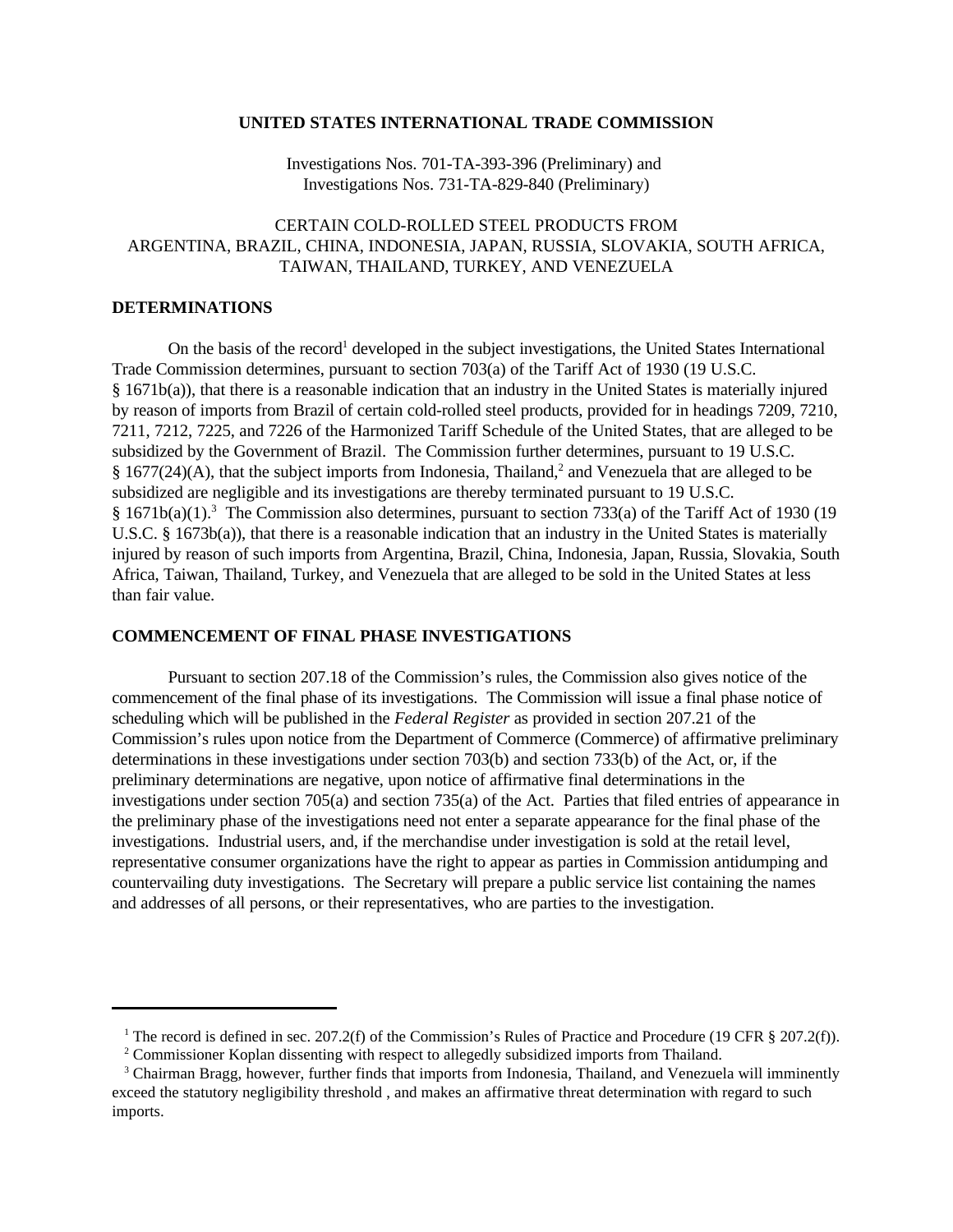#### **BACKGROUND**

On June 2, 1999, a petition was filed with the Commission and the Department of Commerce by Bethlehem Steel Corp., Bethlehem, PA; Gulf States Steel, Inc., Gadsden, AL; Ispat Inland, Inc., East Chicago, IN; LTV Steel Co., Inc., Cleveland, OH; National Steel Corp., Mishawaka, IN; Steel Dynamics, Inc., Fort Wayne, IN; U.S. Steel Corp.; a unit of USX Corp., Pittsburgh, PA; Weirton Steel Corp., Weirton, WV; the Independent Steelworkers Union; and United Steel Workers of America, Pittsburgh, PA, alleging that an industry in the United States is materially injured by reason of subsidized or LTFV imports of certain cold-rolled steel products from Argentina, Brazil, China, Indonesia, Japan, Russia, Slovakia, South Africa, Taiwan, Thailand, Turkey, and Venezuela. Accordingly, effective June 2, 1999, the Commission instituted antidumping investigations Nos. 701-TA-393-396 (Preliminary) and investigations Nos. 731-TA-829-840 (Preliminary).

Notice of the institution of the Commission's investigation and of a public conference to be held in connection therewith was given by posting copies of the notice in the Office of the Secretary, U.S. International Trade Commission, Washington, DC, and by publishing the notice in the *Federal Register* of June 9, 1999 (64 FR 31018). The conference was held in Washington, DC, on June 23, 1999, and all persons who requested the opportunity were permitted to appear in person or by counsel.

The Commission transmitted its determination in this investigation to the Secretary of Commerce on July 19, 1999. The views of the Commission are contained in USITC Publication 3214 (July 1999), entitled *Certain Cold-Rolled Steel Products from Argentina, Brazil, China, Indonesia, Japan, Russia, Slovakia, South Africa, Taiwan, Thailand, Turkey, and Venezuela: Investigations Nos. 701-TA-393-396 and 731-TA-829-840 (Preliminary)*.

By order of the Commission.

Donna R. Koehnke **Secretary** 

Issued: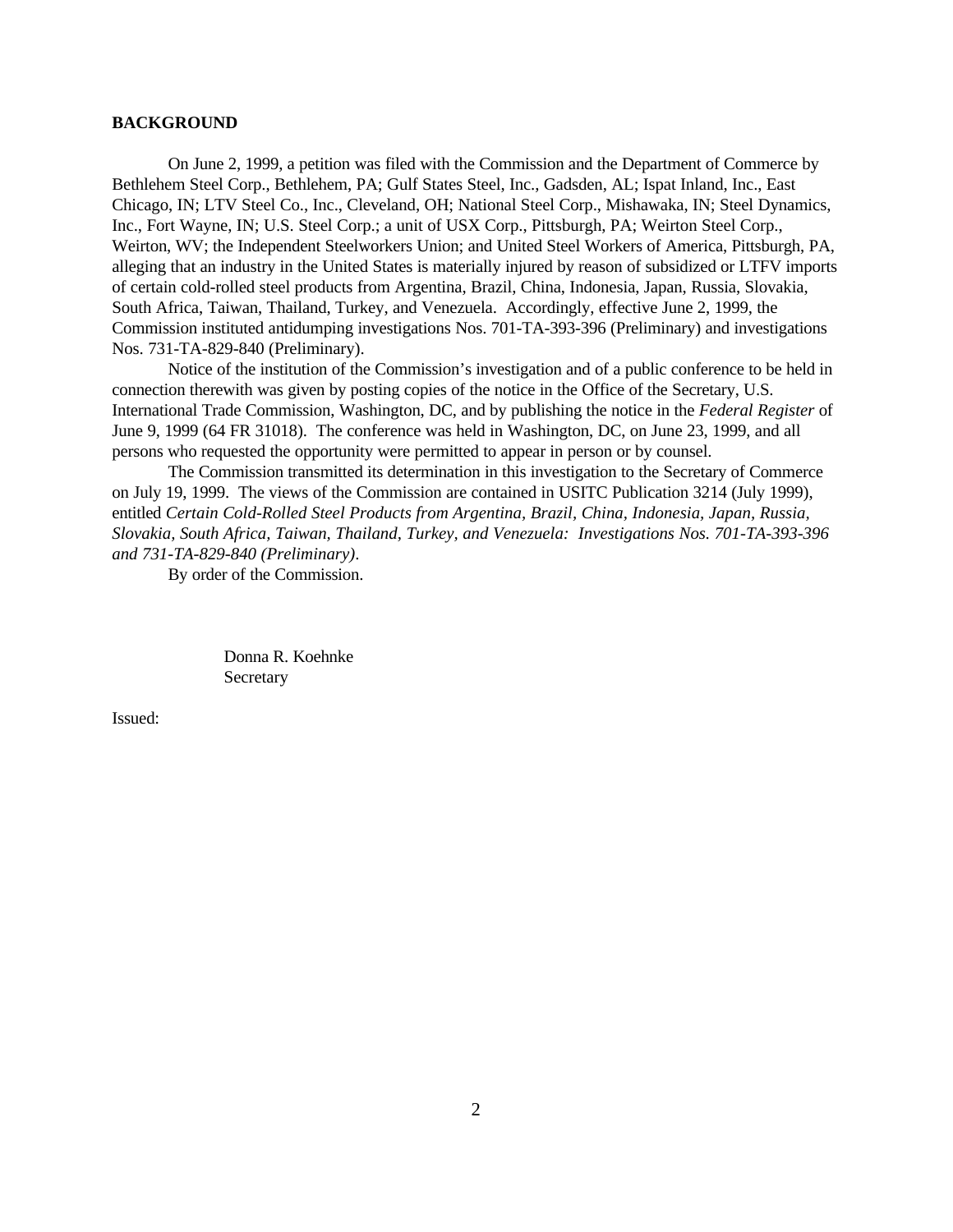#### **VIEWS OF THE COMMISSION**

Based on the record in these investigations, we find a reasonable indication that an industry in the United States is materially injured by reason of imports of certain cold-rolled steel products from Brazil that are allegedly subsidized and by reason of imports of certain cold-rolled steel products from Argentina, Brazil, China, Indonesia, Japan, Russia, Slovakia, South Africa, Taiwan, Thailand, Turkey, and Venezuela that are allegedly sold in the United States at less than fair value ("LTFV").

We also find that imports of certain cold-rolled steel products from Indonesia, Thailand, and Venezuela that are allegedly subsidized are negligible.<sup>12</sup>

### **I. THE LEGAL STANDARD FOR PRELIMINARY DETERMINATIONS**

 The legal standard for preliminary antidumping and countervailing duty determinations requires the Commission to determine, based upon the information available at the time of the preliminary determination, whether there is a reasonable indication that a domestic industry is materially injured, threatened with material injury, or whether the establishment of an industry is materially retarded, by reason of the allegedly unfairly traded imports.<sup>3</sup> In applying this standard, the Commission weighs the evidence before it and determines whether "(1) the record as a whole contains clear and convincing evidence that there is no material injury or threat of such injury; and (2) no likelihood exists that contrary evidence will arise in a final investigation."<sup>4</sup>

### **II. DOMESTIC LIKE PRODUCT AND INDUSTRY**

#### **A. In General**

To determine whether there is a reasonable indication that an industry in the United States is materially injured or threatened with material injury by reason of imports of the subject merchandise, the Commission first defines the "domestic like product" and the "industry."<sup>5</sup> Section 771(4)(A) of the Tariff Act of 1930, as amended ("the Act"), defines the relevant domestic industry as the "producers as a [w]hole of a domestic like product, or those producers whose collective output of a domestic like product

<sup>1</sup> Chairman Bragg dissenting. Chairman Bragg found that there is a reasonable indication that an industry in the United States is threatened with material injury by reason of allegedly subsidized imports from Indonesia, Thailand, and Venezuela. See Additional and Dissenting Views of Chairman Lynn M. Bragg Regarding Imports from Indonesia, Thailand, and Venezuela.

<sup>2</sup> Commissioner Koplan dissenting as to allegedly subsidized imports from Thailand. Commissioner Koplan found that there is a reasonable indication that an industry in the United States is threatened with material injury by reason of allegedly subsidized imports from Thailand. See Additional and Dissenting Views of Commissioner Stephen Koplan Regarding Imports from Indonesia, Thailand, and Venezuela.

<sup>3</sup> 19 U.S.C. § 1671b(a); 19 U.S.C. § 1673b(a); see also American Lamb Co. v. United States, 785 F.2d 994, 1001- 1004 (Fed. Cir. 1986); Aristech Chemical Corp. v. United States, 20 CIT , Slip Op. 96-51 at 4-6 (March 11, 1996).

<sup>4</sup> American Lamb, 785 F.2d at 1001 (Fed. Cir. 1986); see also Texas Crushed Stone Co. v. United States, 35 F.3d 1535, 1543 (Fed. Cir. 1994).

 $5$  19 U.S.C. § 1677(4)(A).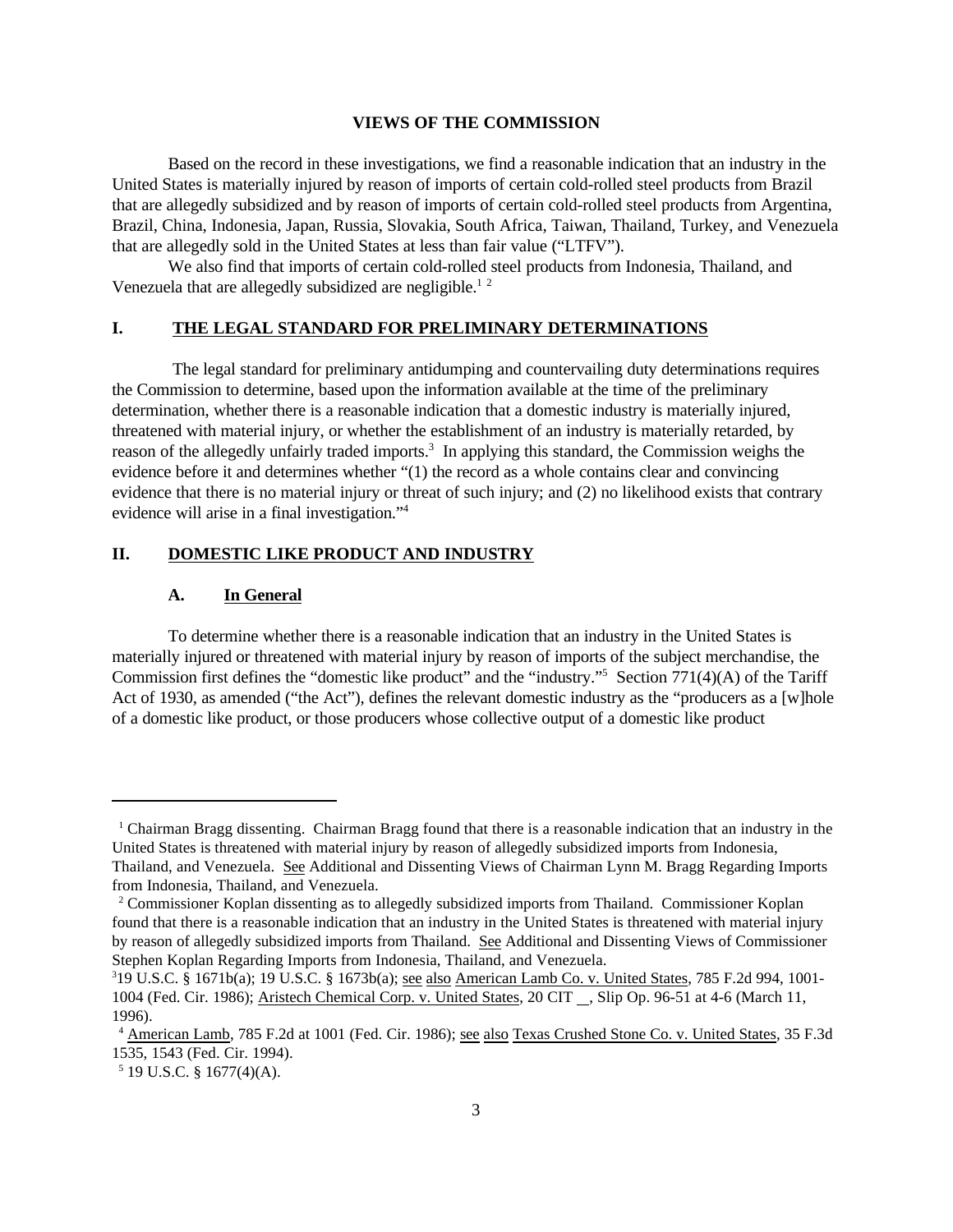constitutes a major proportion of the total domestic production of the product."<sup>6</sup> In turn, the Act defines "domestic like product" as "a product which is like, or in the absence of like, most similar in characteristics and uses with, the article subject to an investigation  $\dots$ ."

The decision regarding the appropriate domestic like product(s) in an investigation is a factual determination, and the Commission has applied the statutory standard of "like" or "most similar in characteristics and uses" on a case-by-case basis.<sup>8</sup> No single factor is dispositive, and the Commission may consider other factors it deems relevant based on the facts of a particular investigation.<sup>9</sup> The Commission looks for clear dividing lines among possible like products and disregards minor variations.<sup>10</sup> Although the Commission must accept the determination of the Department of Commerce ("Commerce") as to the scope of the imported merchandise allegedly subsidized or sold at LTFV, the Commission determines what domestic product is like the imported articles Commerce has identified.<sup>11</sup>

### **B. Product Description**

In its notice of initiation, Commerce defined the imported merchandise within the scope of these investigations as:

[C]ertain cold-rolled (cold-reduced) flat-rolled carbon-quality steel products, neither clad, plated, nor coated with metal, but whether or not annealed, painted, varnished, or coated with plastics or other non-metallic substances, both in coils, 0.5 inch wide or wider, (whether or not in successively superimposed layers and/or otherwise coiled, such as spirally oscillated coils), and also in straight lengths, which, if less than 4.75 mm in thickness having a width that is 0.5 inch or greater and that measures at least 10 times the thickness; or, if of a thickness of 4.75 mm or more, having a width exceeding 150 mm and measuring at least twice the thickness. The products described above may be rectangular, square, circular or other shape and include products of either rectangular or non-rectangular cross-section where such cross-section is achieved subsequent to the

<sup>9</sup> See, e.g., S. Rep. No. 96-249, at 90-91 (1979).

 $6$  19 U.S.C. § 1677(4)(A).

 $7$  19 U.S.C. § 1677(10).

<sup>8</sup> See, e.g., NEC Corp. v. Department of Commerce, Slip Op. 98-164 at 8 (Ct. Int'l Trade, Dec. 15, 1998); Nippon Steel Corp. v. United States, 19 CIT 450, 455 (1995); Torrington Co. v. United States, 747 F. Supp. 744, 749, n.3 (Ct. Int'l Trade 1990), aff'd, 938 F.2d 1278 (Fed. Cir. 1991) ("every like product determination 'must be made on the particular record at issue' and the 'unique facts of each case'"). The Commission generally considers a number of factors including: (1) physical characteristics and uses; (2) interchangeability; (3) channels of distribution; (4) customer and producer perceptions of the products; (5) common manufacturing facilities, production processes and production employees; and, where appropriate, (6) price. See Nippon, 19 CIT at 455, n.4; Timken Co. v. United States, 913 F. Supp. 580, 584 (Ct. Int'l Trade 1996).

<sup>&</sup>lt;sup>10</sup> Nippon Steel, 19 CIT at 455; Torrington, 747 F. Supp. at 748-49. See also S. Rep. No. 96-249, at 90-91 (1979) (Congress has indicated that the like product standard should not be interpreted in "such a narrow fashion as to permit minor differences in physical characteristics or uses to lead to the conclusion that the product and article are not 'like' each other, nor should the definition of 'like product' be interpreted in such a fashion as to prevent consideration of an industry adversely affected by the imports under consideration.").

<sup>&</sup>lt;sup>11</sup> Hosiden Corp. v. Advanced Display Mfrs., 85 F.3d 1561, 1568 (Fed. Cir. 1996) (Commission may find single like product corresponding to several different classes or kinds defined by Commerce); Torrington, 747 F. Supp. at 748-752 (affirming Commission determination of six like products in investigations where Commerce found five classes or kinds).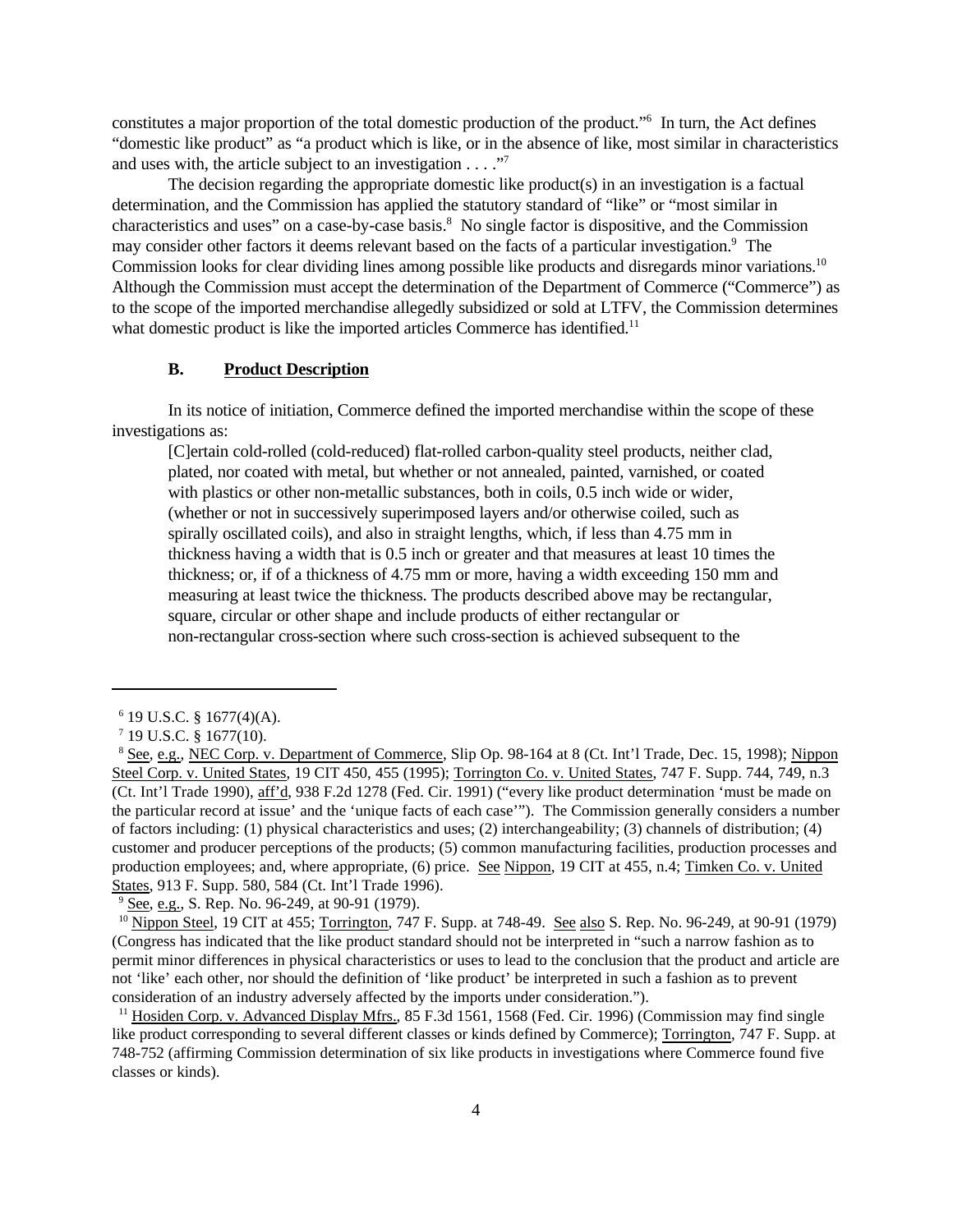rolling process (i.e., products which have been "worked after rolling")--for example, products which have been beveled or rounded at the edges.

 Specifically included in this scope are vacuum degassed, fully stabilized (commonly referred to as interstitial-free ("IF") steels, high strength low alloy ("HSLA") steels, and motor lamination steels. IF steels are recognized as low carbon steels with micro-alloying levels of elements such as titanium and/or niobium added to stabilize carbon and nitrogen elements. HSLA steels are recognized as steels with micro-alloying levels of elements such as chromium, copper, niobium, titanium, vanadium, and molybdenum. Motor lamination steels contain micro-alloying levels of elements such as silicon and aluminum.

 Steel products included in the scope of these investigations, regardless of definitions in the Harmonized Tariff Schedules of the United States ("HTSUS"), are products in which: (1) iron predominates, by weight, over each of the other contained elements; (2) the carbon content is 2 percent or less, by weight, and; (3) none of the elements listed below exceeds the quantity, by weight, respectively indicated:

- 1.80 percent of manganese, or
- 2.25 percent of silicon, or
- 1.00 percent of copper, or
- 0.50 percent of aluminum, or
- 1.25 percent of chromium, or
- 0.30 percent of cobalt, or
- 0.40 percent of lead, or
- 1.25 percent of nickel, or
- 0.30 percent of tungsten, or
- 0.10 percent of molybdenum, or
- 0.10 percent of niobium (also called columbium), or
- 0.15 percent of vanadium, or
- 0.15 percent of zirconium.

 All products that meet the written physical description, and in which the chemistry quantities do not exceed any one of the noted element levels listed above, are within the scope of these investigations unless specifically excluded. The following products, by way of example, are outside and/or specifically excluded from the scope of these investigations:

- SAE grades (formerly also called AISI grades) above 2300;
- Ball bearing steels, as defined in the HTSUS;
- Tool steels, as defined in the HTSUS;
- Silico-manganese steel, as defined in the HTSUS;
- Silicon-electrical steels, as defined in the HTSUS, that are grain-oriented;
- Silicon-electrical steels, as defined in the HTSUS, that are not grain-oriented and that have a silicon level exceeding 2.25 percent;
- All products (proprietary or otherwise) based on an alloy ASTM specification (sample specifications: ASTM A506, A507).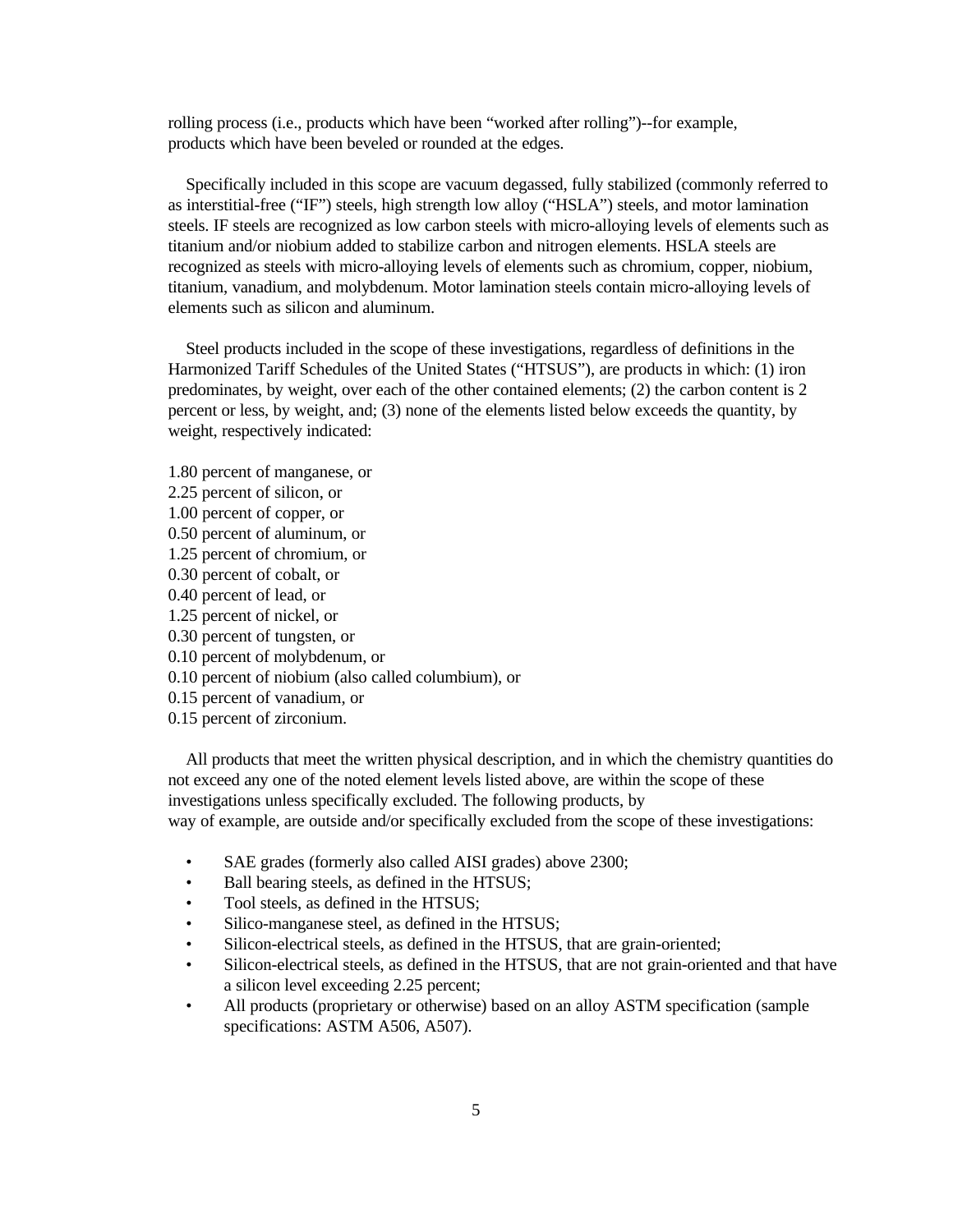The merchandise subject to these investigations is typically classified in the HTSUS at subheadings: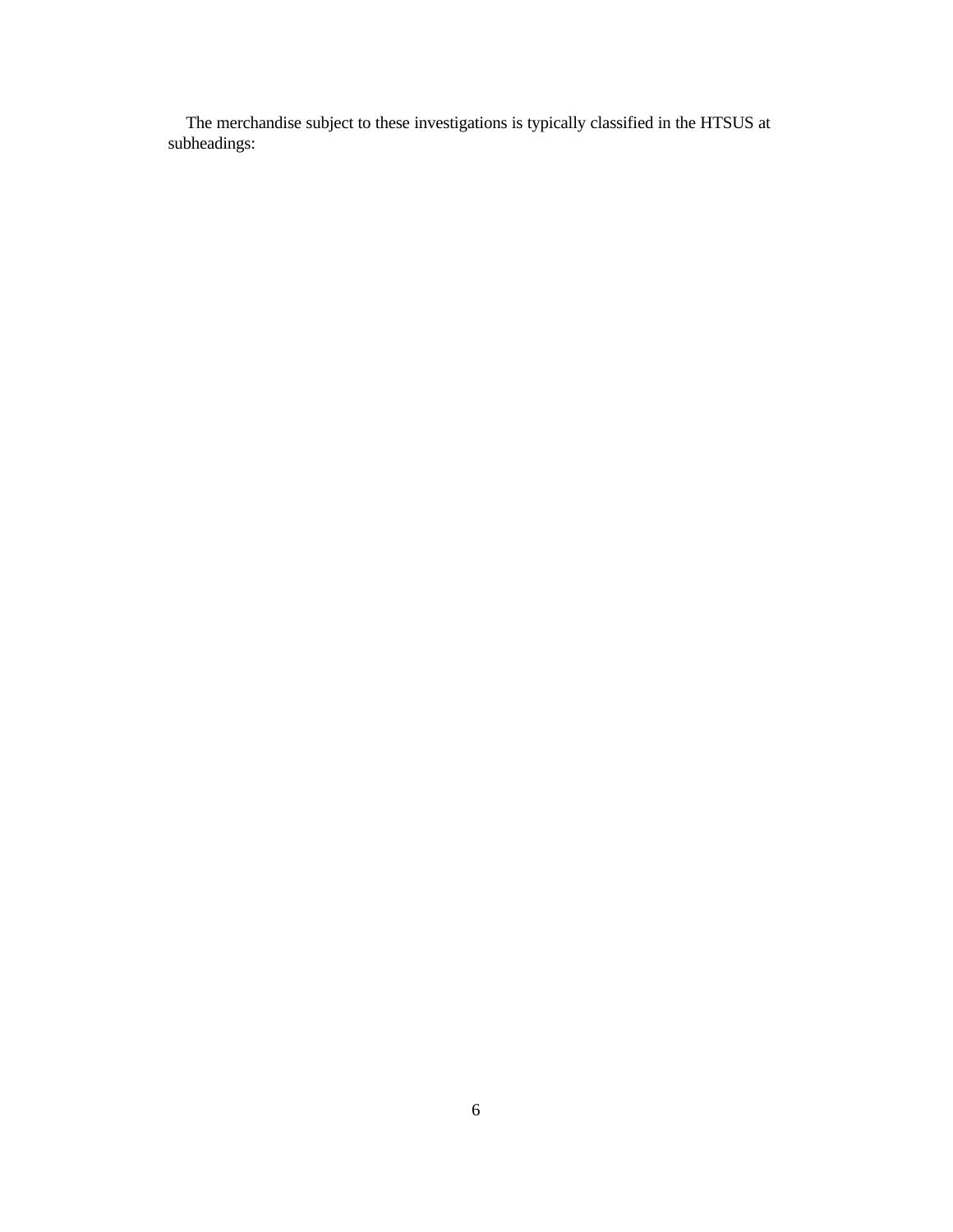7209.15.0000, 7209.16.0030, 7209.16.0060, 7209.16.0090, 7209.17.0030, 7209.17.0060, 7209.17.0090, 7209.18.1530, 7209.18.1560, 7209.18.2510, 7209.18.2550, 7209.18.6000, 7209.25.0000, 7209.26.0000, 7209.27.0000, 7209.28.0000, 7209.90.0000, 7210.70.3000, 7210.90.9000, 7211.23.1500, 7211.23.2000, 7211.23.3000, 7211.23.4500, 7211.23.6030, 7211.23.6060, 7211.23.6075, 7211.23.6085, 7211.29.2030, 7211.29.2090, 7211.29.4500, 7211.29.6030, 7211.29.6080, 7211.90.0000, 7212.40.1000, 7212.40.5000, 7212.50.0000, 7225.19.0000, 7225.50.6000, 7225.50.7000, 7225.50.8010, 7225.50.8015, 7225.50.8085, 7225.99.0090, 7226.19.1000, 7226.19.9000, 7226.92.5000, 7226.92.7050, 7226.92.8050, and 7226.99.0000.

 Although the HTSUS subheadings are provided for convenience and U.S. Customs Service ("U.S. Customs") purposes, the written description of the merchandise under investigation is dispositive. $^{12}$ 

Carbon steel is a combination of carbon and iron that is usefully malleable as first cast, in which iron predominates by weight over each of the other contained elements and in which the carbon content is two percent or less, by weight.<sup>13</sup> The term "cold rolling" refers to a process in which the product is fed into a rolling mill at ambient temperature.<sup>14</sup> Cold rolling is performed to reduce product thickness, to give the steel specific mechanical properties, or to give the steel specific surface texture.<sup>15</sup> After cold rolling, the certain cold-rolled steel product is typically annealed and then temper-rolled.<sup>16</sup> Certain cold-rolled steel products have a variety of uses, including automotive, construction, container, and appliance applications.<sup>17</sup>

# **C. Domestic Like Product Issues**

Petitioners assert that the Commission should find a single domestic like product consisting of all certain cold-rolled steel products.<sup>18</sup> Respondents assert that several products are sufficiently distinct to be treated as separate like products. As discussed below, we determine for the purpose of the preliminary phase of these investigations that there is one domestic like product consisting of all certain cold-rolled steel products.

### **1. Tin Mill Black Plate**

Respondents argue that tin mill black plate is a separate like product.<sup>19</sup> Petitioners claim that tin mill black plate is a part of the domestic like product consisting of all certain cold-rolled steel products.<sup>20</sup> Tin mill black plate is flat-rolled carbon steel in thicknesses of 0.0141 inches and less. Most tin

<sup>12</sup> 64 Fed. Reg. 34194 (June 25, 1999).

<sup>&</sup>lt;sup>13</sup> CR at I-4; PR at I-3.

<sup>&</sup>lt;sup>14</sup> CR at I-6; PR at I-4.

<sup>&</sup>lt;sup>15</sup> CR at I-6; PR at I-4.

<sup>&</sup>lt;sup>16</sup> CR at I-7; PR at I-5.

<sup>&</sup>lt;sup>17</sup> CR at I-8; PR at I-5.

<sup>18</sup> Petitioners' Postconference Brief at 2-6.

<sup>19</sup> Japanese Respondents' Postconference Brief at 9.

<sup>20</sup> Petitioners' Postconference Brief at 11-12.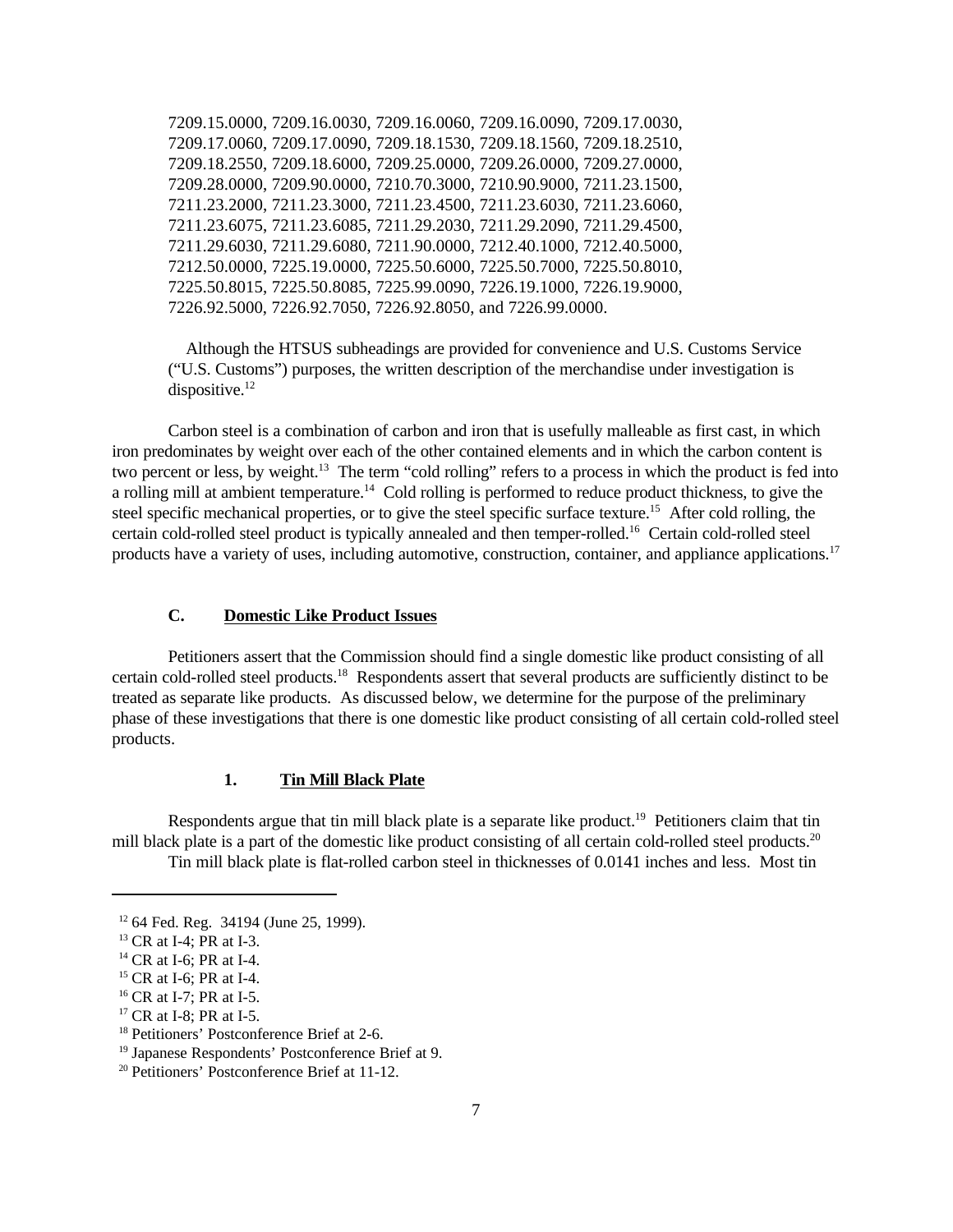mill black plate is captively consumed in the production of tin plate, while open market shipments are sold to producers of containers, closures, signs, toys, brake line tubing, and other applications.<sup>21</sup>

Tin mill black plate is produced using similar production processes as those used for other certain cold-rolled steel products.<sup>22</sup> Tin mill black plate is created from the same raw material as other certain cold-rolled steel and is produced on similar, or sometimes the same, equipment as other certain cold-rolled steel.<sup>23</sup> Tin mill black plate differs from other certain cold-rolled steel most notably in its channels of distribution, with tin mill black plate being more likely to be captively consumed than other certain coldrolled steel.<sup>24</sup> Differences exist in applications, although there is apparently some overlap. Some variations exist in price, interchangeability, and producer and customer perceptions, but we do not find these differences to be substantial enough to differentiate tin mill black plate from all certain cold-rolled steel as a like product. The Commission considered this same like product issue in its investigation of coldrolled steel products in 1993,<sup>25</sup> and the record of these investigations contains no new information to indicate a different conclusion is appropriate. We therefore find that tin mill black plate is properly included in a single domestic like product of certain cold-rolled steel products.

### **2. Cold-Rolled Motor Lamination Steels and Nonoriented Electrical Steels**

Respondents have urged that cold-rolled motor lamination steels and nonoriented electrical steel should be a separate like product from certain cold-rolled steel products.<sup>26</sup> Petitioners assert that both coldrolled motor lamination steels and nonoriented electrical steel are properly classified in the same domestic like product as certain cold-rolled steel.<sup>27</sup> Cold-rolled motor lamination steel is a low carbon sheet steel intended for applications where electrical core loss and permeability are important features.<sup>28</sup> Cold-rolled motor lamination steel obtains its special qualities from the presence of silicon.<sup>29</sup> although other alloying elements, such as phosphorus and aluminum, may be present.<sup>30</sup> Like cold-rolled motor lamination steel, nonoriented electrical steel contains silicon (up to 2.25 percent by weight) and aluminum to increase electrical resistance. Unlike cold-rolled motor lamination steel, nonoriented electrical steel undergoes a special continuous annealing process.<sup>31</sup>

Cold-rolled motor lamination steel and nonoriented electrical steel differ from certain cold-rolled products in that alloys such as silicon, phosphorus, and aluminum are added to the mix at the melt stage.<sup>32</sup> Cold-rolled motor lamination steel and electrical steel are designed for magnetic characteristics and have

 $21$  CR at I-9; PR at I-6.

<sup>22</sup> CR at I-9; PR at I-6.

<sup>&</sup>lt;sup>23</sup> CR at I-9, PR at I-6.

<sup>24</sup> Petitioners' Postconference Brief at 9; CR at I-8; PR at I-6.

<sup>25</sup> Certain Flat-Rolled Carbon Steel Products from Argentina, Australia, Austria, Belgium, Brazil, Canada, Finland, France, Germany, Italy, Japan, Korea, Mexico, the Netherlands, New Zealand, Poland, Romania, Spain, Sweden, and the United Kingdom, Invs. Nos. 701-TA-319-332, 334, 336-342, 344, and 347-353 (Final) and 731-

TA-573-579, 581-592, 594-597, 599-609, and 612-619 (Final), USITC Pub. 2664 (August 1993) at 87-89.

<sup>26</sup> Japanese Respondents' Postconference Brief at 18.

<sup>27</sup> Petitioners' Postconference Brief at 12.

<sup>28</sup> CR at I-9, PR at I-6.

<sup>29</sup> Petitioners' Postconference Brief at 12; Japanese Respondents' Postconference Brief at 20-21.

<sup>30</sup> CR at I-9, PR at I-6.

<sup>&</sup>lt;sup>31</sup> CR at I-10, PR at I-7.

<sup>&</sup>lt;sup>32</sup> CR at I-10; PR at I-6.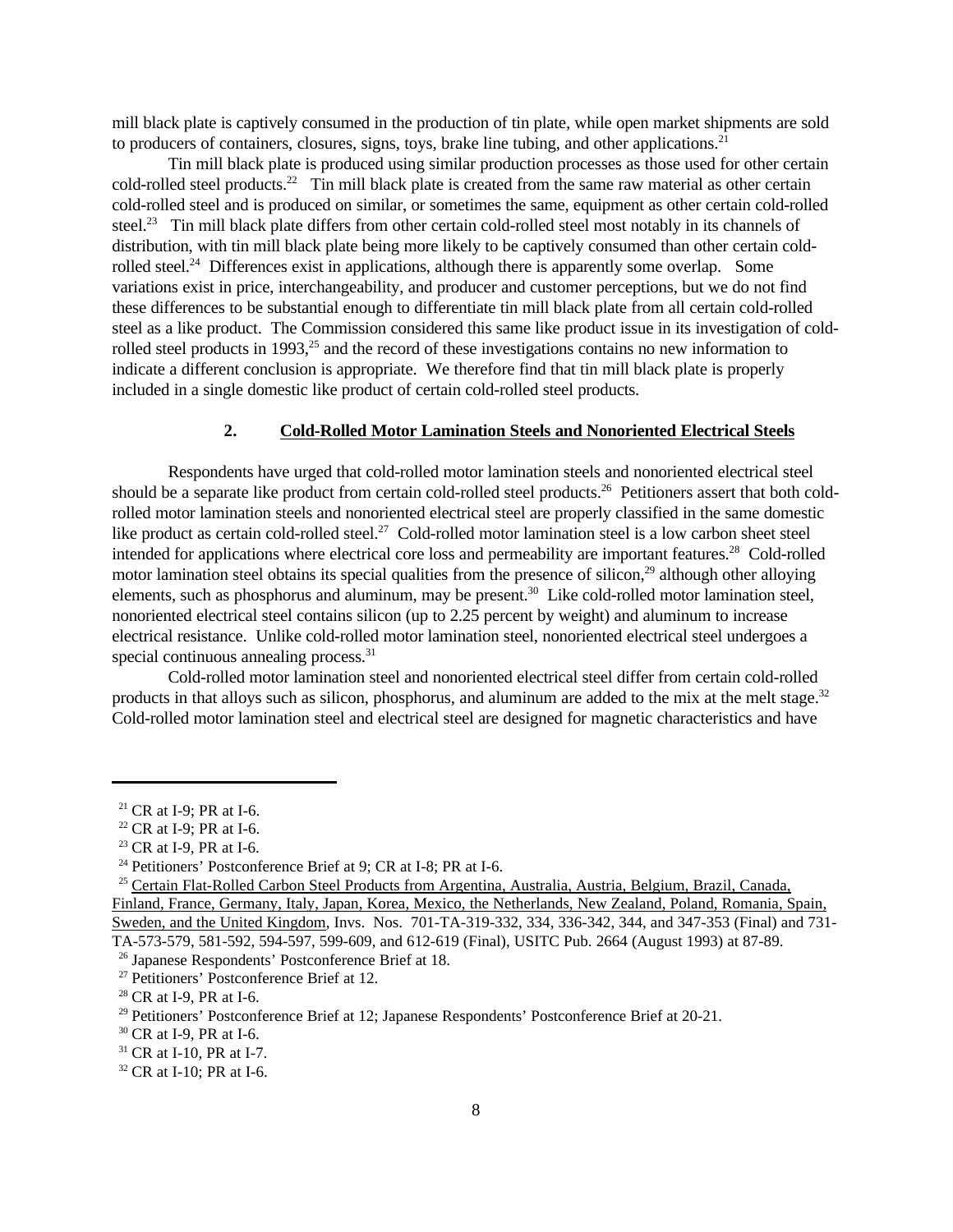specific end uses.<sup>33</sup> Some price and perception differences exist between cold-rolled motor lamination steel, nonoriented electrical steel, and certain cold-rolled steel. However, cold-rolled motor lamination steel and nonoriented electrical steel are typically manufactured by producers of certain cold-rolled steel, using the same equipment as is used in the production of certain cold-rolled steel.<sup>34</sup> The suitability of cold-rolled motor lamination steel and nonoriented electrical steel for particular purposes is no greater than the suitability of other products within the continuum of certain cold-rolled steel products for some applications. Similar price differences exist across the continuum of certain cold-rolled steel products; for example, the price difference in this instance is no greater than that claimed by respondents to exist between tin mill black plate and other certain cold-rolled steel.<sup>35</sup> We therefore find that cold-rolled motor lamination steel and nonoriented electrical steel are properly included in a single domestic like product of certain cold-rolled steel. We will gather additional information regarding this product in any final phase of these investigations and may revisit our like product determination at that time.

#### **3. Cold-rolled Strip**

Responding strip producers argue that cold-rolled strip should be a separate like product.<sup>36</sup> Domestic strip producers support the inclusion of strip steel within the domestic like product as defined by petitioners.<sup>37</sup> Cold-rolled strip is a flat-rolled carbon steel product in widths from over 0.5 inches to 23 15/16 inches and in thicknesses of 0.2499 inches and under.<sup>38</sup> Cold-rolled strip is produced to closer tolerances than certain cold-rolled sheet, or with specific temper, or with specific prepared or rolled edges, or with specific finishes.<sup>39</sup>

The production process for cold-rolled strip steel is virtually identical to that for other certain coldrolled steel; moreover, cold-rolled strip steel is sometimes made on the same equipment as other certain cold-rolled steel.<sup>40</sup> Width alone in certain cold-rolled steel does not provide a sufficiently bright line to find separate domestic like products.<sup>41</sup> While differences in price do exist, petitioners have indicated that there is substantial overlap in the price between strip and wider certain cold-rolled steel.<sup>42</sup> They have also indicated some degree of overlap in applications.<sup>43</sup> The differences in width, as well as some differences in price and end uses, are no greater than those existing between other grades of certain cold-rolled steel. We therefore find that cold-rolled strip steel is properly included in a single domestic like product of certain cold-rolled steel.

<sup>33</sup> CR at I-10; PR at I-6, I-7.

<sup>&</sup>lt;sup>34</sup> CR at I-10; PR at I-6.

<sup>35</sup> Japanese Respondents' Postconference Brief at 16-17.

<sup>36</sup> Russian Strip Producers' (TransCommodities International, Kennett International, and Magnetogorsk Metallurgica Kombinat) Postconference Brief at 1.

<sup>&</sup>lt;sup>37</sup> Association of Cold-Rolled Strip Steel Producers' Postconference Brief at 1.

<sup>38</sup> CR at I-11, PR at I-7.

<sup>39</sup> CR at I-11; PR at I-7.

<sup>40</sup> Association of Cold-Rolled Strip Steel Producers' Postconference Brief at 7.

<sup>&</sup>lt;sup>41</sup> Similarly, the Commission typically has refused to rely on thickness alone as a dividing line between domestic like products, as with tin mill black plate in the earlier investigation on cold-rolled steel. See, e.g.*,*Certain Flat-Rolled Carbon Steel Products, USITC Pub. 2664 at 87-88.

<sup>42</sup> Association of Cold-Rolled Strip Steel Producers' Postconference Brief at 6.

<sup>&</sup>lt;sup>43</sup> Association of Cold-Rolled Strip Steel Producers' Postconference Brief at 6.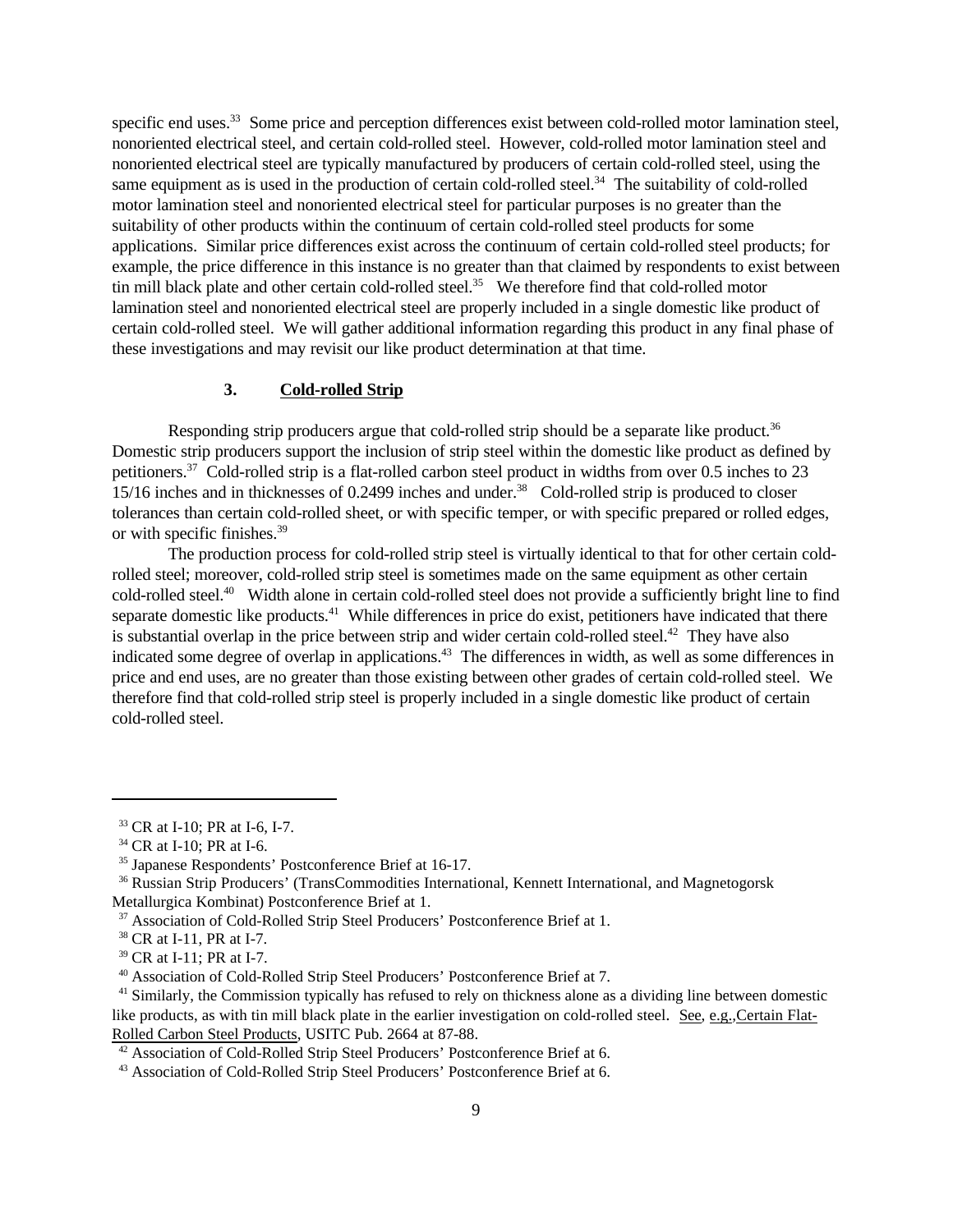#### **4. Non-rectangular Shapes ("Blanks")**

Respondents claim that products of non-rectangular shape ("blanks") should be considered a separate like product<sup>44</sup> under either our traditional like product test or under a semifinished product analysis.<sup>45</sup> <sup>46</sup> Petitioners claim that such non-rectangular products are properly included in a single domestic like product with other certain cold-rolled steel. $^{47}$  Blanks are cut from sheets by either shearing or stamping.<sup>48</sup> Non-rectangular shapes may have contours without 90 degree angles or with 90 degree angles but in which holes or patterns are punched.<sup>49</sup>

Blanks are made from the same material as certain cold-rolled steel<sup>50</sup> and move through the same channels of distribution.<sup>51</sup> However, respondents have raised legitimate issues about the interchangeability of blanks with certain cold-rolled steel, as well as the existence of common manufacturing facilities, employees, and methods. Application of the semifinished product analysis also would appear to support the contention that blanks are more properly considered a separate downstream product.<sup>52</sup> In this preliminary phase of these investigations, however, we lack sufficient information for a thorough analysis of blanks. While we are including blanks in a single domestic like product of certain cold-rolled steel products for purposes of this preliminary phase of these investigations, we will seek further information during any final phase of these investigations and may reexamine our like product determination at that time.

<sup>44</sup> Brazilian Respondents' Postconference Brief at 4.

<sup>45</sup> Brazilian Respondents' Postconference Brief at 17-21.

<sup>46</sup> The Commission has employed a semifinished product analysis rather than its traditional analysis when analyzing whether a product at an earlier stage of its production process is "like" a finished or further processed product. Under this analysis, the Commission examines: (1) whether the upstream article is dedicated to the production of the downstream article, or has independent uses; (2) whether there are perceived to be separate markets for the upstream and downstream articles; (3) differences in the physical characteristics and functions of the upstream and downstream articles; (4) differences in the costs or value of the vertically differentiated articles; and (5) significance and extent of the processes used to transform the upstream into the downstream articles. See, e.g., Large Newspaper Printing Presses and Components Thereof, Whether Assembled or Unassembled, from Germany and Japan, Inv. Nos. 731-TA 736 and 737 (Final), USITC Pub. 2988 (Aug. 1996) at 6 n.23.

<sup>47</sup> Petitioners' Postconference Brief at 17.

<sup>48</sup> CR at I-11; PR at I-7.

<sup>49</sup> Brazilian Respondents' Postconference Brief at 5.

<sup>50</sup> Petitioners' Postconference Brief at 18.

<sup>51</sup> Petitioners' Postconference Brief at 17; Brazilian Respondents' Postconference Brief at 19.

 $52$  There are independent uses of certain cold-rolled steel other than in the production of blanks, although the record suggests there is some overlap in markets for certain cold-rolled steel and blanks, as both may go to the automotive sector or into the fabrication of steel drums. Physical characteristics of certain cold-rolled steel differ from blanks in that blanks may have contours or areas punched out; blanks also have definite dimensions, while certain cold-rolled steel will have a definite width but not necessarily a definite length in coil. Creating blanks from certain cold-rolled steel requires additional equipment and is typically done in a separate facility; respondents estimate that blanking adds 30 to 45 percent to the value of the finished product. CR at I-8, I-11; PR at I-5, I-7-I-8; Brazilian Respondents' Postconference Brief at 17-21.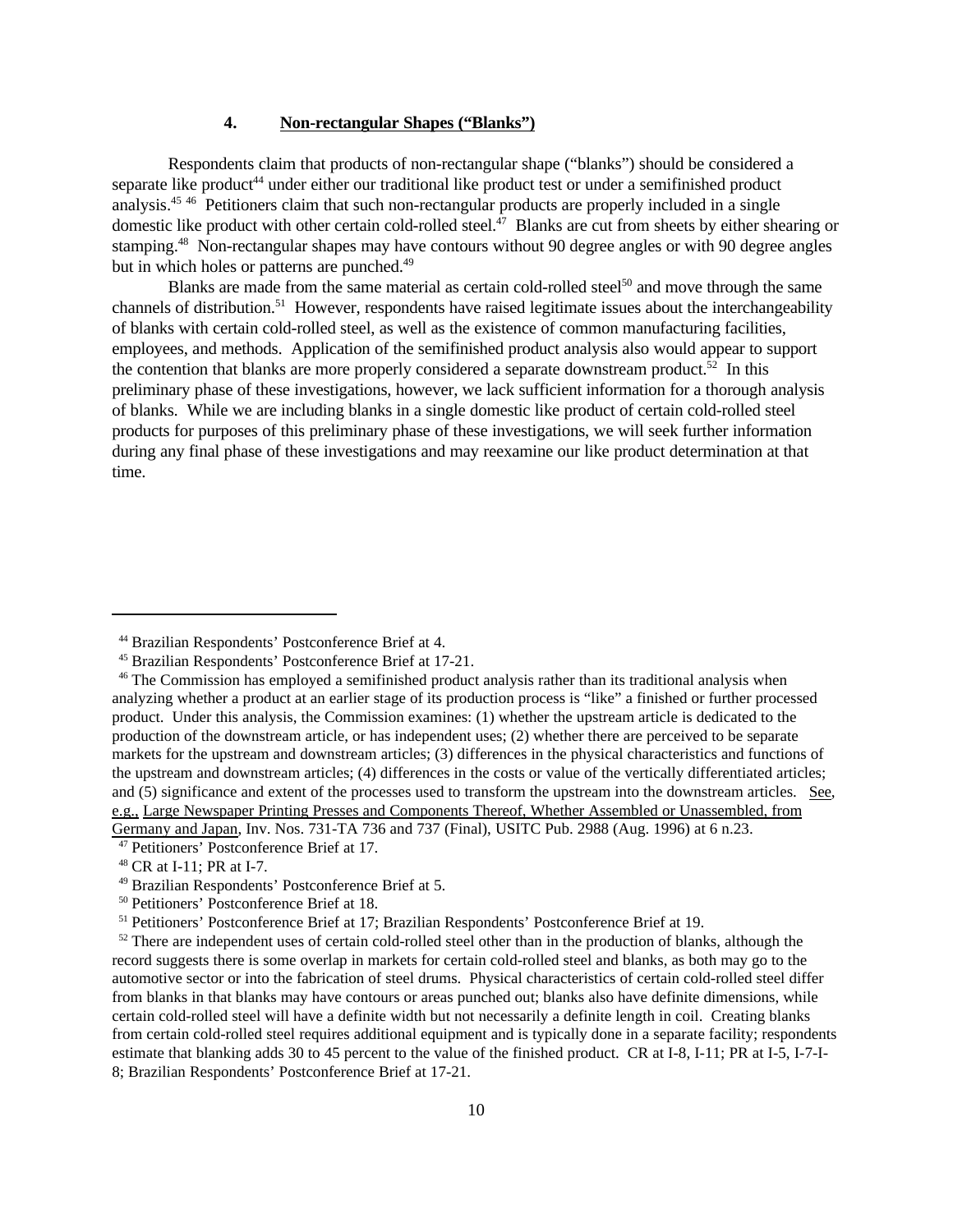### **5. Hardened and Tempered High-Carbon Steel**

Respondents argue that hardened and tempered high-carbon steel should be a separate like product.53 Petitioners do not address this question. Respondents define hardened and tempered highcarbon steel as having a carbon content of  $0.74$  and above.<sup>54</sup> Hardened and tempered high-carbon steel strip is processed through a special continuous heat-treating line to develop desired hardness and tensile strength for such applications as springs, knives, dies, and blades.<sup>55</sup>

Respondents describe differences in physical characteristics, channels of distribution, manufacturing facilities, producer and customer perceptions, and price.<sup>56</sup> Respondents further claim that hardened and tempered high-carbon steel is not interchangeable with certain cold-rolled steel products. While we note that such differences do exist, we find that those differences are no greater than those existing within the continuum of cold-rolled steel. In cases such as the present one, where the domestically manufactured merchandise is made up of a continuum of similar products, the Commission generally does not consider each item of merchandise to be a separate domestic like product that is only "like" its counterpart in the scope, but considers the continuum itself to constitute the domestic like product.<sup>57</sup> We therefore find that hardened and tempered high-carbon steel is properly included in a single domestic like product of certain cold-rolled steel. We will seek additional information on this product and may reexamine our like product determination in any final phase of these investigations.<sup>58</sup>

### **D. Domestic Industry**

The domestic industry is defined as "the producers as a [w]hole of a domestic like product . . . ."<sup>59</sup> In defining the domestic industry, the Commission's general practice has been to include in the industry all of the domestic production of the like product, whether toll-produced, captively consumed, or sold in the domestic merchant market.<sup>60</sup> Based on our finding that the domestic like product consists of all certain cold-rolled steel products included within the scope of these investigations, for purposes of these preliminary determinations, we find that the domestic industry consists of all domestic producers of these products.

<sup>53</sup> Mangels's Postconference Brief at 3.

<sup>54</sup> Mangels's Postconference Brief at 3.

<sup>55</sup> CR at I-12; PR at I-8.

<sup>56</sup> Mangels's Postconference Brief at 5-12.

<sup>57</sup> Certain Steel Wire Rod from Canada, Germany, Trinidad & Tobago, and Venezuela, Inv. Nos. 701-TA-368- 371 (Final), USTIC Pub. 3075 (November 1997) at 7.

<sup>&</sup>lt;sup>58</sup> Respondents claim that shadow mask steel is a separate like product, and note that there is no domestic production of that product. Buckbee Mears Postconference Brief at 1. However, under the statute, if there is no domestic production of a product, the Commission must find the domestic product that is "the most similar in characteristics and uses with" the subject imports. See, e.g., Certain Polyester Staple Fiber from Korea and Taiwan, Inv. Nos. 731-TA-825-826 (Preliminary), USITC Pub. 3197 (May 1999) at 6 and n.26. That product here is certain cold-rolled steel. We will seek additional information on this product in any final phase of these investigations and may reexamine our like product determinations at that time.

 $59$  19 U.S.C. § 1677(4)(A).

<sup>60</sup> See United States Steel Group v. United States, 873 F. Supp. 673, 681-684 (Ct. Int'l Trade 1994), aff'd, 96 F. 3d 1352 (Fed. Cir. 1996).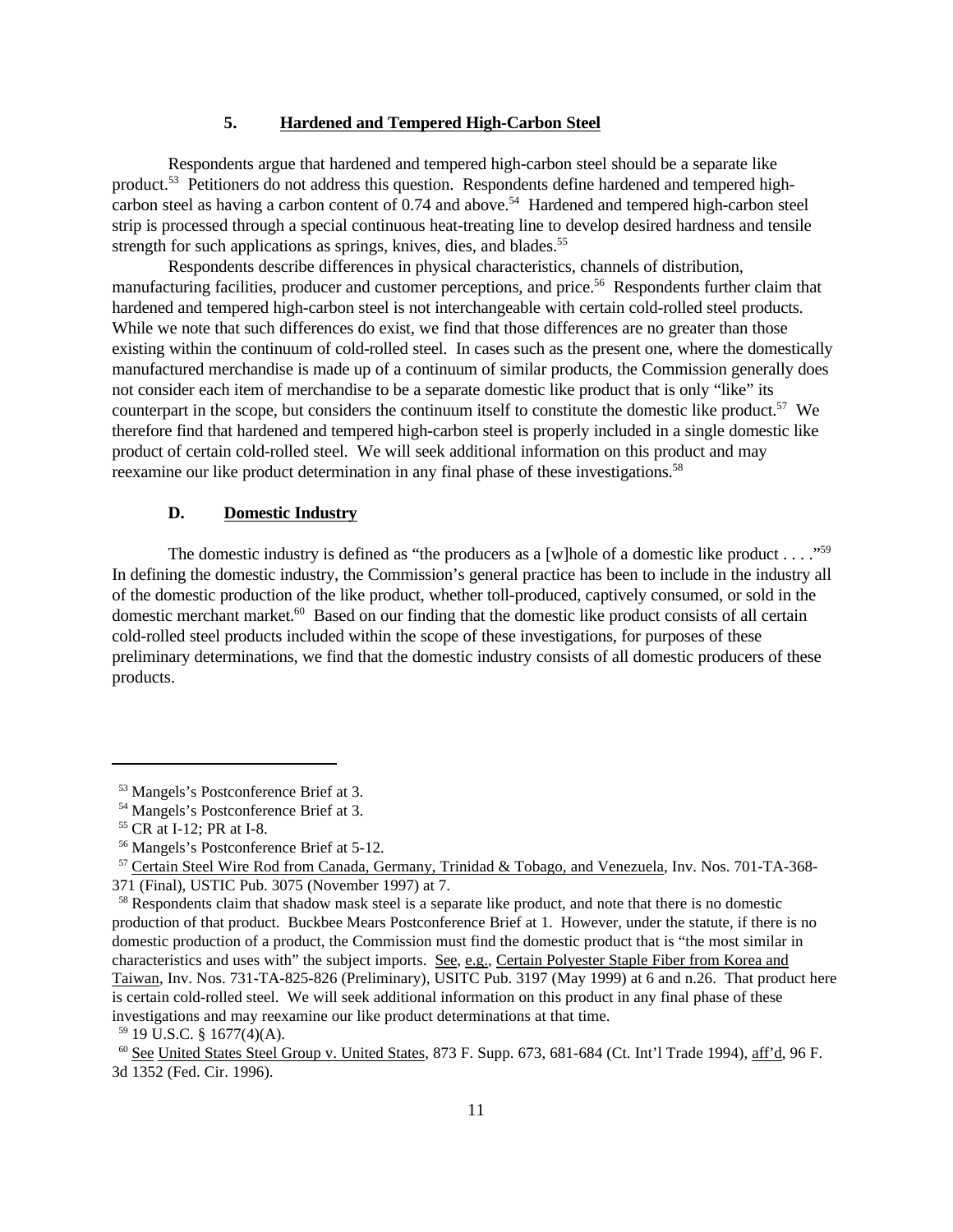We consider two issues with respect to the domestic industry: (1) whether the production of certain cold-rolled steel products includes the operation of processors producing blanks; and (2) whether any producers should be excluded as related parties.

### **1. The Inclusion of Processors of Blanks in the Domestic Industry**

In deciding whether a firm qualifies as a domestic producer, the Commission often has analyzed the overall nature of a firm's production-related activities in the United States,<sup>61</sup> although production-related activity at minimum levels could be insufficient to constitute domestic production.<sup>62</sup> The Commission generally considers six factors:

- (1) source and extent of the firm's capital investment;
- (2) technical expertise involved in U.S. production activities;
- (3) value added to the product in the United States;
- (4) employment levels;
- (5) quantity and type of parts sourced in the United States; and
- (6) any other costs and activities in the United States directly leading to production of the like product. $63$

With respect to the third factor, Commission practice has not clearly established a specific level of U.S. value added, or product finished value, required to qualify as a domestic producer.64 No single factor is

<sup>61</sup> See, e.g., Sulfur Dyes from China and the United Kingdom, Inv. Nos. 731-TA-548 and 551 (Final), USITC Pub. 2602 (Feb. 1993); Dry Film Photoresist from Japan, Inv. No. 731-TA-622 (Preliminary), USITC Pub. 2555 (Aug. 1992) at 14; Dynamic Random Access Memories of One Megabit and Above from the Republic of Korea, Inv. No. 731-TA-556 (Preliminary), USITC Pub. 2519 (June 1992) at 11-12.

 $62$  Ferrovanadium and Nitrided Vanadium from Russia, Inv. No. 731-TA-702 (Final), USITC Pub. 2904 (June 1995) at I-8.

<sup>&</sup>lt;sup>63</sup> See, e.g., Large Newspaper Printing Presses and Components Thereof, Whether Assembled or Unassembled, from Germany and Japan, Inv. Nos. 731-TA-736 and 737 (Final), USITC Pub. 2988 (Aug. 1996) at 7-8 ; Oil Country Tubular Goods from Argentina, Austria, Italy, Japan, Korea, Mexico, and Spain, Inv. Nos. 701-TA-363- 364 and 731-TA-711-717 (Final), USITC Pub. 2911 (Aug. 1995) at I-11 n.37.

<sup>64</sup> See Aramid Fiber Formed of Poly Para-Phenylene Terephthalamide from the Netherlands, Inv. No. 731-TA-652 (Final), USITC Pub. 2783 (June 1994) at I-8-9 & n.34 ("no single factor -- including value added -- is determinative and . . . value added information becomes more meaningful when other production activity indicia are taken into account"); Low Fuming Brazing Copper Wire and Rod from New Zealand, Inv. No. 731-TA-246 (Final), USITC Pub. 1779 (Nov. 1985) (the Commission concluded that twenty percent value added by flux coaters was sufficient); see also Low Fuming Brazing Copper Wire and Rod from South Africa, Inv. No. 731-TA-246 (Final), USITC Pub. 1790 (Jan. 1986) (value added in the United States was ten to twenty percent).

The Commission has also stated that a "modest percentage of domestically sourced parts or raw materials as a percentage of cost does not necessarily mean that a firm is not a domestic producer." Certain All Terrain Vehicles from Japan, Inv. No. 731-TA-388 (Final), USITC Pub. 2163 (Mar. 1989) at 13-14. Conversely, the Commission has decided not to include a firm in the domestic industry where its operations contributed only a "minor percentage of the total value" of the product. Certain Radio Paging and Alerting Devices from Japan, Inv. No. 731-TA-102 (Final), USITC Pub. 1410 (Aug. 1983) (operations involved assembly and soldering of foreignsourced parts involving little technical skill); see also Color Television Receivers from the Republic of Korea and Taiwan, Inv. Nos. 731-TA-134 and 135 (Final), USITC Pub. 1514 (Apr. 1984) at 7-8 (Commission emphasized for the first time that no single factor--including value added--is determinative).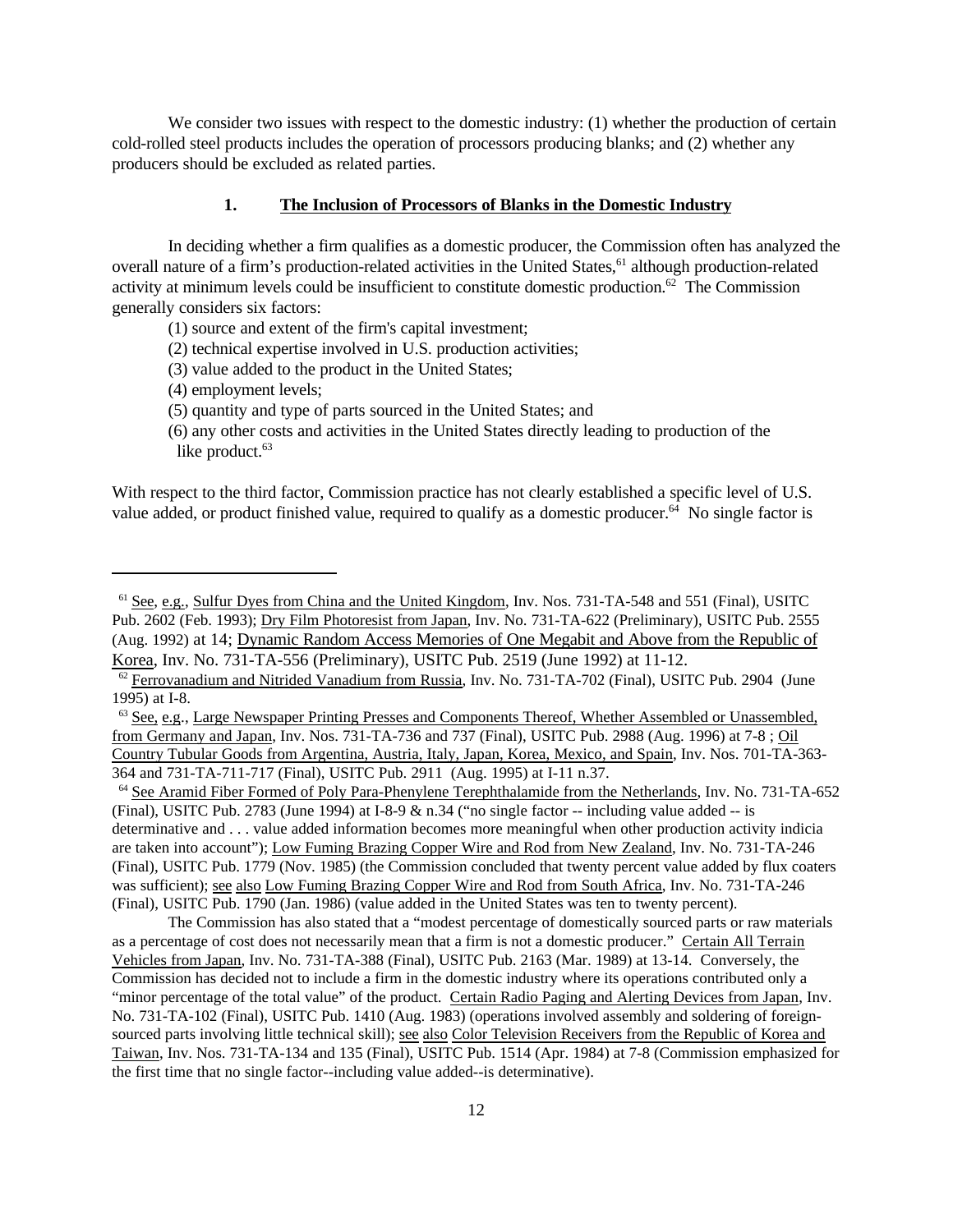determinative and the Commission may consider any other factors it deems relevant in light of the specific facts of any investigation.<sup>65</sup>

We note at the outset that our findings are based on the limited information available in this preliminary phase of these investigations. Given the limited data available, we find that the record in these investigations provides some support for including processors of blanks in the domestic industry.<sup>66</sup> Processors appear to invest a significant amount of capital in relatively sophisticated processing operations and to account for a significant share of overall employment in the U.S. industry.<sup>67</sup> The value added by such processing is not minor.<sup>68</sup> In this preliminary phase of these investigations, we have no industry data on processors, so the determination as to whether to include these processors in the industry is essentially without effect. We intend to examine this issue closely in any final phase of these investigations.

Based on the foregoing, for the purposes of these preliminary determinations, we include all producers of certain cold-rolled steel in the domestic industry.

#### **2. Related Parties**

We must further determine whether any producer of the domestic like product should be excluded from the domestic industry pursuant to 19 U.S.C. § 1677(4)(B). That provision of the statute allows the Commission, if appropriate circumstances exist, to exclude from the domestic industry producers that are related to an exporter or importer of subject merchandise or which are themselves importers.<sup>69</sup> Exclusion of such a producer is within the Commission's discretion based upon the facts presented in each case.<sup>70</sup>

# **a. California Steel and National Steel**

California Steel is wholly owned by Kawasaki, a Japanese producer of subject merchandise, and Vale do Rio Doce, a Brazilian firm.<sup>71</sup> National Steel is two-thirds owned by NKK, a Japanese producer of

<sup>65</sup> See Silicon Carbide from The People's Republic of China, Inv. No. 731-TA-651 (Final), USITC Pub. 2779 (June 1994) at I-11 n.49.

<sup>&</sup>lt;sup>66</sup> Vice Chairman Miller does not reach a conclusion on whether processors of blanks are producers of certain cold-rolled steel.

<sup>67</sup> Joint Respondents' Postconference Brief at 13-14.

<sup>68</sup> Joint Respondents' Postconference Brief at 15.

 $69$  19 U.S.C. § 1677(4)(B).

<sup>70</sup> Sandvik AB v. United States, 721 F. Supp. 1322, 1331-32 (Ct. Int'l Trade 1989), aff'd without opinion, 904 F.2d 46 (Fed. Cir. 1990); Empire Plow Co. v. United States, 675 F. Supp. 1348, 1352 (Ct. Int'l Trade 1987). The primary factors the Commission has examined in deciding whether appropriate circumstances exist to exclude the related parties include: (1) the percentage of domestic production attributable to the importing producer; (2) the reason the U.S. producer has decided to import the product subject to investigation, i.e., whether the firm benefits from the LTFV sales or subsidies or whether the firm must import in order to enable it to continue production and compete in the U.S. market, and (3) the position of the related producers vis-a-vis the rest of the industry, i.e., whether inclusion or exclusion of the related party will skew the date for the rest of the industry. See, e.g., Torrington Co. v. United States, 790 F. Supp. 1161, 1168 (Ct. Int'l Trade 1992), aff'd without opinion, 991 F.2d 809 (Fed. Cir. 1993). The Commission has also considered the ratio of import shipments to U.S. production for related producers and whether the primary interests of the related producers lie in domestic production or in importation. See, e.g., Melamine Institutional Dinnerware from China, Indonesia, and Taiwan, Inv. Nos. 731-TA-741-743 (Final), USITC Pub. 3016 (Feb. 1997) at 14, n.81.

<sup>71</sup> CR at Table III-1; PR at Table III-1.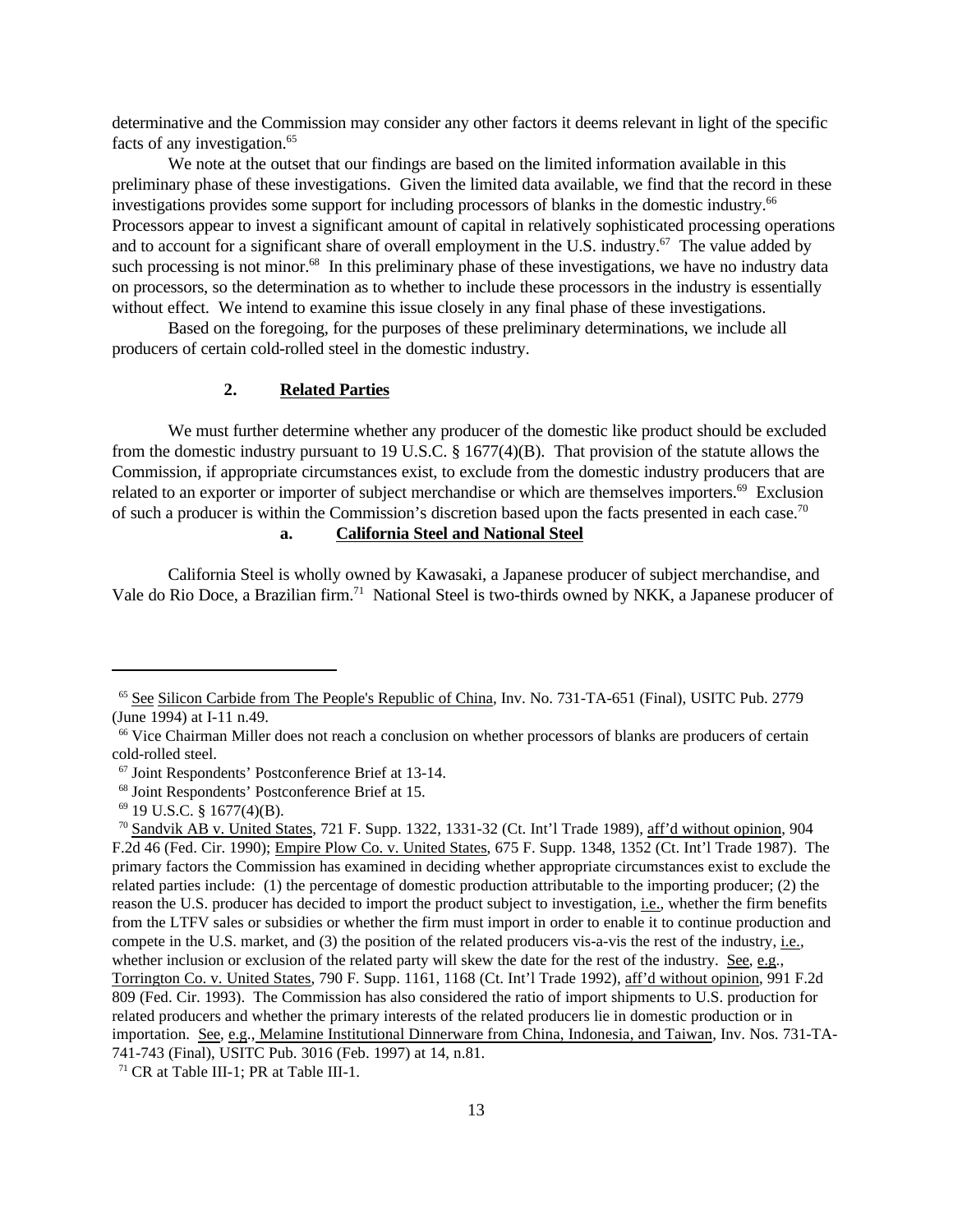subject merchandise.<sup>72</sup> Both of these firms appear to be related parties under (ii)(II) or (III) of the related parties provision.<sup>73</sup>

Consequently, we consider whether "appropriate circumstances" exist to exclude either of these companies from the domestic industry. California Steel accounted for \*\*\* of total domestic production in 1998, while National Steel accounted for \*\*\*.<sup>74</sup> Neither party imported certain cold-rolled steel from subiect countries in 1998.<sup>75</sup> Neither party appears to derive any concrete benefits or operate in a manner different from other domestic producers as a result of its relationship with the foreign producer or importer parent. The financial performance of both firms was \*\*\*. California Steel \*\*\* the petition, while National Steel is a petitioner in all of the subject cases except that against Japan. Accordingly, both firms' interests appear to be those of domestic producers. Based on the information available on the record at this time, we do not find that appropriate circumstances exist to exclude either of these producers from the domestic industry.

**b. \*\*\***

\*\*\* is an integrated producer. Its 1998 share of domestic production was \*\*\*. In 1998, \*\*\* purchased \*\*\* of subject merchandise originally imported from Japan. Subject imports were \*\*\* of production.

\*\*\* is a cold-reduction mill only.<sup>76</sup> Its share of 1998 production was \*\*\*.<sup>77</sup> In 1998 the company imported \*\*\* amounts from Brazil and Japan, as well as from other nonsubject countries.<sup>78</sup>

\*\*\* is a cold-reduction mill only.<sup>79</sup> Its share of domestic production in 1988 was \*\*\* percent.<sup>80</sup> In 1998 the company purchased \*\*\* of subject merchandise originally imported from Japan.<sup>81</sup> Subject imports were \*\*\* of production.

\*\*\* is an integrated producer.<sup>82</sup> During the period examined, it purchased approximately \*\*\*.<sup>83</sup> In contrast, the firm accounted for \*\*\* of domestic production. It is the \*\*\* largest producer of certain coldrolled steel in the United States.<sup>84</sup> Subject imports in 1998 were \*\*\* of production.

\*\*\* is a cold-reduction mill only.<sup>85</sup> During 1998 it imported \*\*\* of subject merchandise from Japan, \*\*\* from Turkey, and an additional \*\*\* from nonsubject countries.<sup>86</sup> Its share of domestic production in 1998 was \*\*\*.<sup>87</sup> Subject imports in 1998 were \*\*\* of production.

<sup>72</sup> CR at Table III-1; PR at Table III-1.

 $^{73}$  19 U.S.C. § 1677(4)(B)(ii)(II), (III).

<sup>74</sup> CR at Table III-1; PR at Table III-1.

<sup>&</sup>lt;sup>75</sup> Commissioner Crawford finds that the primary interest of these firms lies in production, not importation, and thus appropriate circumstances do not exist to exclude them from the domestic industry.

<sup>76</sup> CR at Table III-1; PR at Table III-1.

<sup>77</sup> CR at Table III-1; PR at Table III-1.

<sup>78</sup> CR at IV-1 and Table IV-1; PR at IV-1 and Table IV-1.

<sup>79</sup> CR at Table III-1; PR at Table III-1.

<sup>80</sup> CR at Table III-1; PR at Table III-1.

<sup>81</sup> CR at IV-1, n.4; PR at IV-1, n.4.

<sup>82</sup> CR at Table III-1; PR at Table III-1.

<sup>&</sup>lt;sup>83</sup> CR at IV-1, n.5; PR at IV-1, n.5.

<sup>84</sup> CR at Table III-1; PR at Table III-1.

<sup>85</sup> CR at Table III-1; PR at Table III-1.

<sup>86</sup> CR at IV-1, n.2; PR at IV-1, n.2.

<sup>87</sup> CR at Table III-1; PR at Table III-1.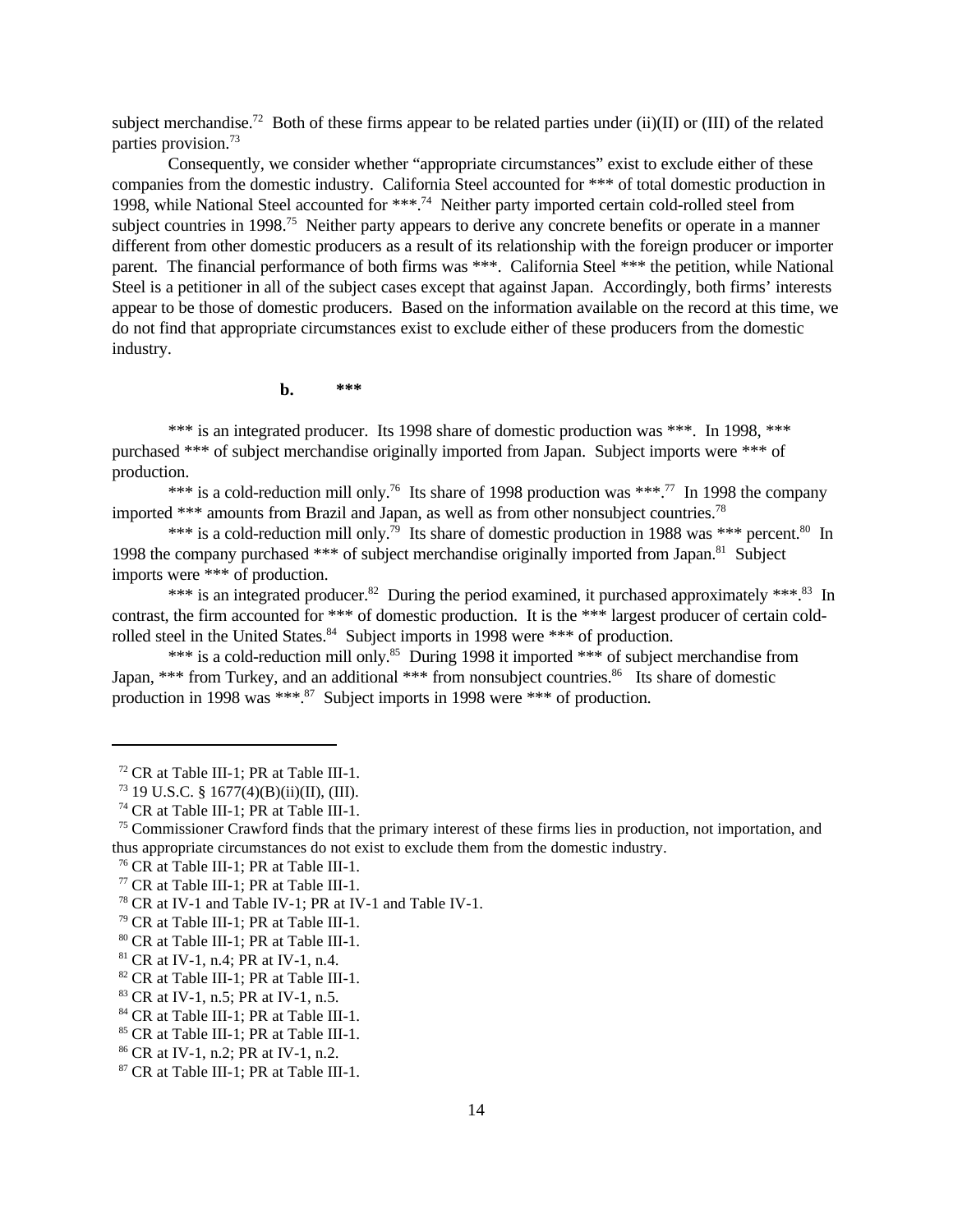\*\*\* is a cold-reduction mill only.<sup>88</sup> During 1998 it purchased \*\*\* of subject merchandise originally imported from Japan.<sup>89</sup> Its share of domestic production in 1998 was \*\*\*.<sup>90</sup> Subject imports were \*\*\* of production.

Four of the six firms, \*\*\*, appear to have only purchased and not directly imported subject merchandise. Accordingly, they would be "related parties" only if their purchases were so large that they would amount to "direct or indirect control" of an importer or exporter within the meaning of the statute.<sup>91</sup> The quantities of purchases of each of these four firms do not appear large enough to warrant such a finding. Consequently, these four firms do not appear to be related parties.

Moreover, appropriate circumstances do not exist to exclude any of these firms. The ratio of imported subject merchandise to total production was \*\*\* for each of these six companies, ranging from \*\*\* and was especially \*\*\*. The \*\*\* ratio of imports to production clearly indicates that the predominant interest of these firms lies in production rather than in importing.<sup>92</sup> Four of the six companies have \*\*\* shares of domestic production that \*\*\* of them could be \*\*\* without danger of skewing industry data. The remaining two firms, however, together account for \*\*\* of domestic production. One of \*\*\* indicated it purchased the imported product \*\*\*.93 Accordingly, we do not exclude any domestic producers as related parties for purposes of these preliminary determinations.

<sup>88</sup> CR at Table III-1; PR at Table III-1.

<sup>89</sup> CR at Table IV-1, n. 2; PR at Table IV-1, n.2.

<sup>90</sup> CR at Table III-1; PR at Table III-1.

<sup>&</sup>lt;sup>91</sup> Certain Cut-to-Length Steel Plate from the Czech Republic, France, India, Indonesia, Italy, Japan, Korea, and Macedonia, Inv. Nos. 701-TA-387-392 (Preliminary) and 731-TA-815-822 (Preliminary), USITC Pub. 3181 (April 1999) at 12.

 $92$  Commissioner Crawford finds that the primary interest of these firms lies in production, not importation, and thus appropriate circumstances do not exist to exclude them from the domestic industry.

<sup>&</sup>lt;sup>93</sup> Petitioners' Postconference Brief at 20.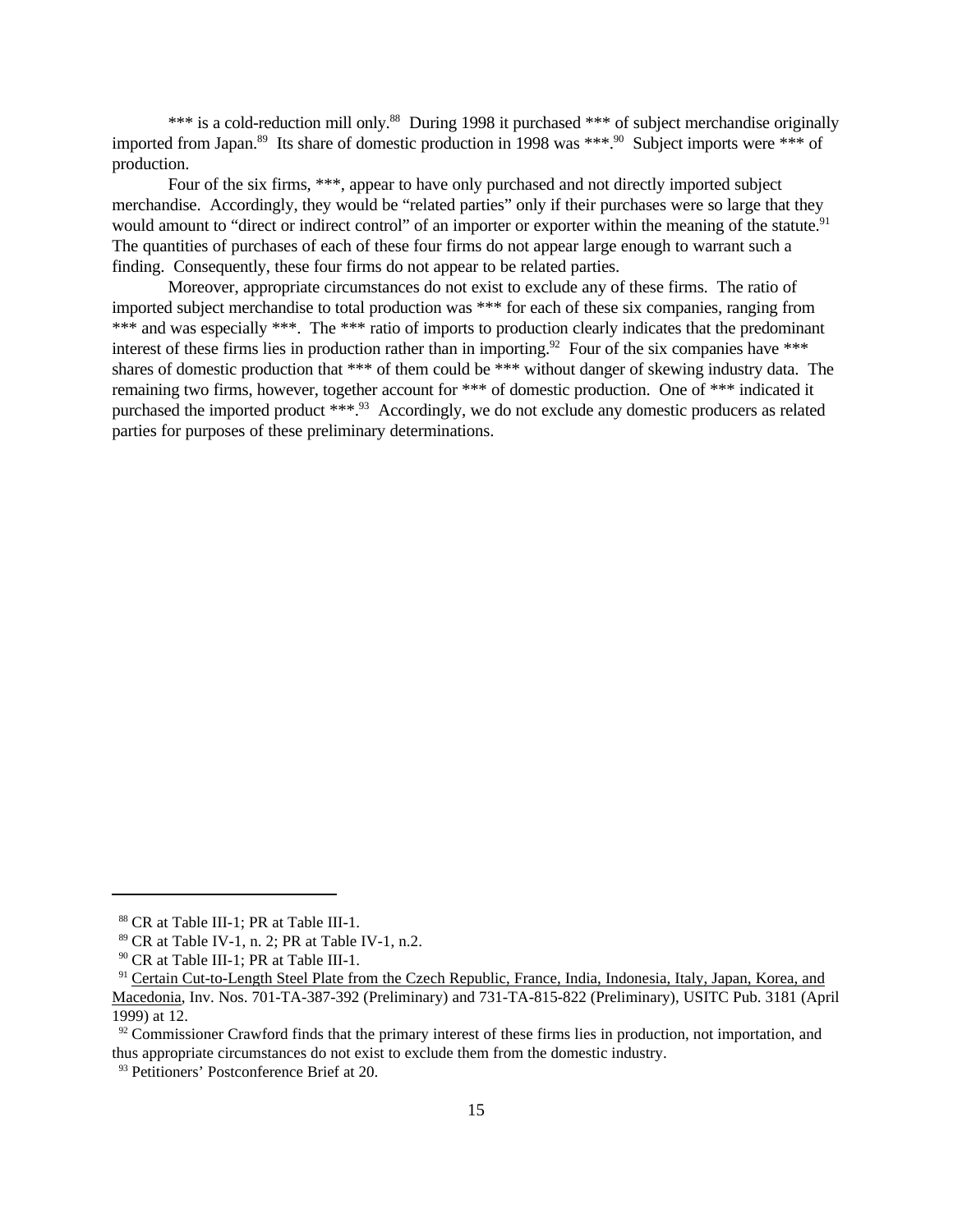### **III. NEGLIGIBLE IMPORTS**

Imports from a subject country corresponding to a domestic like product that account for less than three percent of all such merchandise imported into the United States during the most recent 12 months for which data are available preceding the filing of the petition shall be deemed negligible.<sup>94</sup> The statute further provides that imports from a single country which comprise less than three percent of total imports of such merchandise may not be considered negligible if there are several countries subject to investigation with negligible imports and the sum of such imports from all those countries in the aggregate accounts for more than seven percent of the volume of all such merchandise imported into the United States.<sup>95</sup>

The statute also provides that, even if imports are found to be negligible for purposes of present material injury, they shall not be treated as negligible for purposes of a threat analysis should the Commission determine that there is a potential that imports from the country concerned will imminently account for more than three percent of all such merchandise imported into the United States, or that there is a potential that the aggregate volumes of imports from the several countries with negligible imports will imminently exceed seven percent of all such merchandise imported into the United States.<sup>96</sup> By operation of law, a finding of negligibility terminates the Commission's investigations with respect to such imports.<sup>97</sup>

In the case of countervailing duty investigations involving developing countries, the statute further provides that the negligibility limits are four percent and nine percent, rather than three percent and seven percent.<sup>98</sup> The statute defines "developing country" as any country so designated by the U.S. Trade Representative.<sup>99</sup>

The Commission is authorized to make "reasonable estimates on the basis of available statistics" of pertinent import levels for purposes of deciding negligibility.<sup>100</sup>

#### **A. The Antidumping Investigations**

To evaluate negligibility, we considered official import statistics for the period April 1, 1998, through March 31, 1999.<sup>101</sup> Negligibility is an issue for five of the 12 countries: Argentina with an import share at 2.96 percent; Indonesia at 2.54 percent; Slovakia at 1.83 percent; Taiwan at 1.68 percent; and Venezuela at 2.50 percent.<sup>102</sup> The combined import share of these five countries, 11.51 percent, exceeds the seven percent statutory negligibility threshold. We therefore find that none of the subject imports from these countries are negligible for purposes of our present material injury analysis for these antidumping investigations.

 $94$  19 U.S.C. § 1677(24)(A)(I)(I).

 $95$  19 U.S.C. § 1677(24)(A)(ii).

<sup>96</sup> 19 U.S.C. § 1677(24)(A)(iv).

 $97$  19 U.S.C. § 1671b(a)(1), 19 U.S.C. § 1673b(a)(1).

<sup>98</sup> 19 U.S.C. § 1677(24)(B).

<sup>99</sup> 19 U.S.C. § 1677(36)(A).

<sup>&</sup>lt;sup>100</sup> 19 U.S.C. § 1677(24)(C). See also The Uruguay Round Agreements Act, Statement of Administrative Action, H.R. Doc. No. 103-316, Vol. 1 at 186 (1994) ("SAA").

<sup>&</sup>lt;sup>101</sup> CR at Table IV-3; PR at Table IV-3.

<sup>&</sup>lt;sup>102</sup> CR at Table IV-3; PR at Table IV-3.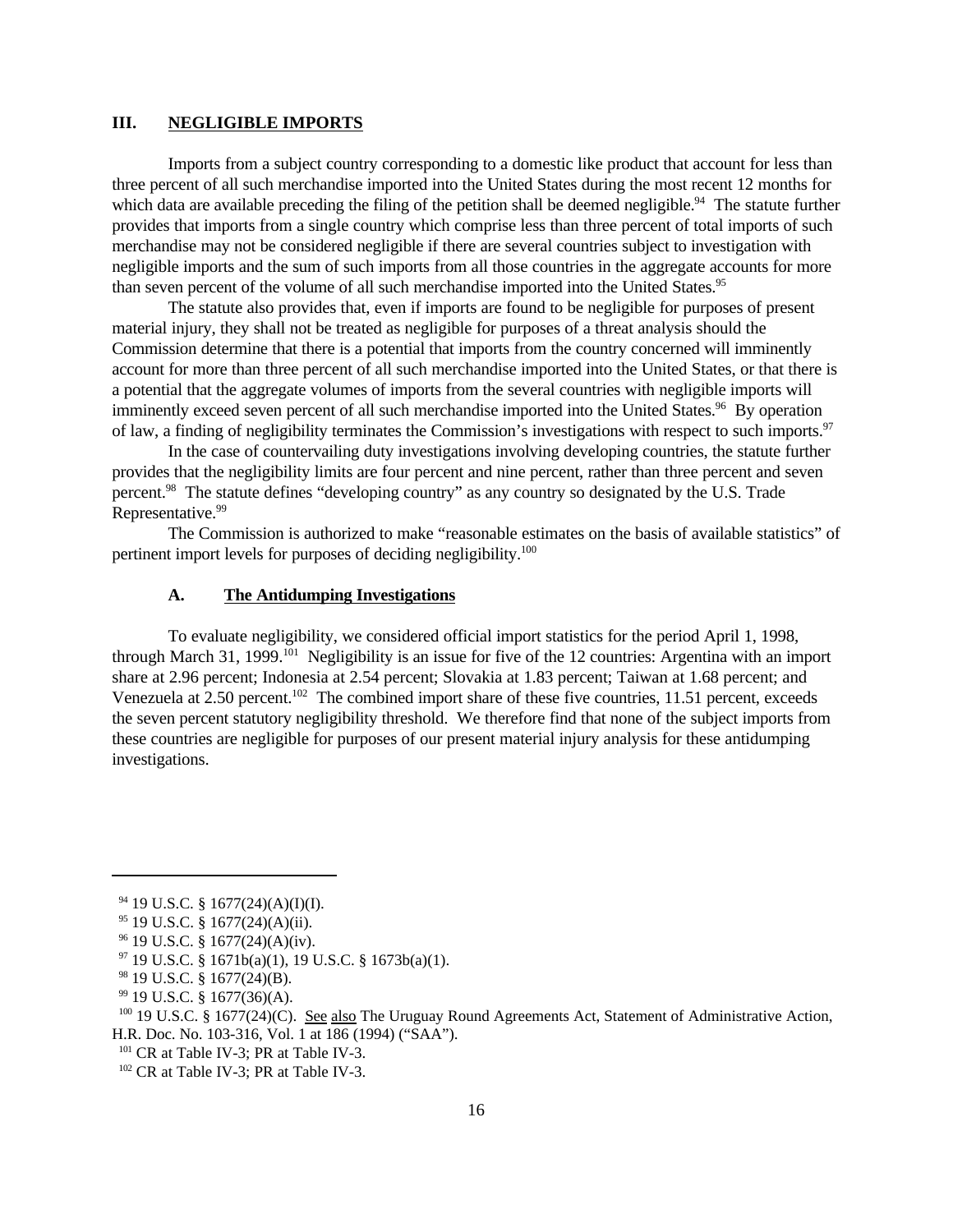### **B. The Countervailing Duty Investigations**

The petition included countervailing duty allegations against four countries: Brazil, Indonesia, Thailand, and Venezuela. Each of the four has been designated a developing country by the U.S. Trade Representative.<sup>103</sup> Brazil's share of imports, at 7.25 percent, clearly exceeds the negligibility level for developing countries. The individual shares of the remaining three countries are: Indonesia with an import share at 2.54 percent; Thailand with 3.41 percent; and Venezuela with 2.50 percent.<sup>104</sup> The combined import share for the remaining three countries, at 8.45 percent, is below the aggregated negligibility level of nine percent prescribed by statute.<sup>105</sup> We therefore find that subject imports from Indonesia, Thailand, and Venezuela are negligible for purposes of our present material injury analysis.

We also do not find, pursuant to 19 U.S.C. §  $1677(24)(A)(iv)$  and 19 U.S.C. §  $1677(24)(B)$ , that subject imports from Indonesia, Thailand, or Venezuela will imminently account for more than four percent  $\rm{individually}$ , or nine percent in the aggregate, of the total volume of certain cold-rolled steel imports.<sup>106 107</sup>

<sup>106</sup> We are aware that Section 771(24)(A)(iv) can be read to indicate that the negligibility threshold levels for a threat determination are three percent individually and seven percent in the aggregate even for developing countries in countervailing duty investigations. 19 U.S.C. § 1677(24)(A)(iv). Section 771(24)(A)(iv) sets the negligibility levels at three and seven percent, respectively, for threat analysis, and section 771(24)(B) does not specifically amend section 771(24)(A)(iv) for countervailing duty investigations of developing countries. However, section 771(24)(B) clearly indicates a statutory intent to provide special treatment to developing countries subject to countervailing duty investigations. Failure to apply the four percent/nine percent thresholds in such cases would lead to anomalous results that indicate an internal ambiguity in the statutory scheme. Developing countries subject to countervailing duty investigations would virtually never get the benefit of the higher negligibility thresholds, as a negligibility finding for present injury would merely lead to an application of the lower levels for threat and a likelihood that such investigations would continue, rather than terminate, on negligibility grounds. There is no indication that the benefit of higher negligibility thresholds was intended to apply only to present injury analysis and not for threat. We believe the intent of section 771(24)(B), combined with the legislative history and the guidance of the SAA, support the use of the higher negligibility thresholds throughout investigations of developing countries subject to countervailing duty investigations. See H.R. Rep. No. 103-826, pt. 1, at 71-72 (1994); 1994 U.S.C.C.A.N. 3843-44: SAA at 856.

<sup>107</sup> Chairman Bragg dissenting. Chairman Bragg found that there is a reasonable indication that an industry in the United States is threatened with material injury by reason of allegedly subsidized imports from Indonesia, Thailand, and Venezuela. See Additional and Dissenting Views of Chairman Lynn M. Bragg Regarding Imports from Indonesia, Thailand, and Venezuela. Chairman Bragg does not join the remainder of the majority's views concerning the negligibility of imports from Indonesia, Thailand, and Venezuela.

<sup>108</sup> Commissioner Koplan dissenting as to imports from Thailand. Although he joins the preceding discussion regarding the interpretation of the statutory negligibility thresholds, he found that there is a reasonable indication that an industry in the United States is threatened with material injury by reason of allegedly subsidized imports from Thailand. See Additional and Dissenting Views of Commissioner Stephen Koplan Regarding Imports from

<sup>&</sup>lt;sup>103</sup> 63 Fed. Reg. at 29948 (June 2, 1998).

<sup>&</sup>lt;sup>104</sup> CR at Table IV-3; PR at Table IV-3.

<sup>&</sup>lt;sup>105</sup> Petitioners argue that imports are not negligible for purposes of a material injury analysis, on the grounds that the aggregated import share of all negligible countries is 12 percent. Petitioners' Postconference Brief at 20-21. Petitioners reach this conclusion by cross-aggregating imports from Indonesia, Thailand, and Venezuela with countries not subject to countervailing duty investigations. However, the SAA specifically provides that the special rule for determining negligibility for developing countries applies only to countervailing duty investigations. SAA at 856. Accordingly, we have not adopted petitioners' interpretation of the statute.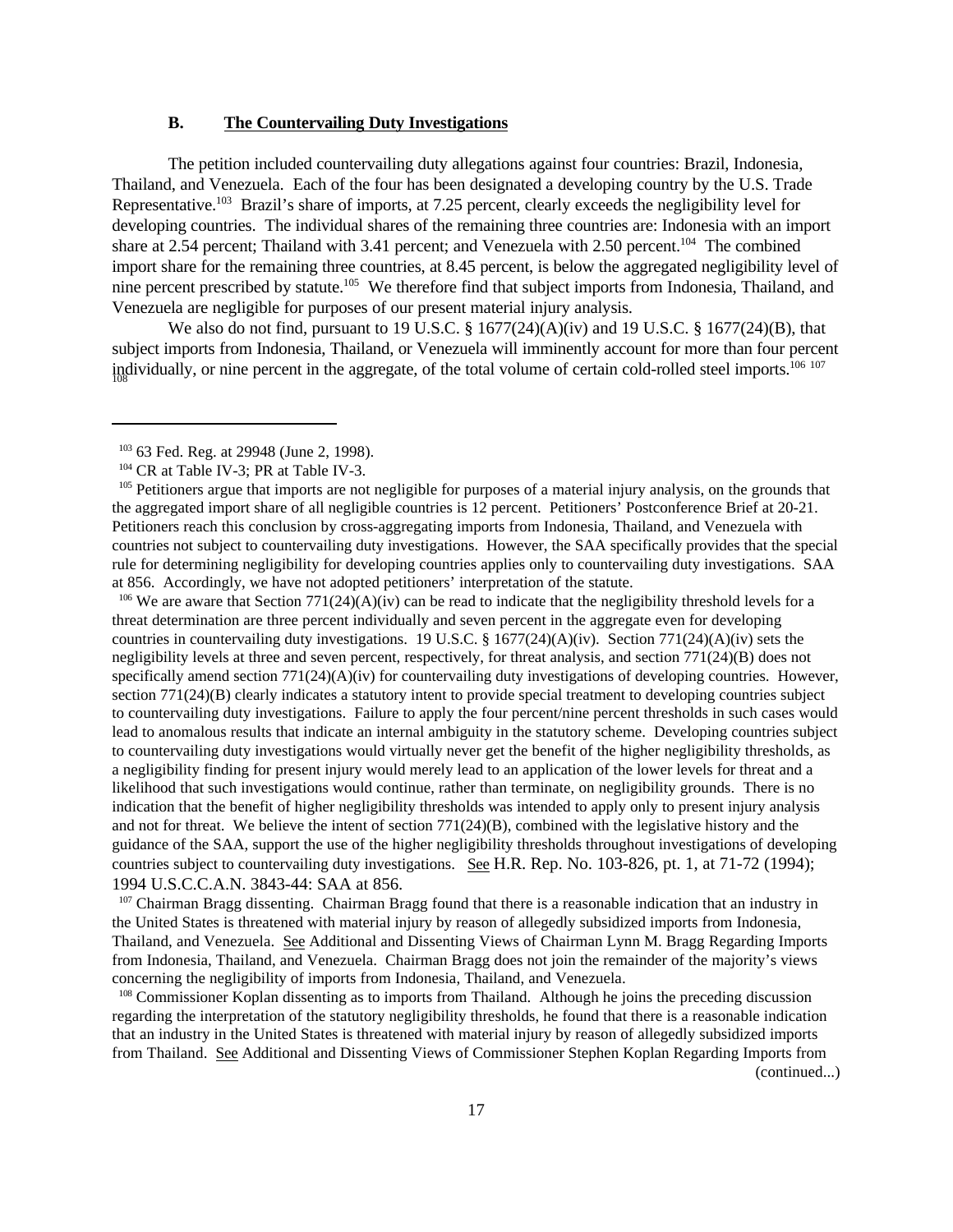*Indonesia*. Indonesian subject imports' share of total imports fluctuated during the period examined, ranging from 0.8 percent in 1996, falling to 0.6 percent in 1997, and rising to 2.6 percent in 1998. Indonesian subject imports' share of total imports was 2.54 percent for the period April 1, 1998, through March 31, 1999.<sup>109</sup> Production capacity is projected to \*\*\* in 1999; capacity utilization has \*\*\* in both 1999 and 2000.<sup>110</sup> Inventories were significantly \*\*\* in the interim period of January through March 1999, compared to the same period in 1998.<sup>111</sup> Inventories of imports from Indonesia held by U.S. importers were only \*\*\*,<sup>112</sup> and orders of only \*\*\* were in place after March 31, 1999.<sup>113</sup> Given the \*\*\* level of inventories and the \*\*\* level of capacity utilization, we conclude that subject imports from Indonesia will not imminently exceed four percent.

*Thailand*. Thai subject imports are relatively recent entrants into the U.S. market and were present in only two of the 24 months in 1996 through 1997 and in five months in 1998.<sup>114</sup> Thai subject imports' share of total imports rose from 0.0 percent in 1996 to 2.0 percent in 1998. Thai subject imports' share of total imports was 3.41 percent for the period April 1, 1998, through March 31, 1999.<sup>115</sup> Capacity utilization rates are at \*\*\* and are projected to remain at that level throughout 1999 and  $2000$ .<sup>116</sup> While production capacity is projected to \*\*\* in 1999 and 2000, shipments to the United States are projected to \*\*\*.<sup>117</sup> Thai imports held by U.S. importers were \*\*\*.<sup>118</sup> The only outstanding order for Thai subject imports after March 31, 1999, was for \*\*\*.<sup>119</sup> Given the \*\*\* capacity utilization rates, the \*\*\* level of inventories, and lack of outstanding orders, we conclude that subject imports from Thailand will not imminently exceed four percent.

*Venezuela*. Venezuelan subject imports' share of total imports rose throughout the period examined, increasing from 0.6 percent in 1996 to 1.3 percent in 1997 to 2.2 percent in 1998. Venezuelan subject imports' share of total imports was 2.50 percent for April 1, 1998, through March 31, 1999.<sup>120</sup> Venezuelan production capacity is projected to \*\*\* in 1999, and capacity utilization rates are projected to be \*\*\* in 1999 and \*\*\* in 2000.<sup>121</sup> Inventories were \*\*\* in interim 1999 compared to interim 1998,<sup>122</sup> and there were \*\*\* inventories of Venezuelan subject imports held by U.S. importers at the end of interim 1999.<sup>123</sup> Outstanding orders after March 31, 1999, amounted to \*\*\*.<sup>124</sup> Given the \*\*\* level of inventories, the lack of significant orders in place, and \*\*\* capacity utilization rates, we conclude that subject imports from Venezuela will not imminently exceed four percent.

 $108$  (...continued)

<sup>112</sup> CR at Table VII-12; PR at Table VII-12.

<sup>115</sup> CR at Table IV-3; PR at IV-3.

Indonesia, Thailand, and Venezuela. Commissioner Koplan does not join the remainder of the majority's views concerning the negligibility of imports from Indonesia, Thailand, and Venezuela.

<sup>&</sup>lt;sup>109</sup> CR at Table IV-3; PR at Table IV-3.

<sup>&</sup>lt;sup>110</sup> CR at Table VII-3; PR at Table VII-3.

<sup>&</sup>lt;sup>111</sup> CR at Table VII-3; PR at Table VII-3.

<sup>113</sup> CR at VII-21; PR at VII-9.

<sup>&</sup>lt;sup>114</sup> CR at Table IV-5; PR at Table IV-5.

<sup>116</sup> CR at Table VII-9; PR at Table VII-9.

<sup>&</sup>lt;sup>117</sup> CR at Table VII-9; PR at Table VII-9.

<sup>118</sup> CR at Table VII-12; PR at Table VII-12.

<sup>119</sup> CR at VII-21; PR at VII-9.

<sup>&</sup>lt;sup>120</sup> CR at Table IV-3; PR at Table IV-3.

<sup>&</sup>lt;sup>121</sup> CR at Table VII-11; PR at Table VII-11.

<sup>&</sup>lt;sup>122</sup> CR at Table VII-11; PR at Table VII-11.

<sup>&</sup>lt;sup>123</sup> CR at Table VII-12; PR at Table VII-12.

<sup>124</sup> CR at VII-21; PR at VII-9.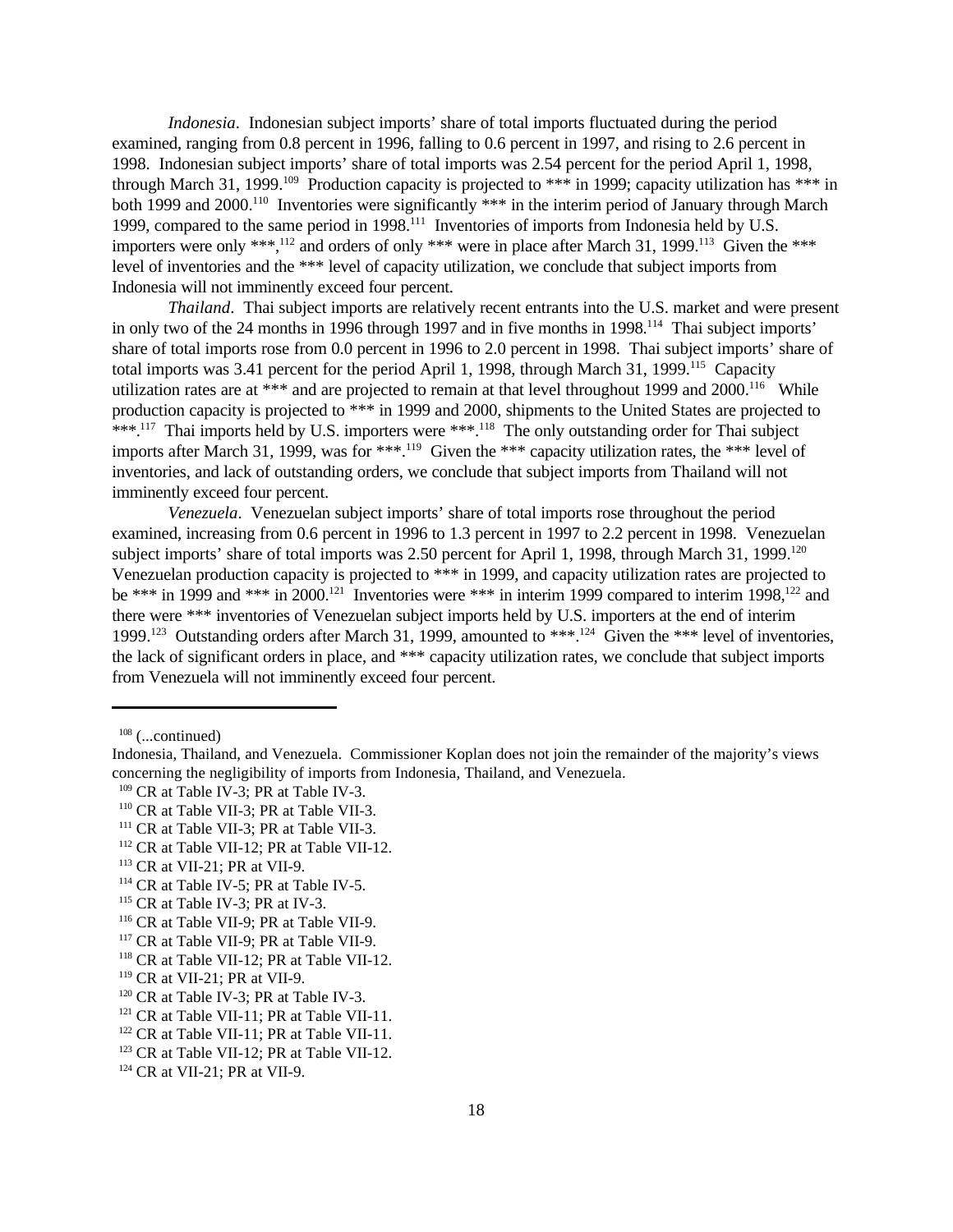*Aggregate*. Given that we have found there is little potential for significant growth in the share of total imports by any of the three subject countries, we conclude that the aggregate share of these three countries will not imminently exceed nine percent. The share for combined subject imports was 8.45 percent for the period April 1, 1998, through March 31, 1999, and given the facts recited above, we find little potential for that share to imminently exceed nine percent. Accordingly, pursuant to section  $703(a)(1)$ ,<sup>125</sup> the countervailing duty investigations for Indonesia, Thailand, and Venezuela are terminated by operation of law.

### **IV. CUMULATION**

### **A. In General**

For purposes of evaluating the volume and price effects for a determination of material injury by reason of the subject imports, section 771(7)(G)(I) of the Act requires the Commission to cumulate subject imports from all countries as to which petitions were filed and/or investigations self-initiated by Commerce on the same day, if such imports compete with each other and with domestic like products in the U.S. market.<sup>126</sup> In assessing whether subject imports compete with each other and with the domestic like product, $127$  the Commission has generally considered four factors, including:

- (1) the degree of fungibility between the subject imports from different countries and between imports and the domestic like product, including consideration of specific customer requirements and other quality related questions;<sup>128</sup>
- (2) the presence of sales or offers to sell in the same geographic markets of subject imports from different countries and the domestic like product;
- (3) the existence of common or similar channels of distribution for subject imports from different countries and the domestic like product; and
- (4) whether the subject imports are simultaneously present in the market.<sup>129</sup>

<sup>128</sup> Commissioner Crawford finds that substitutability, not fungibility, is a more accurate reflection of the statute. In these investigations, she finds there is sufficient substitutability to conclude there is a reasonable overlap of competition among the subject imports and between the subject imports and the domestic like product. Therefore, she concurs with her colleagues that the subject imports should be cumulatively assessed. However, in any final phase investigations she intends to examine further the substitutability between the domestic like product and subject imports of certain cold-rolled steel products from Russia, Japan, and the other countries subject to investigation. See Dissenting Views of Commissioner Carol T. Crawford in Stainless Steel Bar from Brazil, India, Japan, and Spain, Inv. Nos. 731-TA-678, 679, 681, and 682 (Final), USITC Pub. 2856 (Feb. 1995), for a description of her views on cumulation.

<sup>129</sup> See Certain Cast-Iron Pipe Fittings from Brazil, the Republic of Korea, and Taiwan, Inv. Nos. 731-TA-278-280 (Final), USITC Pub. 1845 (May 1986), aff'd, Fundicao Tupy, S.A. v. United States, 678 F. Supp. 898 (Ct. Int'l (continued...)

 $125$  19 U.S.C. § 1671b(a)(1).

<sup>126</sup> 19 U.S.C. § 1677(7)(G)(I).

<sup>&</sup>lt;sup>127</sup> The SAA (at 848) expressly states that "the new section will not affect current Commission practice under which the statutory requirement is satisfied if there is a reasonable overlap of competition." citing Fundicao Tupy, S.A. v. United States, 678 F. Supp. 898, 902 (Ct. Int'l Trade 1988), aff'd 859 F.2d 915 (Fed. Cir. 1988).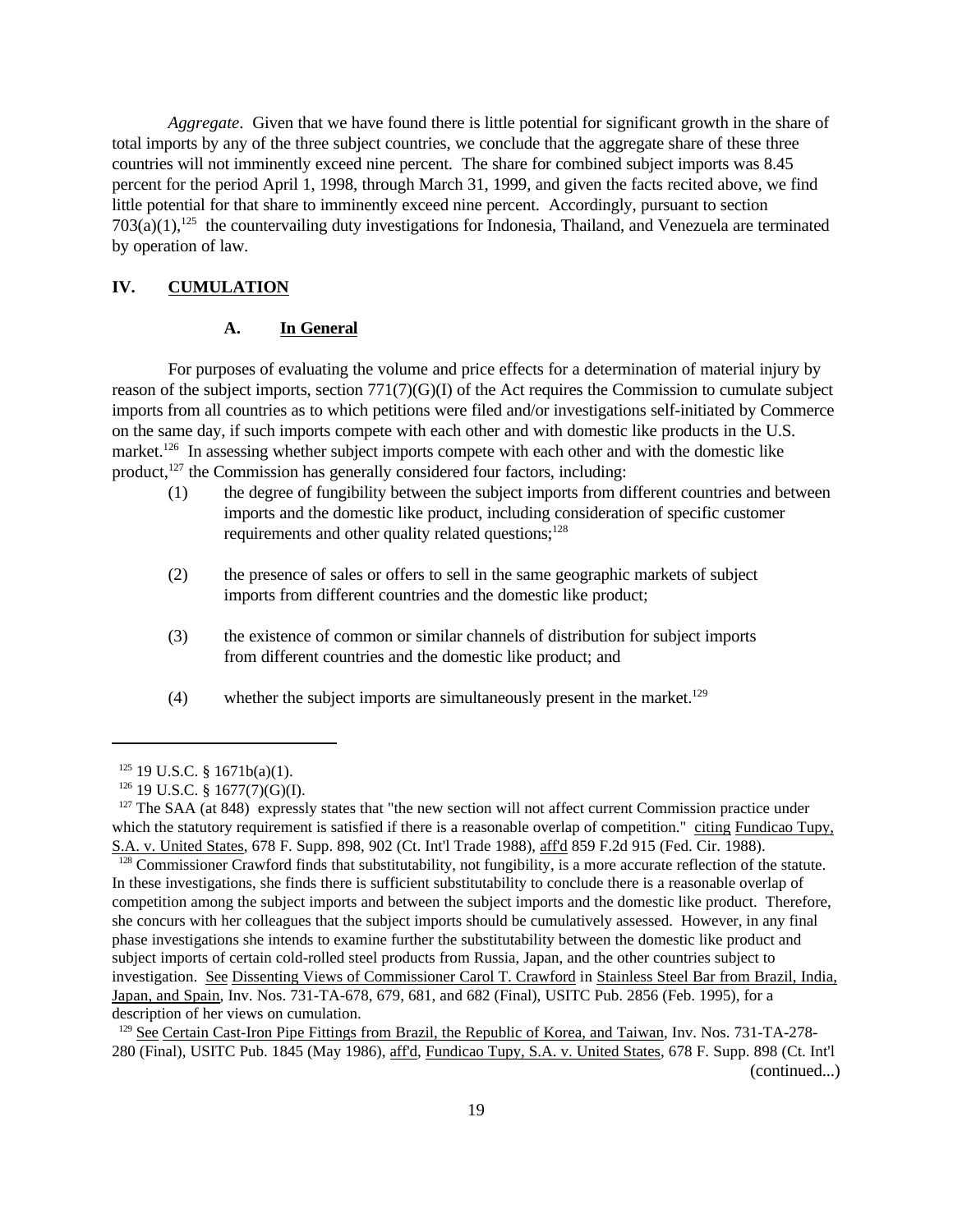While no single factor is necessarily determinative, and the list of factors is not exclusive, these factors are intended to provide the Commission with a framework for determining whether the subject imports compete with each other and with the domestic like product.<sup>130</sup> Only a "reasonable overlap" of competition is required.<sup>131</sup>

One of the four statutory exceptions to the general cumulation rule applies to these investigations, as the countervailing duty investigations of Indonesia, Thailand, and Venezuela are terminated by operation of law as a result of the Commission's negligibility finding with regard to allegedly subsidized subject imports from these three countries.<sup>132</sup> However, the antidumping investigations of those countries have not been terminated, and subject imports allegedly sold at LTFV from Indonesia, Thailand, and Venezuela may be cumulated with other subject imports.

### **B. Analysis**

For purposes of these preliminary determinations, with respect to all remaining investigations, we find that there is a reasonable overlap of competition among the subject imports and between the subject imports and the domestic like product.

#### **1. Fungibility**

The record shows that U.S. mills' certain cold-rolled steel competes for sales with similar subject imports from all subject countries, and subject imports are generally considered broadly interchangeable by all producers and a majority of importers.<sup>133</sup> Some quality concerns about Chinese and Russian subject imports were noted by one domestic producer, while some importers noted that interchangeability between the domestic like product and Japanese subject imports was limited, as some Japanese subject imports were custom designed or were products not made in the United States.<sup>134</sup> Limited interchangeability between Brazilian subject imports and the domestic like product was claimed by two importers; two also cited limited interchangeability between Russian subject imports and the domestic like product; one importer cited limited interchangeability of subject imports from Argentina, Indonesia, and Venezuela.<sup>135</sup>

All domestic producers asserted that subject imports are broadly interchangeable with other subject imports.136 A majority of importers also believe subject imports are broadly interchangeable with all other

<sup>(...</sup>continued)

Trade), aff'd, 859 F.2d 915 (Fed. Cir. 1988).

<sup>&</sup>lt;sup>130</sup> See, e.g., Wieland Werke, AG v. United States, 718 F. Supp. 50 (Ct. Int'l Trade 1989).

<sup>&</sup>lt;sup>131</sup> See Goss Graphic System, Inc. v. United States, CIT, slip op. 98-147 at 8 (Oct. 16, 1998)

<sup>(&</sup>quot;cumulation does not require two products to be highly fungible"); Mukand Ltd., 937 F. Supp. at 916; Wieland Werke, AG, 718 F. Supp. at 52 ("Completely overlapping markets are not required.").

<sup>&</sup>lt;sup>132</sup> The applicable exception concerns countries as to which investigations have been terminated. The other three exceptions concern imports from Israel, countries as to which Commerce has made preliminary negative determinations, and countries designated as beneficiaries under the Caribbean Basin Economic Recovery Act. 19 U.S.C. § 1677(7)(G)(ii).

<sup>133</sup> CR at II-6; PR at II-4.

<sup>134</sup> CR at II-6-II-7; PR at II-4.

<sup>135</sup> CR at II-6-II-7; PR at II-.4

<sup>136</sup> CR at II-8; PR at II-5.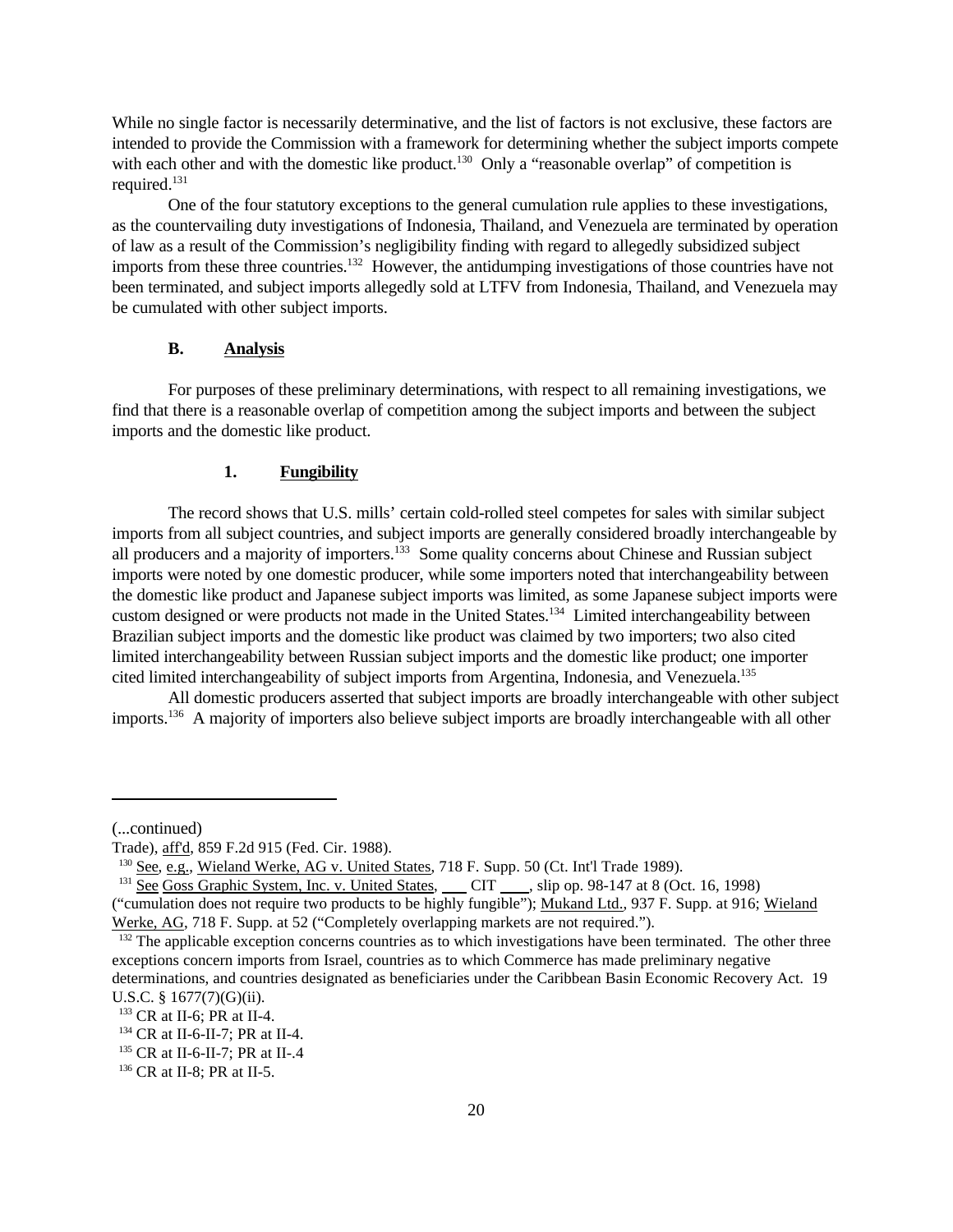subject imports.<sup>137</sup> Four importers claimed that Japanese subject imports were most likely not to be interchangeable with other subject imports by importers, noting limited or no interchangeability with subject imports from Argentina, China, Indonesia, Russia, and Slovakia.<sup>138</sup> One importer argued that Thai subject imports are not interchangeable with those from Russia, Slovakia, South Africa, and Taiwan, while another claimed a lack of interchangeability between Argentina and Brazil and Brazil and Indonesia.<sup>139</sup>

A majority of domestic producers agreed that nonprice differences between subject imports and the domestic like product were not a significant factor in sales.<sup>140</sup> One domestic producer believed quality differences were always important, while two others noted nonprice factors as being significant in sales of Chinese, Indonesian, Japanese, Russian, or Turkish subject imports.<sup>141</sup> Importers were more likely to claim that factors other than price, such as quality, availability, or delivery, are significant in sales decisions and that these factors were significant with regard to China, Indonesia, Russia, Slovakia, Thailand, Turkey, and Venezuela.<sup>142</sup>

Both Japanese and Taiwanese respondents argued against cumulating their subject imports on the grounds that subject imports from these countries were more varied and thus less fungible.<sup>143</sup> However, for both of these countries, the more varied subject imports represented only \*\*\* of total subject imports from each country, with the remainder being of the same general type as other subject imports.<sup>144</sup>

The survey of price by product indicated that there were sales of each of the three products for which data were gathered from all subject countries.<sup>145</sup> The pricing data collected by the Commission indicates a substantial concentration of sales from all sources in three common size and grade specifications.<sup>146</sup> Product-specific price comparisons also indicated a striking similarity in price across all countries in the later quarters of data, providing further evidence that quality differences among subject imports from these countries are not so important as to constitute a basis for non-cumulation. $147$ 

#### **2. Geographic Overlap**

Domestically produced certain cold-rolled steel is sold to distributors and end users throughout the United States.<sup>148</sup> Subject imports from nine of the twelve countries entered every region during the period examined.<sup>149</sup> Subject imports from two countries–Slovakia and Thailand–entered three of the four regions; subject imports from Venezuela were present in fewer than three regions during the period examined.<sup>150</sup>

<sup>137</sup> CR at II-8; PR at II-5.

<sup>138</sup> CR at II-8; PR at II-5.

<sup>139</sup> CR at II-8; PR at II-5.

<sup>&</sup>lt;sup>140</sup> CR at II-7; PR at II-4.

<sup>141</sup> CR at II-7; PR at II-4.

<sup>&</sup>lt;sup>142</sup> CR at II-7-II-8; PR at II-4-II-5.

<sup>&</sup>lt;sup>143</sup> Japanese Respondents' Postconference Brief at 29-30; Taiwanese Respondent's Postconference Brief at 6.

<sup>144</sup> Japanese Respondents' Postconference Brief at 29-30; Taiwanese Respondent's Postconference Brief at 6.

<sup>&</sup>lt;sup>145</sup> CR at Table V-1; PR at Table V-1.

<sup>&</sup>lt;sup>146</sup> The pricing data accounted for 40.4 percent of imports from Argentina; 27.7 percent from Brazil; 38.4 percent from China; 35.9 percent from Indonesia; 22.4 percent from Japan; 65.4 percent from Russia; 81.9 percent from Slovakia; 63.7 percent from South Africa; 54.9 percent from Taiwan; 86.6 percent from Thailand; 43.5 percent from Turkey; and 64.5 percent from Venezuela. CR at V-9; PR at V-8.

<sup>&</sup>lt;sup>147</sup> CR at Table V-2; PR at Table V-2.

<sup>&</sup>lt;sup>148</sup> CR at IV-11; PR at IV-9.

<sup>&</sup>lt;sup>149</sup> CR at Table IV-4; PR at Table IV-4.

<sup>&</sup>lt;sup>150</sup> CR at Table IV-4; PR at Table IV-4.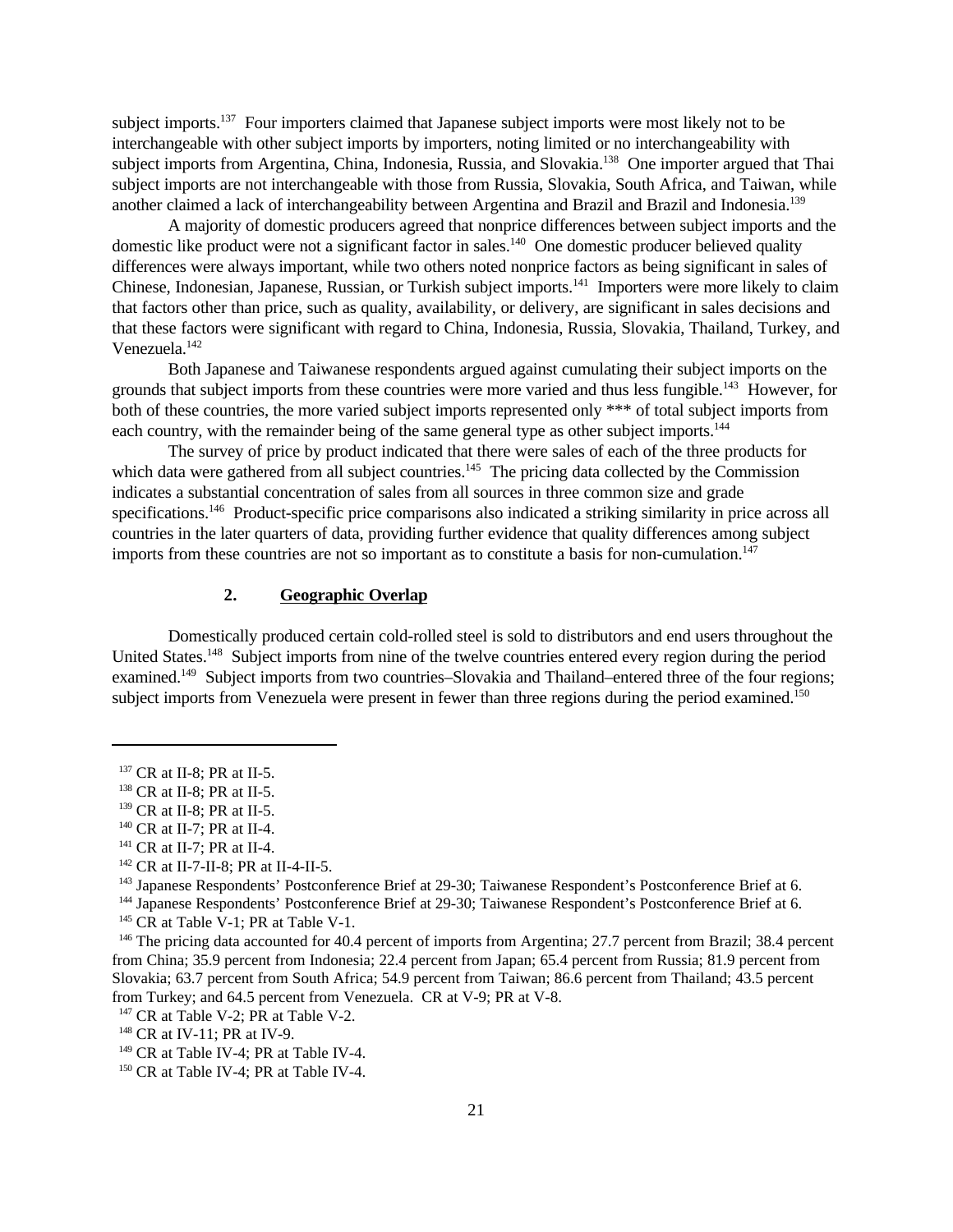Subject imports from Thailand and Venezuela were the most concentrated, with over 90 percent of all subject imports from each country entering the Gulf region.<sup>151</sup> However, the Gulf region was also the leading port of entry for subject imports from several other countries, including Argentina, Brazil, Japan, Russia, and South Africa.<sup>152</sup> Some countries, such as China and South Africa, had relatively small shares of total subject imports entering specific regions, but maintained some presence even in those regions during the period examined.<sup>153</sup>

### **3. Channels of Distribution**

Sixty percent of the domestic like product is consumed internally.<sup>154</sup> Of the domestic product that reaches the merchant market, a little over 60 percent goes to end users, while the remainder goes to service centers and distributors.<sup>155</sup> Subject imports are likewise sold both to end users and to distributors and service centers.<sup>156</sup>

### **4. Simultaneous Presence**

Domestically produced certain cold-rolled steel was present throughout the period examined.<sup>157</sup> Imports from four of the 12 subject countries entered in every month between January 1996 and March 1999; imports from another three countries entered in 38 of the 39 months covered.<sup>158</sup> Imports from Slovakia entered in only five months of 1996 but were present in every subsequent month through March 1999.<sup>159</sup> Of the four remaining countries, subject imports from each were present in more months of 1998 than in preceding years; only subject imports from Thailand were present in fewer than half the months of 1998 but were present in all three months of 1999.<sup>160</sup> The Thai cold-rolling enterprise is relatively new, and Thai subject imports could not have had a regular presence in the U.S. market in the earlier part of the survey period. We view the steady presence of Thai subject imports in the latter part of the period as sufficient presence in the U.S. market.

#### **5. Conclusion**

Based on the record in these preliminary investigations, we find there is a reasonable overlap of competition among the subject imports and between the subject imports and the domestic like product. With respect to fungibility, we note that product differentiation issues exist between the domestic like product and certain subject imports and between certain subject imports from different subject countries.

<sup>&</sup>lt;sup>151</sup> CR at Table IV-4; PR at Table IV-4.

<sup>&</sup>lt;sup>152</sup> CR at Table IV-4; PR at Table IV-4.

<sup>&</sup>lt;sup>153</sup> CR at Table IV-4; PR at Table IV-4.

<sup>&</sup>lt;sup>154</sup> CR at I-8; PR at I-5.

<sup>&</sup>lt;sup>155</sup> CR at I-8; PR at I-6.

<sup>&</sup>lt;sup>156</sup> CR at I-8; PR at I-6. According to the product/channel of distribution data collected in this investigation, \*\*\* of domestic shipments of products 1, 2, and 3 went to service centers and \*\*\* went to end users, while \*\*\* of subject import shipments went to service centers and \*\*\* went to end users. OINV Memoranda INV-W-161 (July 15, 1999).

<sup>157</sup> CR at IV-11; PR at IV-10.

<sup>&</sup>lt;sup>158</sup> CR at Table IV-5; PR at Table IV-5.

<sup>&</sup>lt;sup>159</sup> CR at Table IV-5; PR at Table IV-5.

<sup>&</sup>lt;sup>160</sup> CR at Table IV-5; PR at Table IV-5.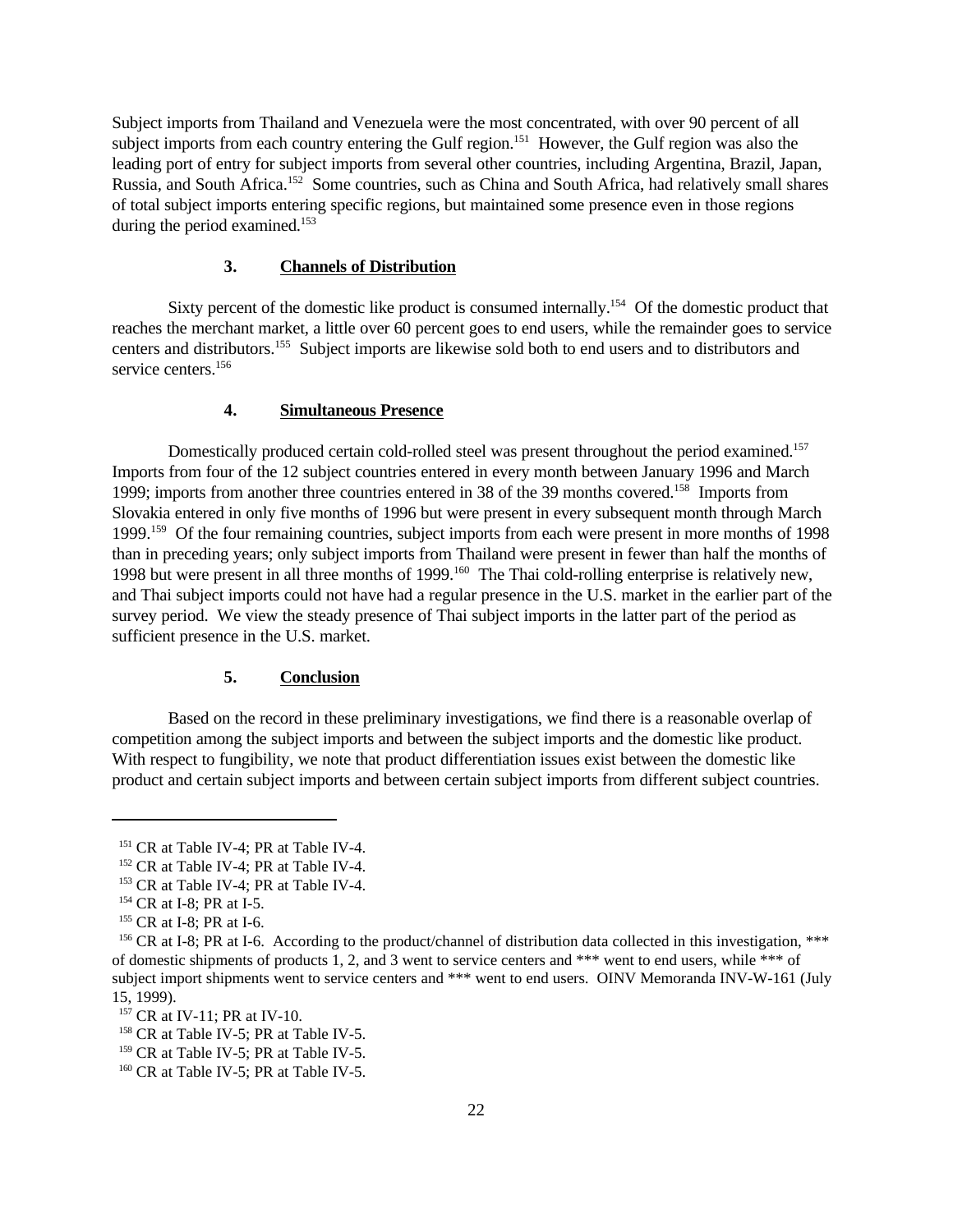We also note some variance in geographic overlap and simultaneous presence in the market. Nevertheless, based on the record in this preliminary phase of these investigations, we find a reasonable overlap of competition exists, and we therefore cumulate all subject imports for our analysis. We intend to examine these issues closely in any final phase of these investigations.

# **V. REASONABLE INDICATION OF MATERIAL INJURY BY REASON OF ALLEGEDLY SUBSIDIZED AND/OR LTFV IMPORTS**

In the preliminary phase of antidumping or countervailing duty investigations, the Commission determines whether there is a reasonable indication that an industry in the United States is materially injured by reason of the imports under investigation.<sup>161 162</sup> In making this determination, the Commission must consider the volume of imports, their effect on prices for the domestic like product, and their impact on domestic producers of the domestic like product, but only in the context of U.S. production operations.<sup>163</sup> The statute defines "material injury" as "harm which is not inconsequential, immaterial, or unimportant."<sup>164</sup> In assessing whether there is a reasonable indication that the domestic industry is materially injured by reason of subject imports, we consider all relevant economic factors that bear on the

For a detailed description and application of Commissioner Crawford's analytical framework, see Certain Steel Wire Rod from Canada, Germany, Trinidad & Tobago, and Venezuela, Inv. Nos. 731-TA-763-766 (Final), USITC Pub. 3087 at 29 (March 1998) and Steel Concrete Reinforcing Bars from Turkey, Inv. No. 731-TA-745(Final), USITC Pub. 3034 at 35 (April 1997). Both the Court of International Trade and the United States Court of Appeals for the Federal Circuit have held that the "statutory language fits very well" with Commissioner Crawford's mode of analysis, expressly holding that her mode of analysis comports with the statutory requirements for reaching a determination of material injury by reason of subject imports. United States Steel Group v. United States, 96 F.3d 1352, 1361 (Fed. Cir. 1996), aff'g, 873 F. Supp. 673, 694-95 (Ct. Int'l Trade 1994). <sup>163</sup> 19 U.S.C. § 1677(7)(B)(I). The Commission "may consider such other economic factors as are relevant to the determination" but shall "identify each [such] factor . . . [a]nd explain in full its relevance to the determination." 19 U.S.C. § 1677(7)(B). See also Angus Chemical Co. v. United States, 140 F.3d 1478 (Fed. Cir. 1998).

 $164$  19 U.S.C. § 1677(7)(A).

<sup>161</sup> 19 U.S.C. § 1671b(a) and 1673b(a).

<sup>&</sup>lt;sup>162</sup> Commissioner Crawford notes that the statute requires that the Commission determine whether there is a reasonable indication that a domestic industry is "materially injured by reason of" the allegedly subsidized and LTFV imports. She finds that the clear meaning of the statute is to require a determination of whether the domestic industry is materially injured by reason of unfairly traded imports, not by reason of the unfairly traded imports among other things. Many, if not most, domestic industries are subject to injury from more than one economic factor. Of these factors, there may be more than one that independently are causing material injury to the domestic industry. It is assumed in the legislative history that the "ITC will consider information which indicates that harm is caused by factors other than less-than-fair-value imports." S. Rep. No. 249, 96th Cong., 1st Sess. 75 (1979). However, the legislative history makes it clear that the Commission is not to weigh or prioritize the factors that are independently causing material injury. Id. at 74; H.R. Rep. No. 317, 96th Cong., 1st Sess. 46- 47 (1979). The Commission is not to determine if the unfairly traded imports are "the principal, a substantial or a significant cause of material injury." S. Rep. No. 96-249 at 74 (1979). Rather, it is to determine whether any injury "by reason of" the unfairly traded imports is material. That is, the Commission must determine if the subject imports are causing material injury to the domestic industry. "When determining the effect of imports on the domestic industry, the Commission must consider all relevant factors that can demonstrate if unfairly traded imports are materially injuring the domestic industry." S. Rep. No. 71, 100th Cong., 1st Sess. 116 (1987) (emphasis added); Gerald Metals v. United States, 132 F.3d 716 (Fed. Cir. 1997)(rehearing denied).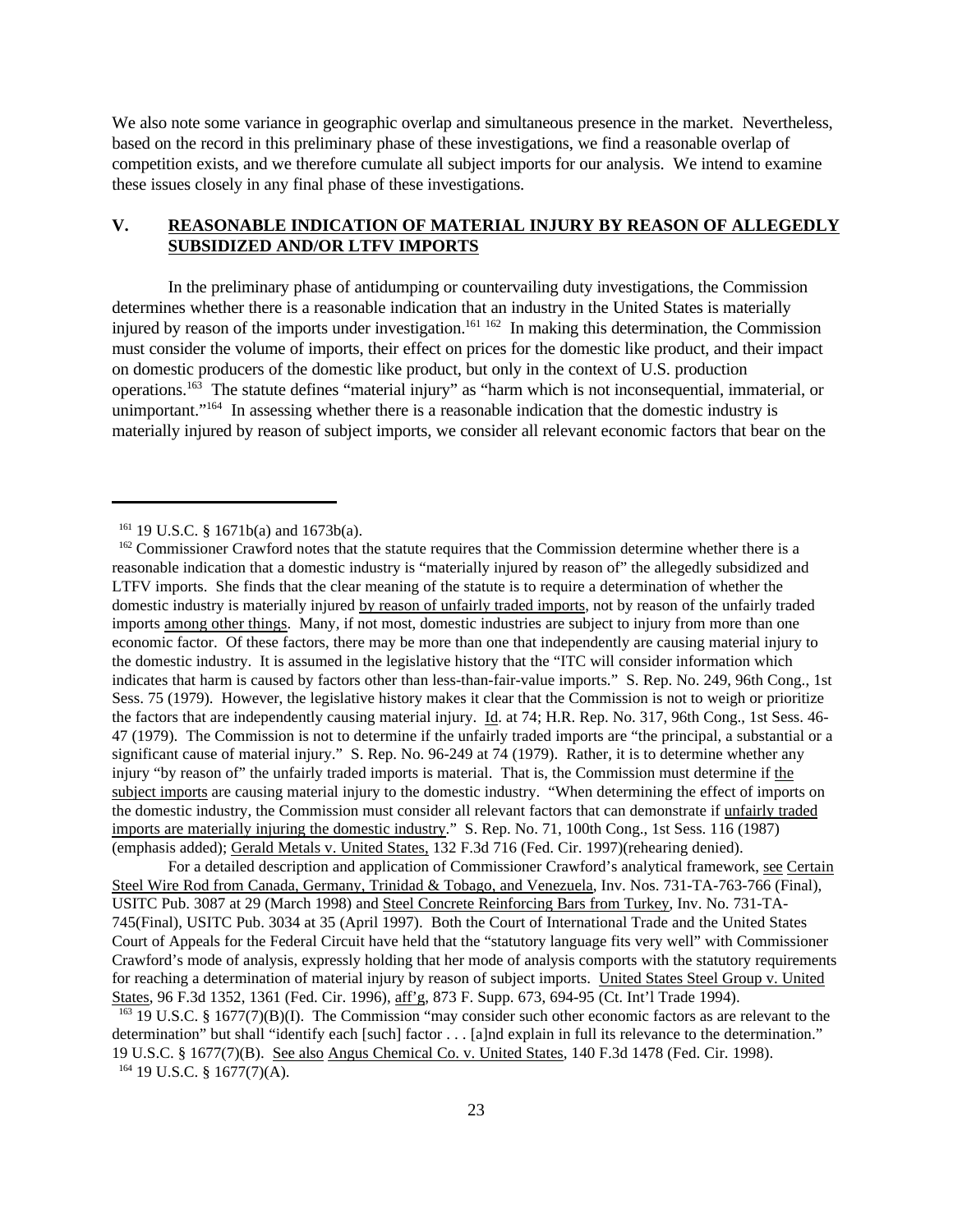state of the industry in the United States.<sup>165</sup> No single factor is dispositive, and all relevant factors are considered "within the context of the business cycle and conditions of competition that are distinctive to the affected industry."<sup>166</sup>

For the reasons discussed below, we determine that there is a reasonable indication that the domestic industry producing certain cold-rolled steel is materially injured by reason of subject imports from Brazil that are allegedly subsidized and by reason of subject imports from Argentina, Brazil, China, Indonesia, Japan, Russia, Slovakia, South Africa, Taiwan, Thailand, Turkey, and Venezuela that are allegedly sold in the United States at less than fair value**.**

#### **A. Conditions of Competition**

The following conditions of competition are pertinent to our analysis in these investigations.

#### **1. Captive Consumption**

The domestic industry captively consumes the majority, i.e., 60 percent, of its production of the domestic like product in the manufacture of downstream articles.<sup>167</sup> Accordingly, we have considered whether the statutory captive production provision requires us to focus our analysis primarily on the merchant market when assessing market share and the factors affecting the financial performance of the domestic industry.<sup>168 169</sup>

 $^{167}CR$  at I-8; PR at I-6.

(iv) CAPTIVE PRODUCTION -- If domestic producers internally transfer significant production of the domestic like product for the production of a downstream article and sell significant production of the domestic like product in the merchant market, and the Commission finds that --

(I) the domestic like product produced that is internally transferred for processing into that downstream article does not enter the merchant market for the domestic like product,

(II) the domestic like product is the predominant material input in the production of that downstream article, and

(III) the production of the domestic like product sold in the merchant market is not generally used in the production of that downstream article,

then the Commission, in determining market share and the factors affecting financial performance set forth in clause (iii), shall focus primarily on the merchant market for the domestic like product.

<sup>169</sup> Chairman Bragg and Commissioner Askey note that the statute requires the Commission to analyze the impact of the subject imports on all domestic production operations, including both captive and merchant market shipments. See 19 U.S.C. §§ 1677(4)(A) and 1677(7)(B). Moreover, they note that, even if the statutory provisions are met and the captive production provision applies, it merely permits the Commission to "focus

(continued...)

 $165$  19 U.S.C. § 1677(7)(C)(iii).

<sup>&</sup>lt;sup>166</sup> 19 U.S.C. § 1677(7)(C)(iii).

<sup>&</sup>lt;sup>168</sup>The captive production provision, 19 U.S.C. § 1677(7)(C)(iv), provides: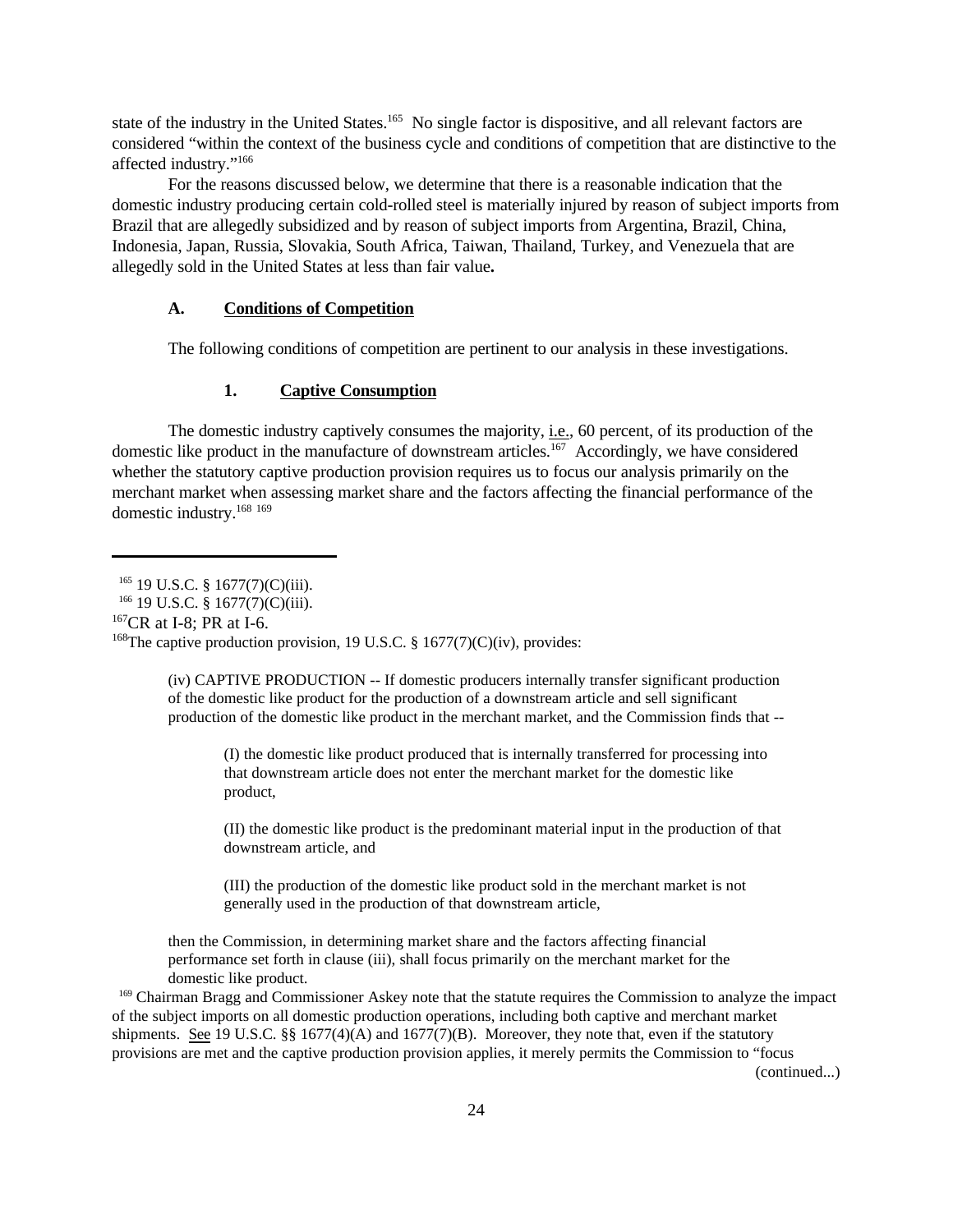We find that the threshold provision of the captive production has been met, as domestic producers internally transfer 60 percent of their domestic production for captive consumption and sell the remaining 40 percent on the merchant market. However, we find that the record contains insufficient information to determine the applicability of factors (I) and (III) of the captive production provision. We note, in particular, the differing definitions of downstream products provided by petitioners and respondents. Petitioners claim two downstream products are produced from internally-transferred certain cold-rolled steel: corrosion-resistant steel and tin mill products.<sup>170</sup> Respondents assert that domestic producers also produce blanks, as well as furniture and other pipes and tubes, as downstream products.<sup>171</sup> We are unable to reconcile these opposing claims on the basis of the evidence available.<sup>172</sup> We will seek additional information, including data from purchasers, in any final phase of these investigations and will reexamine the applicability of the captive production provision at that time.

Even when the captive production provision is not applied, however, we may take into consideration the existence of a significant volume of captive production as a relevant condition of competition.<sup>173</sup> For purposes of these preliminary determinations, we do so here.<sup>174</sup>

### **2. Other Conditions of Competition**

Demand for certain cold-rolled steel has been relatively strong over the period examined. Demand for certain cold-rolled steel is tied closely to the state of the overall economy, with significant portions of demand going to automotive and appliance applications.<sup>175</sup> Apparent domestic consumption in the merchant market rose 8.2 percent between 1996 and 1997.<sup>176</sup> Apparent domestic consumption in the merchant market dropped slightly in 1998, but 1998 levels were still 7.4 percent above 1996 consumption.<sup>177</sup> A slight increase occurred in the first three months of 1999 compared to the same period in  $1998$ ,  $178$  Demand growth was more stable in the total market for certain cold-rolled steel products. Total apparent domestic consumption, including internal transfers, grew 4.4 percent in 1997 and a further

 $169$  (...continued)

primarily" on the merchant market operations of the industry; the provision does not allow the Commission to disregard the industry's captive consumption completely. 19 U.S.C. § 1677(7)(C)(iv).

<sup>&</sup>lt;sup>170</sup> Petitioners' Postconference Brief at 29.

<sup>&</sup>lt;sup>171</sup> Joint Respondents' Postconference Brief at 29.

<sup>&</sup>lt;sup>172</sup> Commissioner Crawford notes that, given the time constraints of preliminary investigations, the Commission does not have the data to evaluate fully the issues surrounding the applicability of the captive consumption provision. This provision provides an exception to the general rule of considering the domestic industry as a whole. She finds that the record does not support a conclusion that all criteria of the exception are met. Therefore, she finds that the captive production provision does not apply. Consequently, her analysis focuses on whether there is a reasonable indication of material injury by reason of the subject imports to the domestic industry as a whole.

<sup>&</sup>lt;sup>173</sup> See, e.g., Certain Emulsion Styrene-Butadiene Rubber from Brazil, Korea, and Mexico, Inv. Nos. 731-TA-794-796 (Final), USTIC Pub. 3190 (May 1999) at 14.

<sup>&</sup>lt;sup>174</sup> To the extent that the remainder of these Views discuss merchant market data first, and aggregated data second, these Views do not reflect the sequence of analysis engaged in by Chairman Bragg and Commissioner Askey. See, e.g., Certain Hot-Rolled Steel Products from Japan, Inv. No. 731-TA-807, USITC Pub. 3202 (June 1999) at 29 n.24.

<sup>175</sup> CR at II-1; PR at II-1.

<sup>176</sup> CR at Table III-3; PR at Table III-3.

<sup>&</sup>lt;sup>177</sup> CR at Table III-3; PR at Table III-3.

<sup>&</sup>lt;sup>178</sup> CR at Table III-3; PR at Table III-3.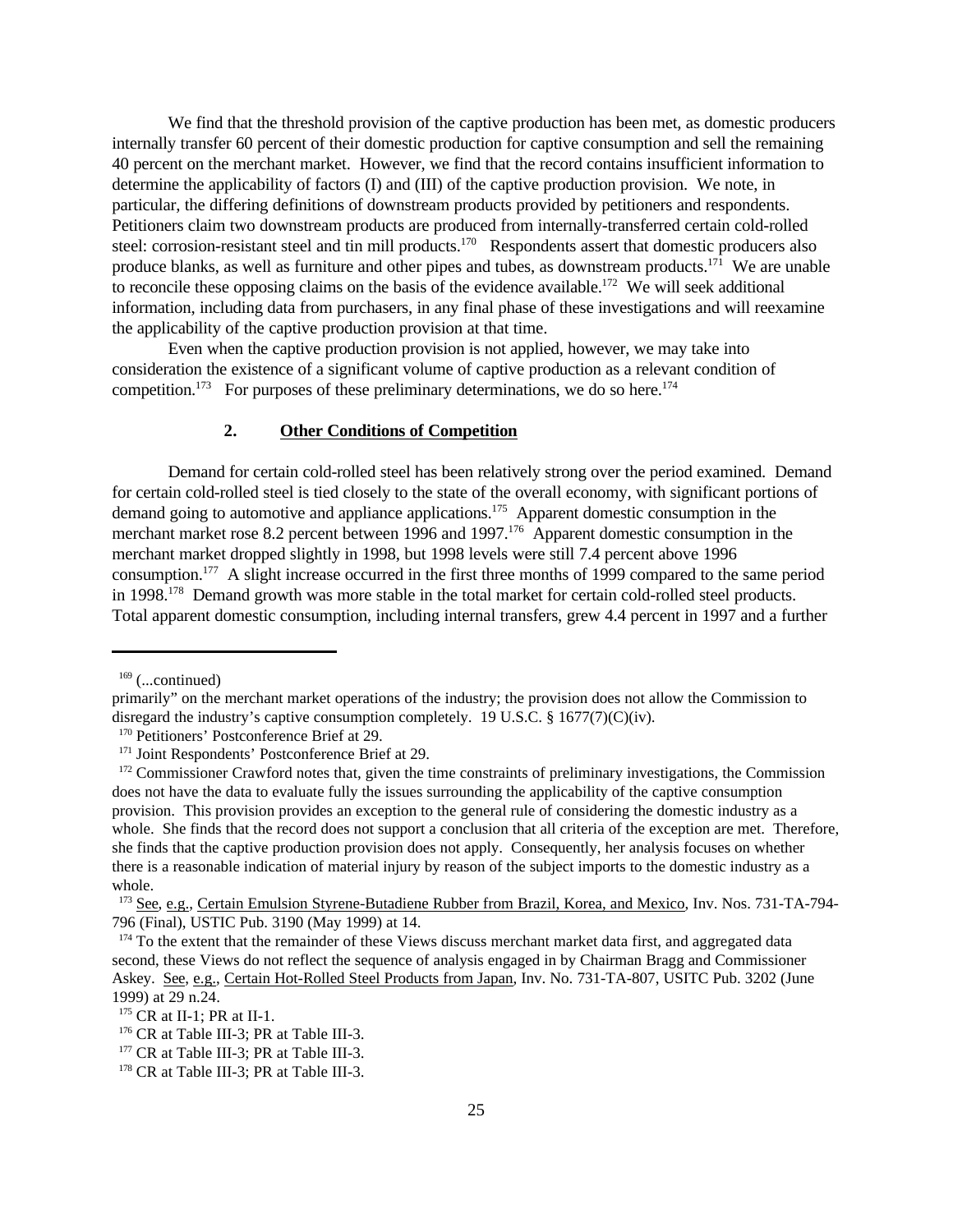2.6 percent in 1998, for an overall increase of 7.0 percent between 1996 and 1998.<sup>179</sup> Total apparent domestic consumption, including internal transfers, increased 1.9 percent between interim 1998 and interim 1999.<sup>180</sup>

During this time period, the domestic industry steadily increased its production capacity. Total domestic production capacity increased by 3.8 percent between 1996 and 1997, and by 3.7 percent between 1997 and 1998, for an overall increase of 7.7 percent between 1996 and 1998.<sup>181</sup> An additional increase, of 0.7 percent, occurred in the interim 1999 period compared to the same period in 1998.<sup>182</sup> Thus, between 1996 and 1998, capacity increased by a greater amount than did total apparent consumption, both in percentage terms (7.7 versus 7.0) and in terms of absolute volume (2.72 million tons versus 2.29 million tons).<sup>183</sup> Capacity utilization rates declined despite increased production levels in part due to the new capacity added during the period examined.<sup>184</sup> U.S. producers' capacity utilization rates declined from 87.2 percent in 1996 to 83.3 percent in 1998, but increased slightly in interim 1999 to 85.1 percent.<sup>185</sup>

The ratio of inventories to total shipments increased from 6.1 percent to 6.2 percent in 1998 but fell to 5.7 percent during interim 1999, the same rate recorded in interim 1998.<sup>186</sup> \*\*\* U.S. producers indicated they exported during the period examined.<sup>187</sup> U.S. producers' export shipments were small compared to domestic shipments; they increased between 1996 and 1997, but declined in 1998.<sup>188</sup> The share, by quantity, of U.S. producers' export shipments declined from 0.8 percent in 1996 to 0.6 percent in 1998.<sup>189</sup>

U.S. mills producing and selling certain cold-rolled steel products reported that domestically produced and imported certain cold-rolled steel products are broadly interchangeable.<sup>190</sup> A majority of importers also reported that domestically produced and imported certain cold-rolled steel products are broadly interchangeable.<sup>191</sup> However, many importers identified specific limitations on interchangeability.<sup>192</sup>

The majority of the U.S. producers reported that nonprice differences between U.S.-produced and subject imports are not a significant factor in their firms' sales of certain cold-rolled steel products.<sup>193</sup> Unlike U.S. producers, a higher share of importers indicated that nonprice differences are significant in sales of certain cold-rolled steel products.<sup>194</sup> The most important differences cited were quality, availability, and delivery.195

<sup>&</sup>lt;sup>179</sup> CR at Table III-3; PR at Table III-3.

<sup>&</sup>lt;sup>180</sup> CR at Table III-3; PR at Table III-3.

<sup>&</sup>lt;sup>181</sup> CR at Table III-2; PR at Table III-2.

<sup>&</sup>lt;sup>182</sup> CR at Table III-2; PR at Table III-2.

<sup>&</sup>lt;sup>183</sup> CR at Tables IV-6 and C-1; PR at Tables IV-6 and C-1.

<sup>184</sup> CR at Tables III-2 and C-1; PR at Tables III-2 and C-1.

<sup>&</sup>lt;sup>185</sup> CR at Table III-2; PR at Table III-2.

<sup>186</sup> CR at II-3; PR at II-2.

<sup>187</sup> CR at II-2; PR at II-2.

<sup>188</sup> CR at II-2; PR at II-2.

<sup>189</sup> CR at II-2-II-3; PR at II-2.

<sup>190</sup> CR at II-6, II-8, II-9; PR at II-4, II-5, II-6.

<sup>191</sup> CR at II-6, II-8, II-9; PR at II-4, II-5, II-6.

<sup>192</sup> CR at II-7, II-8-II-9; PR at II-4, II-5, II-6.

<sup>&</sup>lt;sup>193</sup> Such factors include quality, availability, transportation network, product range, and technical support. CR at II-7-II-8; PR at II-4-II-5.

<sup>194</sup> CR at II-7-II-8; PR at II-4-II-5.

<sup>195</sup> CR at II-7; PR at II-4-II-5.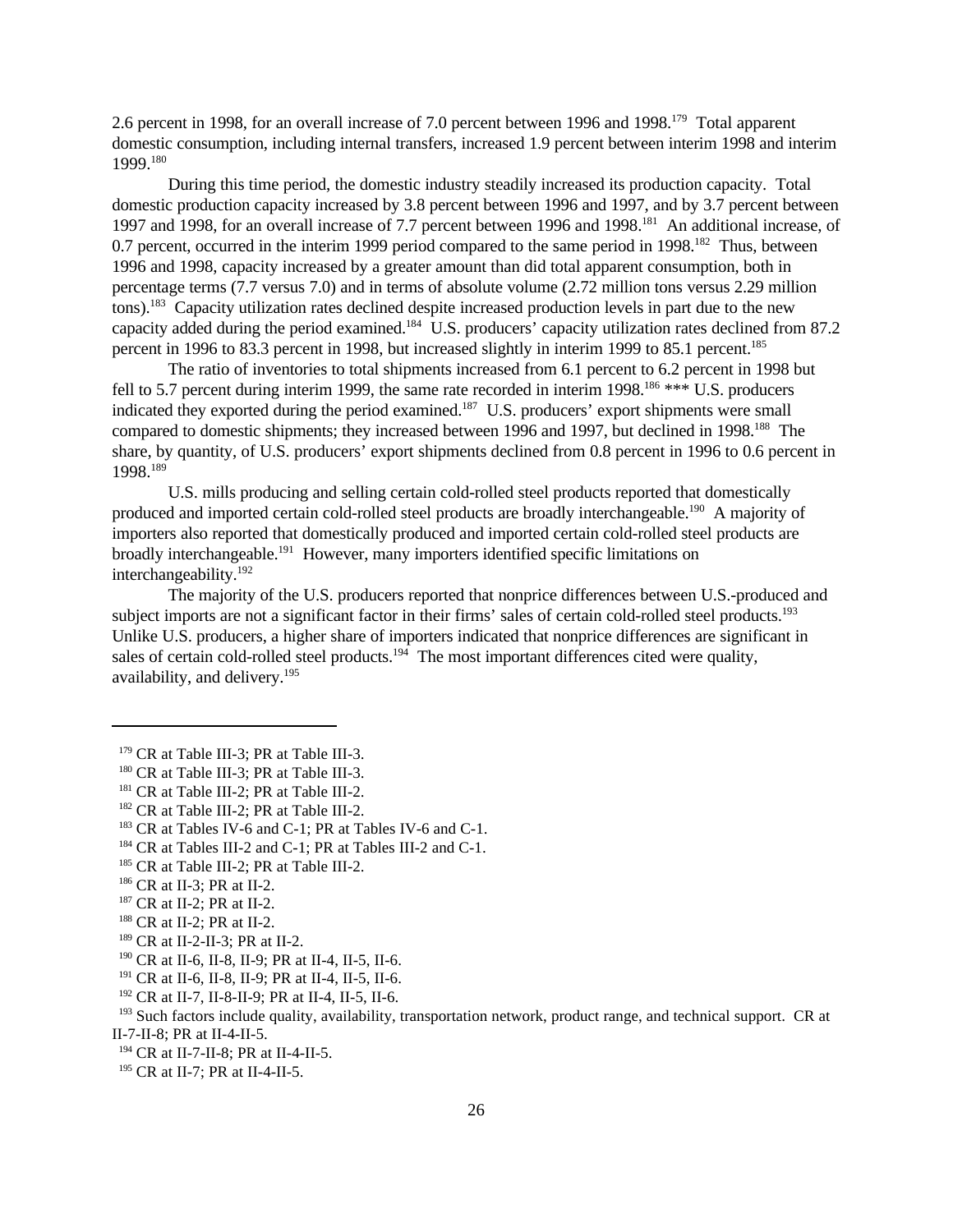A significant portion of all certain cold-rolled steel sold in the merchant market is sold pursuant to contracts; half of responding domestic producers reported that more than half of their sales were by contract.<sup>196</sup> The remainder is sold on the spot market. Of the merchant market sales by U.S. producers, approximately 60 percent is sold directly to end users, while the remaining 40 percent is sold to distributors or service centers.<sup>197</sup>

Although the market is still dominated by basic oxygen furnace mills,<sup>198</sup> the period examined has seen increased participation in the certain cold-rolled steel market by producers operating electric arc furnaces (EAF), including the introduction of one new firm.<sup>199</sup> EAF mills rely on scrap as their primary raw material and may benefit from price differences between scrap and iron ore, which is more likely to be used by basic oxygen furnace mills.<sup>200</sup> In addition, re-rollers, which typically buy hot-rolled band and then cold roll it, may benefit from declining hot-rolled steel prices.<sup>201</sup>

Finally, we note the presence of a product, thin gauge hot-rolled steel (TGHR), which is neither covered by the scope of these investigations nor included in the domestic like product. TGHR at this time accounts for a small share of the market but potentially could compete with certain cold-rolled steel for a variety of applications.

#### **B. Volume**

Section 771(C)(I) of the Act provides that the "Commission shall consider whether the volume of imports of the merchandise, or any increase in that volume, either in absolute terms or relative to production or consumption in the United States, is significant."<sup>202</sup> <sup>203</sup>

The merchant market share of total subject imports rose throughout the period examined, with subject imports gaining market share at the expense of subject producers. The subject imports accounted for 7.5 percent of the total merchant market in 1996, 11.6 percent in 1997, and 14.7 percent in 1998.<sup>204</sup> Subject imports accounted for a greater share of the merchant market in interim 1999, 12.6 percent, than in the same period in 1998, when subject imports accounted for 9.6 percent of the merchant market.<sup>205</sup> During that same period, the domestic producers' share of the merchant market slipped from 83.9 percent in 1996 to 79.8 percent in 1997 and to 77.0 percent in 1998.<sup>206</sup> The domestic producers' share of the merchant market was lower in the first three months of 1999 than in the same period in 1998, 80.9 percent

<sup>201</sup> CR at V-1; PR at V-1.

<sup>196</sup> CR at V-2; PR at V-8.

<sup>&</sup>lt;sup>197</sup> CR at I-8; PR at I-6.

<sup>&</sup>lt;sup>198</sup> CR at III-4; PR at III-4. Based on responses to the Commission's questionnaires, basic oxygen furnace mills accounted for \*\*\* of 1998 production of certain cold-rolled steel. Electric arc furnace mills accounted for \*\*\*; rerollers accounted for the remaining \*\*\*. CR at Table III-1; PR at Table III-1.

<sup>199</sup> CR at III-5; PR at III-5.

<sup>&</sup>lt;sup>200</sup> CR at V-1; PR at V-1.

 $202$  19 U.S.C. § 1677(7)(C)(I).

<sup>&</sup>lt;sup>203</sup> Commissioner Crawford joins only in the factual, numerical discussion of the volume of imports here. She does not rely on any analysis of trends in the market share of subject imports or other factors in her determination of a reasonable indication of material injury by reason of the subject imports. She makes her finding of the significance of volume in the context of the price effects and impact of the subject imports. For the reasons discussed below, she finds that the volume of subject imports is significant in light of its price effects and impact.  $204$  CR at Table IV-9; PR at Table IV-9.

<sup>205</sup> CR at Table IV-9; PR at Table IV-9.

<sup>206</sup> CR at Table IV-9; PR at Table IV-9.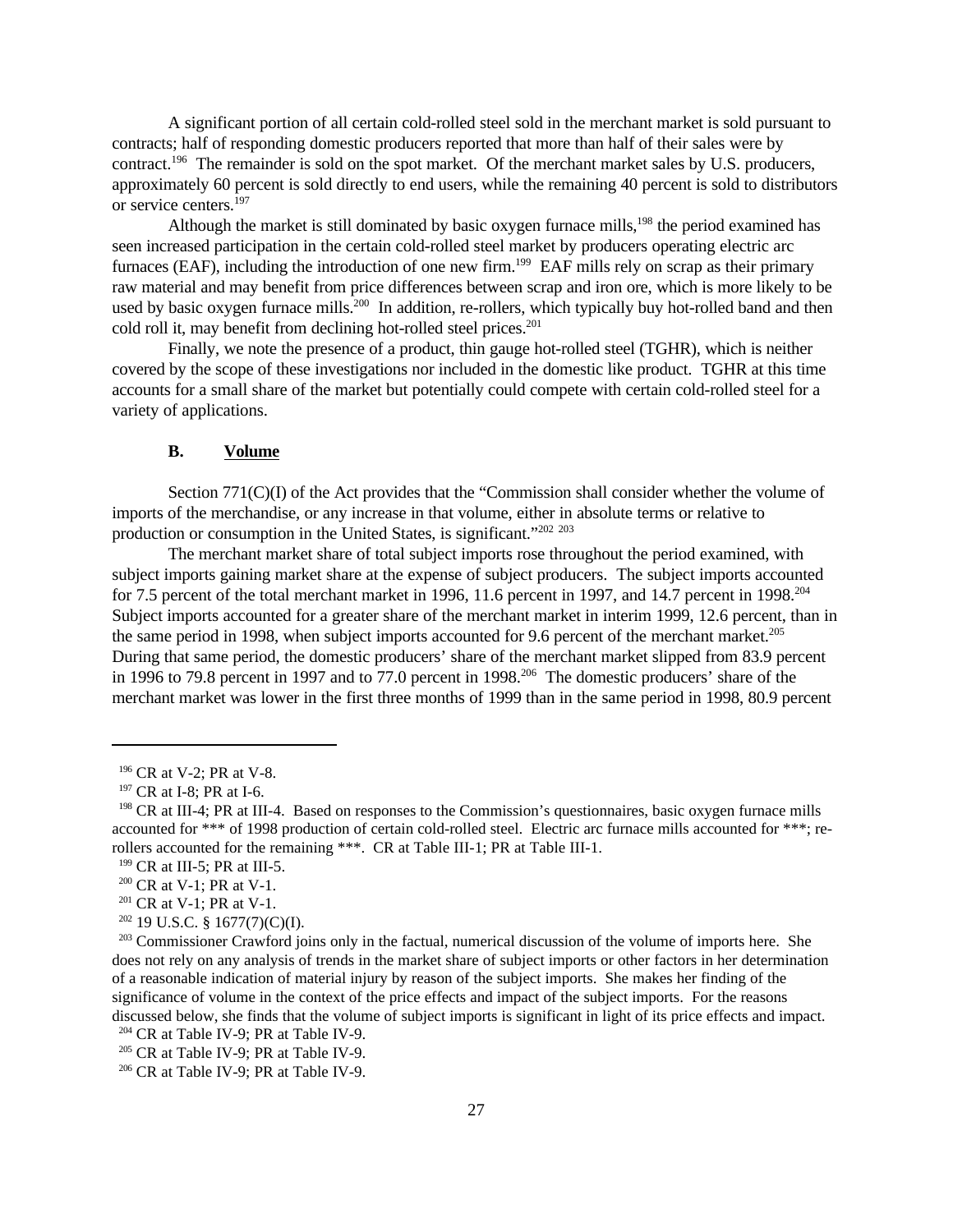compared to 85.2 percent.<sup>207</sup> Nonsubject imports commanded a steady share of the market throughout the years 1996 through 1998, ranging between 8.3 and 8.6 percent.<sup>208</sup>

Market shares showed somewhat similar trends for the industry as a whole,  $209$  including captive consumption as well as open market sales. Subject imports accounted for 3.5 percent of the market in 1996, then rose to 5.5 percent in 1997 and 6.8 percent in 1998.<sup>210</sup> Thus, the market share of subject imports increased 1.3 percentage points between 1997 and 1998. The total market share of subject imports was higher in the first three months of 1999, at 5.6 percent, than in the same period in 1998, when subject imports accounted for 4.3 percent.<sup>211</sup> At this same time, the share accounted for by domestic production decreased. The share of total apparent domestic consumption accounted for by domestic production was 92.6 percent in 1996, 90.4 percent in 1997, and 89.4 percent in 1998.<sup>212</sup> The domestic producers' share of total apparent domestic consumption was lower in interim 1999 than in interim 1998, 91.5 percent compared to 93.3 percent in the earlier period.<sup>213</sup> Again, the share of nonsubject imports was fairly steady, with the nonsubject imports ranging from 3.8 to 4.1 percent of total apparent domestic consumption between 1996 and 1998.<sup>214</sup>

Total subject imports increased from 1.126 million tons in 1996 to 2.370 million tons in 1998, an increase of 110.6 percent.<sup>215</sup> Total subject imports rose an additional 31.9 percent in interim 1999 to 469,409 tons, compared to 376,334 tons in interim 1998.<sup>216</sup> During that same time period, domestic shipments to the merchant market declined from a 1997 peak of 12.921 million tons to 12.375 tons in 1998.<sup>217</sup> Domestic shipments to the merchant market declined 5.0 percent in interim 1999 to 3.188 million tons, compared to  $3.356$  million tons in interim  $1998.^{218}$ 

Nevertheless, total domestic shipments, including internal transfers, actually grew in volume during the period examined, rising 3.3 percent between 1996 and 1998 to 31.189 million tons.<sup>219</sup> Total domestic shipments showed virtually no change between interim 1998 and interim 1999.<sup>220</sup>

The actual volume of subject imports, compared to domestic shipments, remained relatively small over the period examined; domestic producers continued to account for nearly 90 percent of the total market (including internal transfers) and for 77 percent of the merchant market. The subject imports gained some market share during the period examined while the domestic producers' share declined, despite growth in total domestic consumption. For purposes of these preliminary determinations, we therefore find the volume of subject imports to be significant.

 $207$  CR at Table IV-9; PR at Table IV-9.

<sup>208</sup> CR at Table IV-9; PR at Table IV-9.

<sup>&</sup>lt;sup>209</sup> As noted previously, for purposes of these preliminary investigations, Commissioner Crawford found that the captive production provision does not apply. Therefore, her analysis of volume reflects the role of subject imports in the U.S. market as a whole, and does not exclude consideration of the domestic industry's captive consumption of cold-rolled steel.

<sup>210</sup> CR at Table IV-8; PR at Table IV-8.

<sup>&</sup>lt;sup>211</sup> CR at Table IV-8; PR at Table IV-8.

<sup>&</sup>lt;sup>212</sup> CR at Table IV-8; PR at Table IV-8.

<sup>213</sup> CR at Table IV-8; PR at Table IV-8.

<sup>214</sup> CR at Table IV-8; PR at Table IV-8.

<sup>&</sup>lt;sup>215</sup> CR at Table IV-7; PR at Table IV-7.

<sup>216</sup> CR at Table IV-7; PR at Table IV-7.

<sup>&</sup>lt;sup>217</sup> CR at Table IV-7; PR at Table IV-7.

<sup>218</sup> CR at Table IV-7; PR at Table IV-7.

<sup>219</sup> CR at Table IV-6; PR at Table IV-6.

 $220$  CR at Table IV-6; PR at Table IV-6.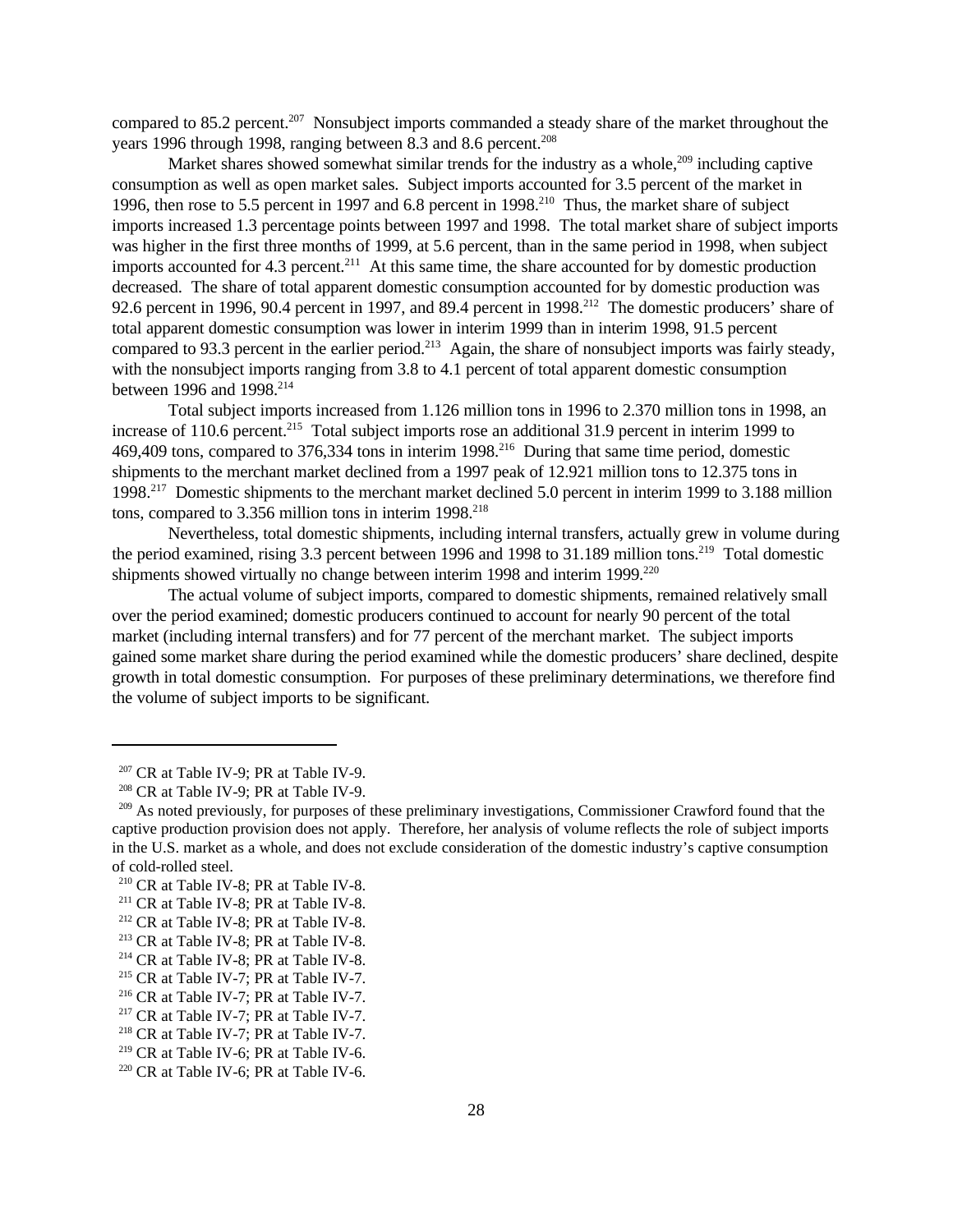## **C. Price Effects of the Subject Imports**

Section 771(C)(ii) of the Act provides that, in evaluating the price effects of the subject imports, the Commission shall consider whether –

 (I) there has been significant price underselling by the imported merchandise as compared with the price of domestic like products of the United States, and

 (II) the effect of imports of such merchandise otherwise depresses prices to a significant degree or prevents price increases, which otherwise would have occurred, to a significant degree.<sup>221</sup>

The evidence gathered in these investigations indicates that there is a significant degree of substitutability between the subject merchandise and the domestic like product, and that price, quality, and ability to supply are all important considerations for purchasers.<sup>222</sup> <sup>223</sup>

Price declines were notable throughout the period and across products. The average unit value (AUV) of subject imports fell 4.4 percent between 1996 and 1997, from \$471 to \$450.<sup>224</sup> A further decline of 10.5 percent occurred in 1998, as the AUV for subject imports dropped to \$403.<sup>225</sup> Altogether, the AUV of subject imports fell 14.4 percent between 1996 and 1998.<sup>226</sup> By interim 1999, the AUV for subject

Commissioner Crawford finds that the subject imports are having only slight effects on domestic prices. To evaluate the price effects of unfairly traded imports, she compares the domestic prices that existed when the imports were traded unfairly with what domestic prices would have been had the imports been fairly traded. In most cases, if the subject imports had not been traded unfairly, their prices in the U.S. market would have increased. Except for subject imports from Russia, cold-rolled steel is moderately substitutable among sources, and thus even relatively small margins likely would have resulted in a shift in demand away from the subject imports. In these investigations, the alleged margins of dumping ranged from 17 to 25 percent for Argentina, China, and South Africa; from 14 to 33 percent for Turkey; and from approximately 30 to 80 percent for other subject countries. Therefore, most of the demand for subject imports likely would have shifted away at fairly traded prices. Nonsubject imports are a small presence in the market, accounting for only 3.8 percent of the market in 1998, and thus nearly all of any shift in demand away from the subject imports likely would have been captured by the domestic industry.

The cumulated market share of the subject imports was 6.8 percent in 1998. Thus, the shift in demand toward the domestic product would not have been particularly large. However, Commissioner Crawford finds that shift in demand toward the domestic product would have been significant. Nonetheless, the increase in demand for the domestic product would not have allowed the domestic industry to raise its prices significantly. The domestic industry had sufficient unused capacity and inventories that would have been available to satisfy the increased demand. There are six major domestic producers and at least 13 smaller producers that compete among themselves. Thus, the available capacity, inventories, and competition within the domestic industry would have imposed considerable price discipline in the market. However, the increase in demand would have been sufficiently large that the domestic industry could have increased its prices somewhat. Consequently, Commissioner Crawford finds that the subject imports are having slight effects on domestic prices.

<sup>224</sup> CR at Table IV-2; PR at Table IV-2.

<sup>225</sup> CR at Table IV-2; PR at Table IV-2.

 $226$  CR at Table IV-2; PR at Table IV-2.

 $221$  19 U.S.C. § 1677(7)(C)(ii).

<sup>222</sup> CR at II-5-II-9; PR at II-4-II-6.

<sup>&</sup>lt;sup>223</sup> Commissioner Crawford finds that the substitutability between the domestic like product and subject imports of cold-rolled steel is moderated by the substantial share of the domestic like product that is captively consumed by the domestic industry. Her analysis of the price effects of the subject imports follows.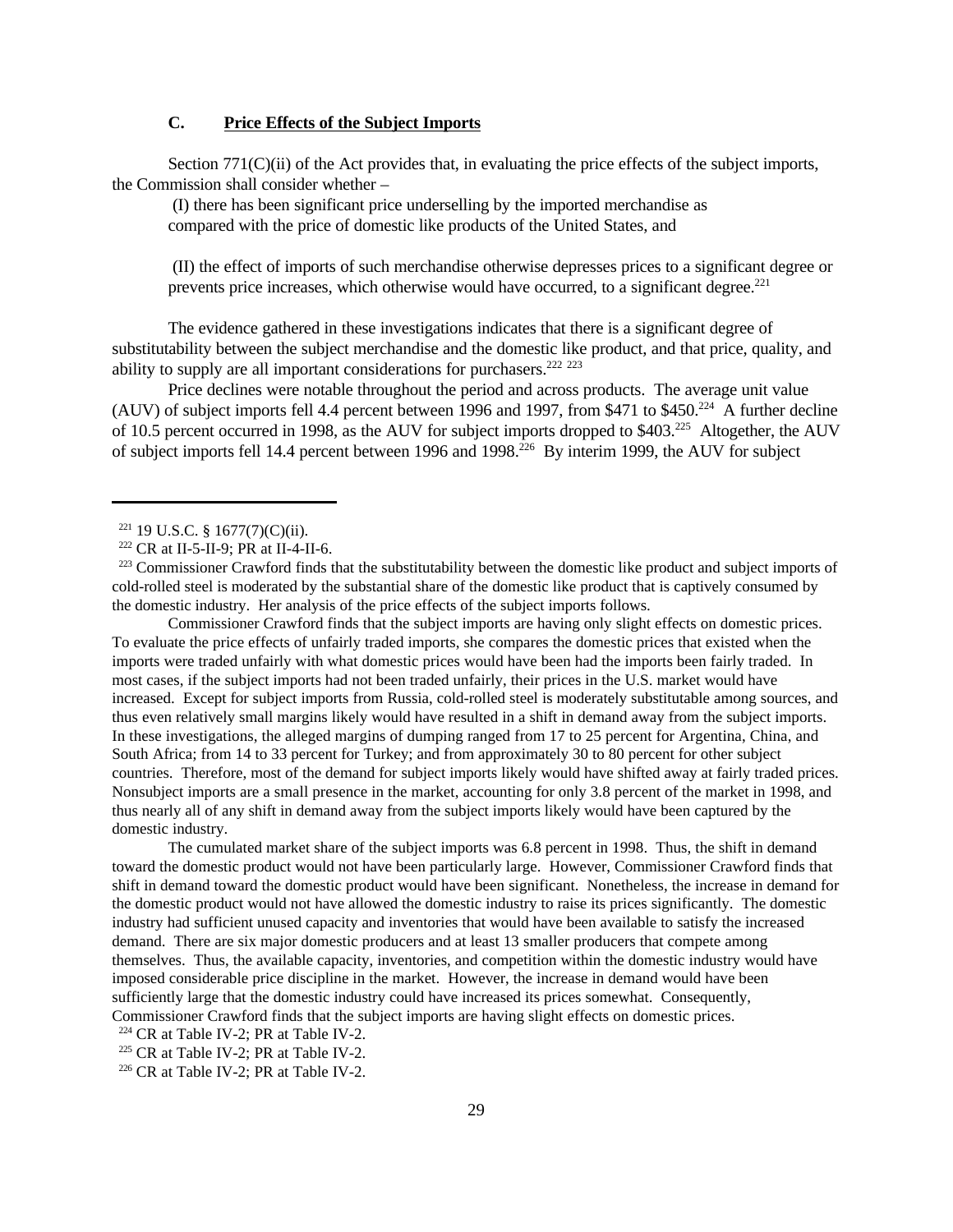imports had fallen to \$367, down 20.3 percent from the same period in 1998.<sup>227</sup> In contrast, the AUV for nonsubject imports fell only 5.4 percent between 1996 and 1998.<sup>228</sup> The AUV for domestic shipments to the merchant market fell 3.0 percent between 1996 and 1998 and dropped 7.0 percent between interim 1998 and interim 1999.<sup>229</sup> The AUV of all domestic shipments, including internal transfers, slipped 3.6 percent between 1996 and 1998 and fell 8.5 percent between interim 1998 and interim 1999.<sup>230</sup>

Price declines are also significant when measured by the specific product pricing data obtained in these investigations, which also reflect significant underselling by subject imports. Price declines were particularly notable and consistent for products 2 and  $3.^{231}$  Of the 500 quarterly comparisons available in this record, subject imports undersold domestic products in 394 instances, or in nearly 80 percent of all comparisons.<sup>232</sup> Underselling margins in those quarterly comparisons ranged from \*\*\* to \*\*\*.<sup>233</sup>

The specific product pricing data obtained in these investigations also showed significant price declines across all product/channel of distribution combinations.<sup>234</sup> Specific product price comparisons also showed a significant degree of convergence, with the price gap between subject imports with perceived higher quality (such as those from Japan) and those with perceived quality problems (such as those from Russia) narrowing significantly over the survey period.<sup>235</sup>

We note that other factors in the current market may be placing pressure on domestic prices. The effect on domestic prices of increased domestic capacity, including new EAF mill capacity, increased productivity and cost declines, as well as the potential competition from an evolving product, TGHR, require additional scrutiny in any final phase of these investigations.<sup>236</sup> However, while we acknowledge the presence of these factors in the market, we still find that subject imports themselves have depressed prices to a significant degree.

### **D. Impact**

In examining the impact of the subject imports on the domestic industry, we consider all relevant economic factors that bear on the state of the industry in the United States.<sup>237</sup> These factors include output, sales, inventories, capacity utilization, market share, employment, wages, productivity, profits, cash flow, return on investment, ability to raise capital, and research and development. No single factor is dispositive

 $227$  CR at Table IV-2; PR at Table IV-2.

<sup>228</sup> CR at Table IV-2; PR at Table IV-2.

 $229$  CR at Table III-3; PR at Table III-3.

<sup>230</sup> CR at Table C-1; PR at Table C-1.

<sup>&</sup>lt;sup>231</sup> CR at Table V-2; PR at Table V-2.

<sup>232</sup> CR at V-20-V21; PR at V-14.

<sup>233</sup> CR at V-20-V21; PR at V-14.

<sup>&</sup>lt;sup>234</sup> CR at Table V-2; PR at Table V-2.

<sup>&</sup>lt;sup>235</sup> CR at Table V-2; PR at Table V-2.

<sup>&</sup>lt;sup>236</sup> Respondents have also cited imports from Korea as a factor affecting domestic prices. Joint Respondents' Postconference Brief at 80-82. We have not gathered pricing data on any nonsubject imports, including imports from Korea, of certain cold-rolled steel and decline to assess the effect on domestic prices of nonsubject imports without such information. We will examine the role of nonsubject imports more closely in any final phase of these investigations.

 $237$  19 U.S.C. § 1677(7)(C)(iii). See also SAA at 851 and 885 ("In material injury determinations, the Commission considers, in addition to imports, other factors that may be contributing to overall injury. While these factors, in some cases, may account for the injury to the domestic industry, they also may demonstrate that an industry is facing difficulties from a variety of sources and is vulnerable to dumped or subsidized imports." Id. at 885).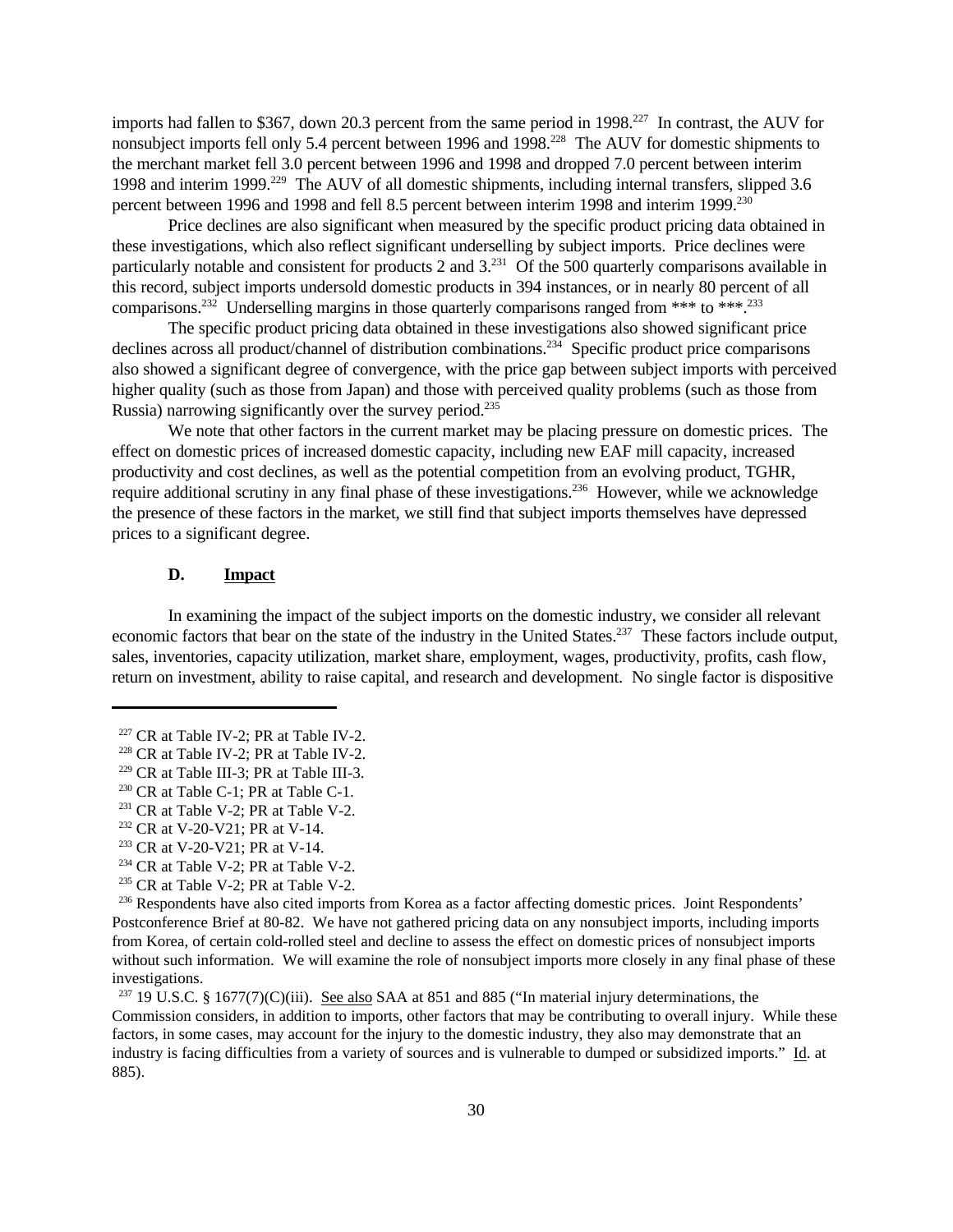and all relevant factors are considered "within the context of the business cycle and conditions of competition that are distinctive to the affected industry."<sup>238</sup> <sup>239</sup><sup>240</sup>

The data show a domestic industry with declines in a number of key indicators, despite increases in overall shipments and domestic consumption. Total production capacity rose 7.7 percent between 1996 and 1998.<sup>241</sup> Total production increased at the more modest rate of 2.9 percent between 1996 and 1998, causing capacity utilization rates to decrease from 87.2 percent in 1996 to 83.3 percent in 1998.<sup>242</sup> Despite a modest increase of 0.7 percent in capacity between interim 1998 and interim 1999, the decline of 1.3 percent in production left capacity utilization rates lower in interim 1999 than in interim 1998.<sup>243</sup> During the period examined, the number of production-related workers dropped 3.8 percent between 1997 and 1998 and fell 2.5 percent for the years 1996 through 1998.<sup>244</sup> The number of production-related workers fell 2.3 percent between interim 1998 and interim 1999.<sup>245</sup> Hours worked by production-related workers fell 1.5 percent between 1996 and 1998 and dropped more sharply in interim 1999, down 6.4 percent from the same interim period in 1998.<sup>246</sup> Capital expenditures decreased throughout the period examined, while R&D expenditures peaked in 1997 and slipped in 1998 and in interim 1999.<sup>247</sup>

The domestic industry saw operating income on merchant sales, expressed as a ratio of net sales, fall by half between 1997 and 1998.<sup>248</sup> For the first three months of 1999, operating income was negative.<sup>249</sup> The same result occurred for both merchant sales and internal transfers combined: a sharp drop in operating income between 1997 and 1998, with operating income turning negative in the first quarter of 1999.<sup>250 251 252</sup> The number of domestic producers with negative operating income has risen over

<sup>252</sup> Commissioner Crawford does not rely on any analysis of the trends in the statutory impact factors in her determination of a reasonable indication of material injury by reason of the subject imports, but concurs in the conclusion that the subject imports are having a significant impact on the domestic industry. In her analysis of

(continued...)

<sup>&</sup>lt;sup>238</sup> 19 U.S.C. § 1677(7)(C)(iii). See also SAA at 851 and 885 and Live Cattle from Canada and Mexico, Inv. Nos. 701-TA-386 and 731-TA-812-813 (Preliminary), USITC Pub. 3155 (Feb. 1999) at 25, n.148.

 $239$  The statute instructs the Commission to consider the "magnitude of the dumping margin" in an antidumping proceeding as part of its consideration of the impact of imports. 19 U.S.C. § 1677(7)(C)(iii)(V). In its notice of initiation, Commerce stated that the estimated dumping margins were as follows: Argentina, 24.53; Brazil, from 31.48 to 63.32; China, from 21.33 to 23.72; Indonesia, 43.90; Japan, 26.60 to 53.04; Russia, 56.80 to 73.98; Slovakia, 61.28 to 63.45; South Africa, 16.65; Taiwan, 38.20 to 54.54; Thailand, 57.57 to 80.67; Turkey, 13.85 to 32.91; and Venezuela, 25.54 to 56.72. 64 Fed. Reg. at 34194 (June 25, 1999).

<sup>&</sup>lt;sup>240</sup> Chairman Bragg notes that she does not ordinarily consider the magnitude of the margin of dumping to be of particular significance in evaluating the effects of subject imports on domestic producers. See Separate and Dissenting Views of Commissioner Lynn M. Bragg in Bicycles from China, Inv. No. 731-TA-731 (Final), USITC Pub. 2968 (June 1996).

<sup>&</sup>lt;sup>241</sup> CR at Table C-1; PR at Table C-1.

 $242$  CR at Table C-1; PR at Table C-1.

 $243$  CR at Table C-1; PR at Table C-1.

<sup>&</sup>lt;sup>244</sup> CR at Table C-1; PR at Table C-1.

<sup>&</sup>lt;sup>245</sup> CR at Table C-1; PR at Table C-1.

<sup>&</sup>lt;sup>246</sup> CR at Table C-1; PR at Table C-1.

 $247$  CR at Table VI-7; PR at Table VI-7.

<sup>&</sup>lt;sup>248</sup> CR at Table VI-1; PR at Table VI-1.

<sup>&</sup>lt;sup>249</sup> CR at Table VI-1; PR at Table VI-1.

<sup>&</sup>lt;sup>250</sup> CR at Table VI-5; PR at Table VI-5.

<sup>&</sup>lt;sup>251</sup> We are mindful of the arguments raised by respondents regarding the valuations placed by domestic producers on their internal transfers. In any final phase of these investigations, we will examine the valuation of all transfers, as well as cost allocations, following our usual methodology.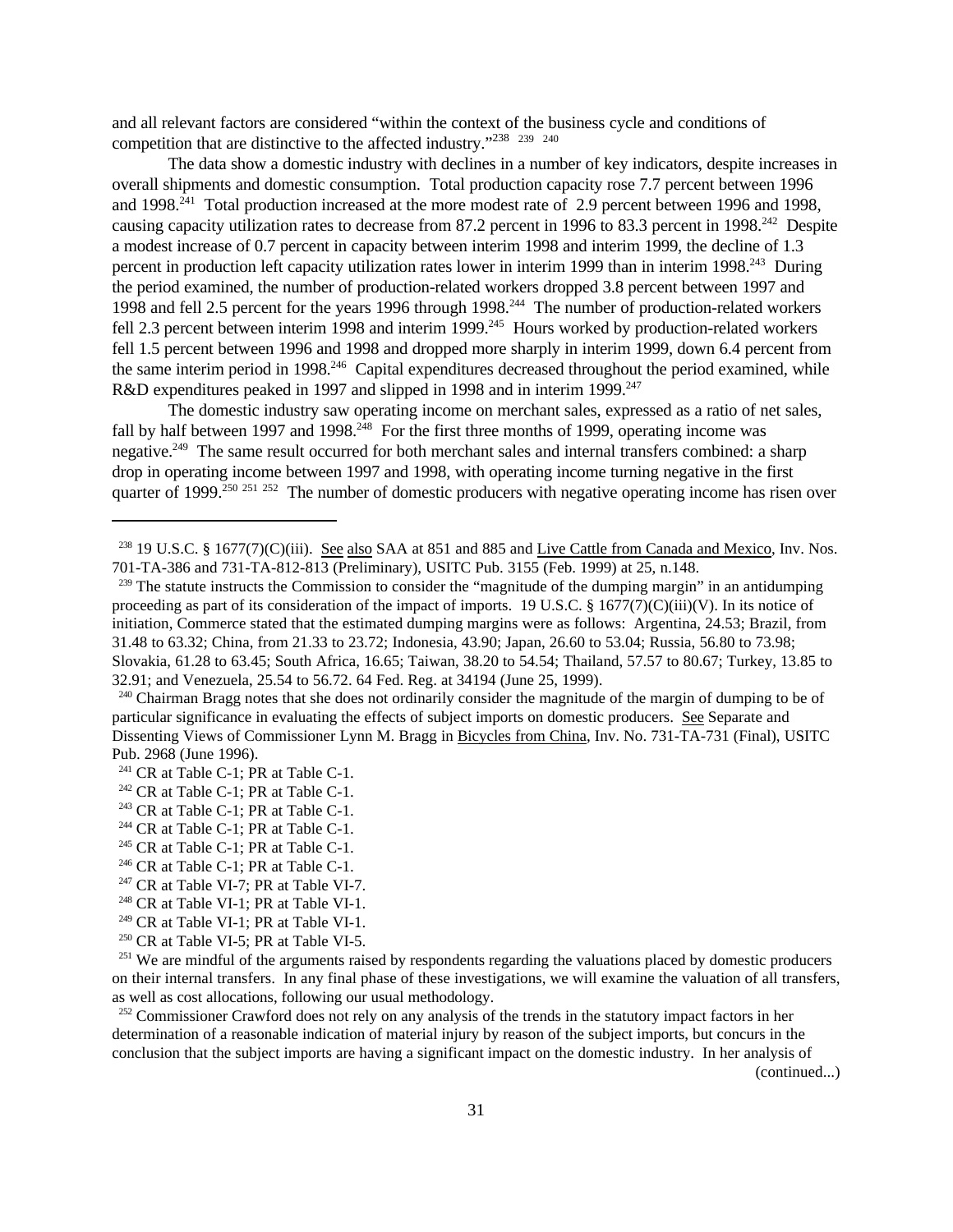the period. With respect to merchant sales, only \*\*\* had negative operating income in 1996, compared to \*\*\* in 1998 and \*\*\* in the first quarter of 1999.<sup>253</sup> With respect to combined merchant sales and internal transfers, the number of domestic producers with negative operating income in 1996 was \*\*\*; that number rose to \*\*\* in 1998 and to \*\*\* in the first quarter of 1999.<sup>254</sup>

In sum, based on the increases in the volume of the subject imports; the declines in average unit values of the subject imports and in the domestic industry's sales prices; underselling by subject imports; and the adverse trends in the financial condition of the domestic industry, particularly in the latter part of the survey period, as evidenced by the increasing number of domestic producers posting operating losses, we find that the subject imports are having an adverse impact on the domestic industry producing certain cold-rolled steel.

#### **CONCLUSION**

For the reasons stated above, we determine that there is a reasonable indication that the domestic industry producing certain cold-rolled steel products is materially injured by reason of imports of certain cold-rolled steel products from Brazil that are allegedly subsidized and by reason of imports of certain cold-rolled steel products from Argentina, Brazil, China, Indonesia, Japan, Russia, Slovakia, South Africa, Taiwan, Thailand, Turkey, and Venezuela that are allegedly sold in the United States at less than fair value.

 $252$  (...continued)

material injury by reason of unfairly traded imports, Commissioner Crawford evaluates the impact on the domestic industry by comparing the state of the industry when imports were traded unfairly with what the state of the industry would have been had the imports been fairly traded. In assessing the impact of subject imports on the domestic industry, she considers, among other relevant factors, output, sales, inventories, capacity utilization, market share, employment, wages, productivity, profits, cash flow, return on investment, ability to raise capital, research and development, and other relevant factors, as required by 19 U.S.C. § 1677(7)(C)(iii). These factors together either encompass or reflect the volume and price effects of the unfairly traded imports, and so she gauges the impact through those effects. In this regard, the impact on the domestic industry's prices, sales, and overall revenues is critical, because the impact on the other industry indicators (*e.g.*, employment, wages, etc.) is derived from this impact.

As she noted earlier, the domestic industry would have been able to increase its prices only slightly had the subject imports been priced fairly. Therefore, the primary impact on the domestic industry would have been on its output and sales. At fairly traded prices, the shift in demand toward the domestic product would have been significant. The increase in demand for the domestic product would have been significant, and the domestic industry could have increased its production and sales to satisfy the increased demand. The domestic industry would have captured the large majority of the demand for the subject imports, and thus its output and sales, and therefore its revenues, would have increased significantly had the subject imports not been unfairly traded. Therefore, the domestic industry would have been materially better off if the subject imports had been fairly traded. Consequently, Commissioner Crawford determines that there is a reasonable indication that the domestic industry is materially injured by reason of the subject imports.

<sup>&</sup>lt;sup>253</sup> CR at Table VI-1; PR at Table VI-1.

 $254$  CR at Table VI-6; PR at Table VI-6.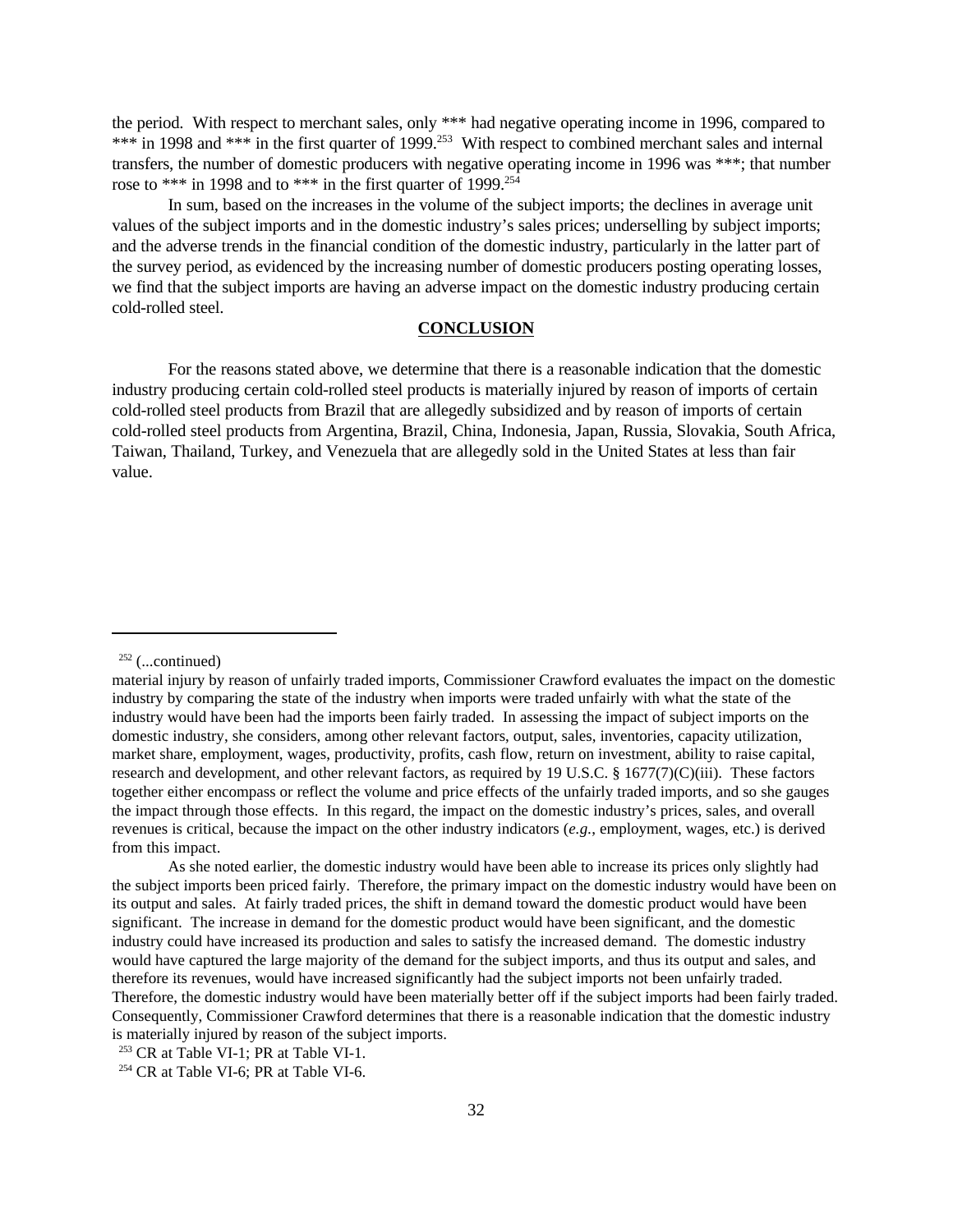### **ADDITIONAL AND DISSENTING VIEWS OF CHAIRMAN LYNN M. BRAGG REGARDING IMPORTS FROM INDONESIA, THAILAND, AND VENEZUELA**

Although I concur with my colleagues in finding that subject imports from Indonesia, Thailand, and Venezuela, are negligible for purposes of assessing present material injury in the context of the instant preliminary countervailing duty investigations, I further find, however, that there is a potential that subject imports from these three countries will imminently exceed the applicable aggregate negligibility threshold. Accordingly, I respectfully dissent from that portion of the majority's views which finds to the contrary.

### **Negligibility:**

For the reasons set forth fully in the majority's views, I find that the appropriate negligibility thresholds to be applied to developing countries in the Commission's assessment of threat of material injury in countervailing duty investigations are 4 percent (individually) and 9 percent (in the aggregate). Because subject imports from Indonesia, Thailand, and Venezuela, together accounted for 8.45 percent of total imports during the most recent twelve month period preceding the filing of the petitions for which data are available,<sup>1</sup> I find such imports to be negligible for purposes of assessing present material injury. I note, however, the relatively slim margin by which imports from these three countries fell below the applicable negligibility threshold.

Significantly, although subject imports from Indonesia, Thailand, and Venezuela, fell below the aggregate negligibility threshold during the applicable twelve month period, the most recent quarterly import data indicate otherwise. Specifically, during the first quarter of 1999, subject imports from these three countries accounted for 10.2 percent of total imports of the subject merchandise into the United States,<sup>2</sup> well in excess of the negligibility threshold. This compares to a combined 1.1 percent share of total imports for Indonesia, Thailand, and Venezuela, in the first quarter of 1998, and a 6.8 percent share of total imports in calendar year 1998.<sup>3</sup>

Moreover, sharply increasing individual trends among the three countries further indicate that subject imports from Indonesia, Thailand, and Venezuela, will imminently exceed the aggregate negligibility threshold.<sup>4</sup> With regard to Indonesia, subject imports increased by over four times between 1996 and 1998, and by over one-third between interim 1998 and interim 1999 (albeit from a relatively low import volume base in interim 1998).<sup>5</sup> With regard to Thailand, the record indicates that there were virtually no subject imports during the period of investigation until 1998, and even then, in only five months during the entire year;<sup>6</sup> for all of 1998, subject imports from Thailand amounted to 74,045 short tons.<sup>7</sup> In comparison, subject imports from Thailand during the first quarter of 1999 amounted to 55,378

<sup>4</sup> In this regard, I note that the Statement of Administrative Action ("SAA") to the Uruguay Round Agreements Acts states that "\*\*\*mport volumes at the conclusion of the 12-month period examined for purposes of considering negligibility may be below the negligibility threshold, but increasing at a rate that indicates that they are likely to imminently exceed that threshold during the period the Commission examines in conducting its threat analysis." SAA at 186.

5 *See* Table IV-6, CR at IV-13, PR at IV-12.

6 *See* Tables IV-5 and IV-6, CR at IV-13 and IV-13, PR at IV-11 and IV-12.

<sup>7</sup> Table IV-6, CR at IV-13, PR at IV-12. Thus, on an annualized basis, subject imports from Thailand would have amounted to 177,708 short tons in 1998, which would correspond to 4.8 percent of total imports in that year.

<sup>1</sup> *See* Table IV-3, CR at IV-10, PR at IV-9.

<sup>2</sup> *See* Table IV-6, CR at IV-13, PR at IV-12.

<sup>3</sup> *See id.*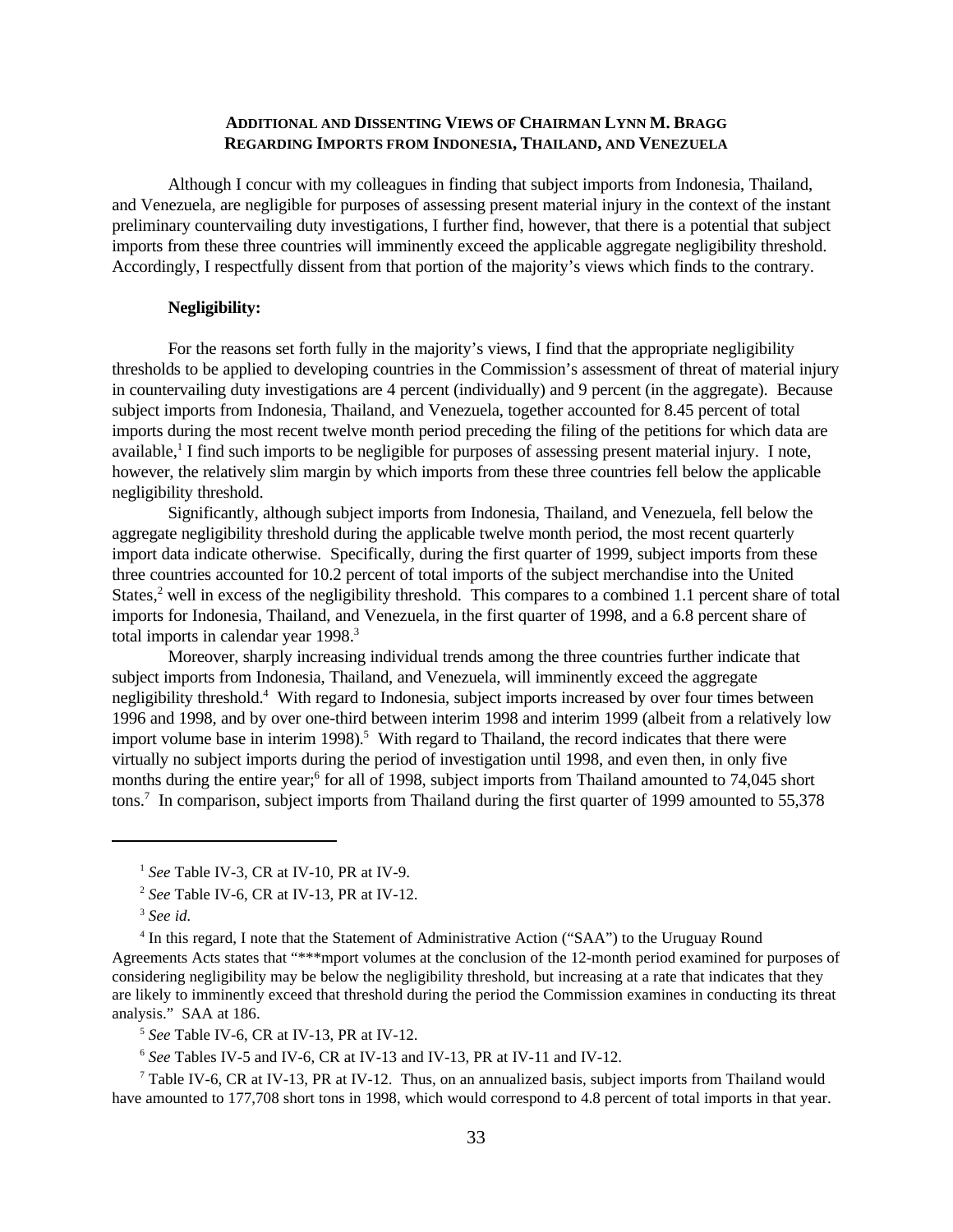short tons, or almost three-quarters of the import volume for the preceding year.<sup>8</sup> With regard to Venezuela, subject imports increased by almost five times between 1996 and 1998, and by over three times between interim 1998 and interim 1999 (albeit from a relatively low import volume base in interim 1998).<sup>9</sup>

In my analysis, I have not placed great weight on export projections contained in the staff report which are based upon responses to Commission questionnaires. Data submitted to the Commission project that subject imports from Indonesia. Thailand, and Venezuela, will total \*\*\* in 1999.<sup>10</sup> However, data submitted in response to Commission questionnaires as supplemented by official statistics from the Department of Commerce indicate that imports from these three countries during the first quarter of 1999 already amounted to 75,779 short tons, which is roughly \*\*\* percent of the total import volume projected for all of 1999 based solely on questionnaire responses.<sup>11</sup> At this rate, projected annual imports from Indonesia, Thailand, and Venezuela, would have been realized \*\*\*. Accordingly, I decline to place great weight on the export projections contained in the staff report.

An examination of production capacity and capacity utilization, particularly with regard to Thailand, further supports my determination. Although production capacity and capacity utilization levels for Indonesia and Venezuela generally \*\*\* over the period of investigation,<sup>12</sup> data for Thailand depict a much different scenario.

Production capacity in Thailand increased almost \*\*\* between 1997 and 1998, and is projected to increase an additional \*\*\* percent in 1999.<sup>13</sup> Moreover, capacity utilization for Thailand has been at \*\*\* percent for each period examined by the Commission, and is projected to remain so in 1999 and 2000.<sup>14</sup> Thus, the increase in capacity projected for 1999 translates into an additional \*\*\* of production available for export–which alone constitutes an amount equivalent to \*\*\* percent of total imports into the United States in 1998.<sup>15</sup>

Finally, I note that U.S. importers' reported orders and deliveries of subject imports from Indonesia, Thailand, and Venezuela, after March 31, 1999, are \*\*\*.<sup>16</sup> I decline to place great weight on the evidence of U.S. importers' reported orders and deliveries contained in the staff report, because of the substantial increases in import volumes from these three countries evidenced during the period of investigation (and in particular the increases during the first quarter of 1999).<sup>17</sup> These increases indicate the very real potential for rapid increases in imports from these countries within relatively short periods of time; accordingly, I find that evidence of U.S. importers' reported orders and deliveries is of limited probative value.

Based upon all of the foregoing, and in particular the fact that subject imports from Indonesia,

<sup>8</sup> *See id.*

<sup>9</sup> *See id.*

<sup>10</sup> *See* Tables VII-3, VII-9, and VII-11, CR at V-II-7, VII-17, and VII-20, PR at VII-4, VII-8, and VII-9.

<sup>11</sup> *See* Table IV-6, CR at IV-13, PR at IV-12.

<sup>&</sup>lt;sup>12</sup> Production capacity in Indonesia declined by \*\*\* percent between 1996 and 1998, and is projected to decline a further \*\*\* percent in 1999, while capacity utilization declined from \*\*\* percent in 1996 to \*\*\* percent in 1998, but is projected to increase to \*\*\* percent in 1999. Table VII-3, CR at VII-7, PR at VII-4. Production capacity in Venezuela remained constant 1996 and 1998, and is projected to decline \*\*\* percent in 1999, while capacity utilization increased from \*\*\* percent in 1996 to \*\*\* percent in 1998, and is projected to increase further to \*\*\* percent in 1999. Table VII-11, CR at VII-20, PR at VII-9.

<sup>13</sup> *See* Table VII-9, CR at VII-17, PR at VII-9.

<sup>14</sup> *Id.*

<sup>15</sup> *See id.* and Table IV-6, CR at IV-13, PR at IV-12.

<sup>16</sup> CR at VII-21, PR at VII-9.

 $17$  Table IV-6, CR at IV-13, PR at IV-13.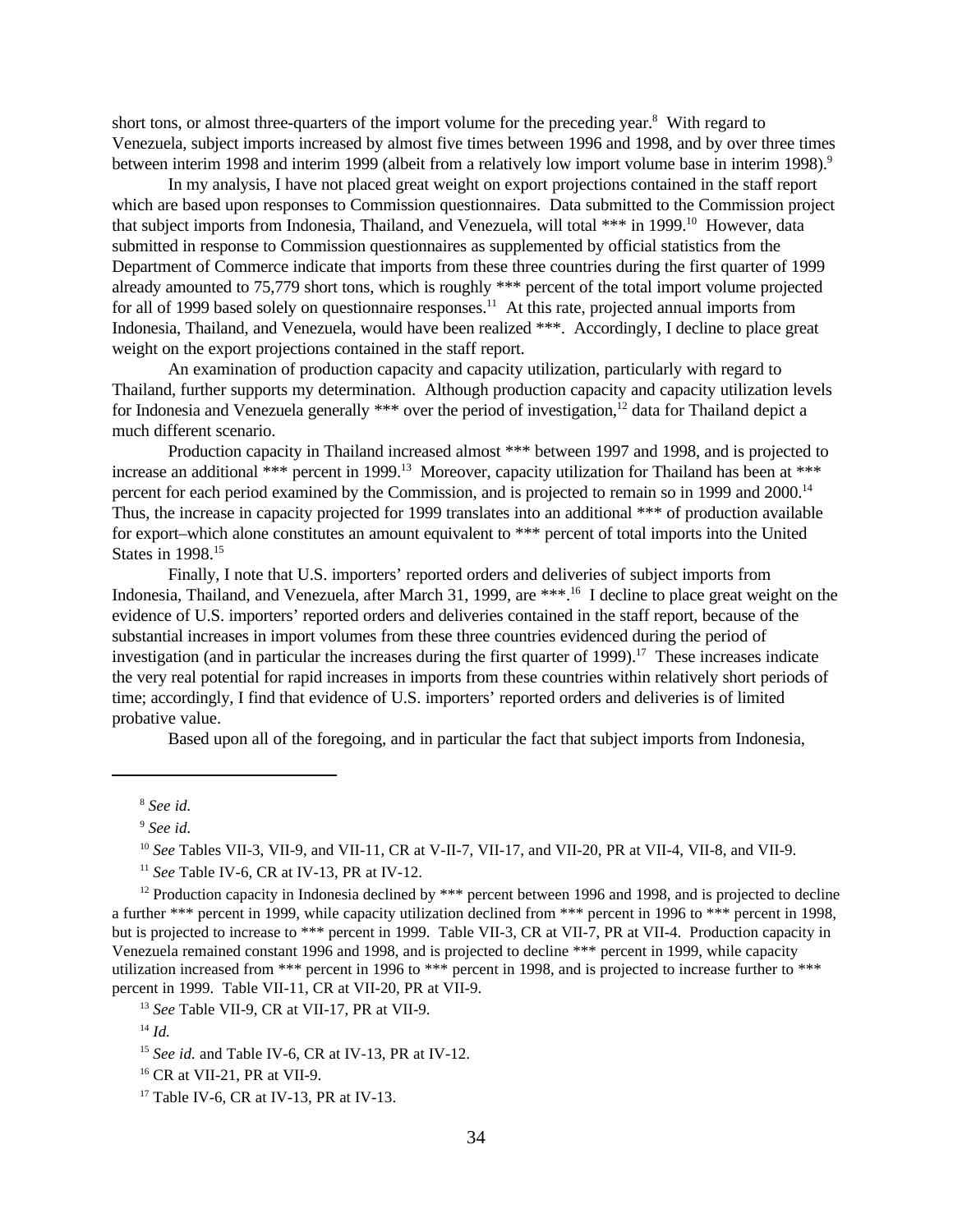Thailand, and Venezuela, already accounted for 10.2 percent of total imports during the most recent period for which the Commission has data, I am satisfied that "there is a potential that . . . the aggregate volumes of imports from Indonesia, Thailand, and Venezuela will imminently exceed" nine percent of the volume of all such merchandise imported into the United States.<sup>18</sup> Accordingly, I turn to whether there is a reasonable indication that subject imports from these three countries threaten material injury to the domestic industry.

#### **Legal Standard:**

In assessing whether there is a reasonable indication that the domestic industry is threatened with material injury by reason of subject imports from Indonesia, Thailand, and Venezuela, the statute directs the Commission to consider "whether further dumped or subsidized imports are imminent and whether material injury by reason of imports would occur unless an order is issued . . . ."<sup>19</sup> The Commission may not make such a determination "on the basis of mere conjecture or supposition,"<sup>20</sup> and considers the threat  $factors<sup>21</sup>$  as a whole; indeed, the presence or absence of any such factor is not dispositive of the Commission's determination.<sup>22</sup> In making my determination, I have considered all statutory factors that are relevant to these investigations.<sup>23</sup>

#### **Cumulation:**

The statute provides that the Commission may, in determining threat of material injury, cumulatively assess the volume and price effects of subject imports from all countries as to which petitions were filed on the same day, if such imports compete with each other and with the domestic like product in the U.S. market.<sup>24</sup> I note that I have joined the majority in cumulating subject imports from Argentina, Brazil, China, Indonesia, Japan, Russia, Slovakia, South Africa, Taiwan, Thailand, Turkey, and Venezuela, for purposes of assessing present material injury in the preliminary antidumping investigations and the preliminary countervailing duty investigation involving Brazil. The same analysis supports cumulation of all subject imports in the assessment of threat of material injury by reason of allegedly subsidized imports from Indonesia, Thailand, and Venezuela.<sup>25</sup> Accordingly, for the reasons set forth fully in the majority's views, I find there is a reasonable overlap of competition among subject imports and

<sup>18</sup> 19 U.S.C. § 1677(24)(A)(iv); *see also* 19 U.S.C. § 1677(24)(B). Because I find there is a potential that aggregate subject imports from Indonesia, Thailand, and Venezuela, will imminently exceed nine percent of total imports, I need not address whether there is a potential that subject imports from any of these three countries, individually, will imminently exceed 4 percent of total imports. *See infra n. 25.*

<sup>19</sup> 19 U.S.C. § 1677(7)(F)(ii).

<sup>20</sup> *Id.*

 $21$  19 U.S.C. § 1677(7)(F)(i).

<sup>22</sup> *See* 19 U.S.C. § 1677(7)(F)(ii).

<sup>&</sup>lt;sup>23</sup> 19 U.S.C. § 1677(7)(F)(i). I note that factor (VII) is not relevant, as it concerns raw and processed agricultural products.

<sup>24</sup> *See* 19 U.S.C. § 1677(7)(H).

<sup>&</sup>lt;sup>25</sup> For additional discussion of my approach to cumulation in similar contexts, I refer to my dissenting views regarding imports from the Czech Republic in Certain Cut-to-Length Steel Plate from the Czech Republic, France, India, Indonesia, Italy, Japan, Korea, and Macedonia, Invs. Nos. 701-TA-387-392 (Preliminary) and 731-TA-815- 822 (Preliminary), USITC Pub. No. 3181 (April 1999), as well as my dissenting views regarding imports from Germany in Stainless Steel Wire Rod From Germany, Italy, Japan, Korea, Spain, Sweden, and Taiwan, Invs. Nos. 701-TA-373 (Final) and 731-TA-769-775 (Final), USITC Pub. 3126 (Sept. 1998).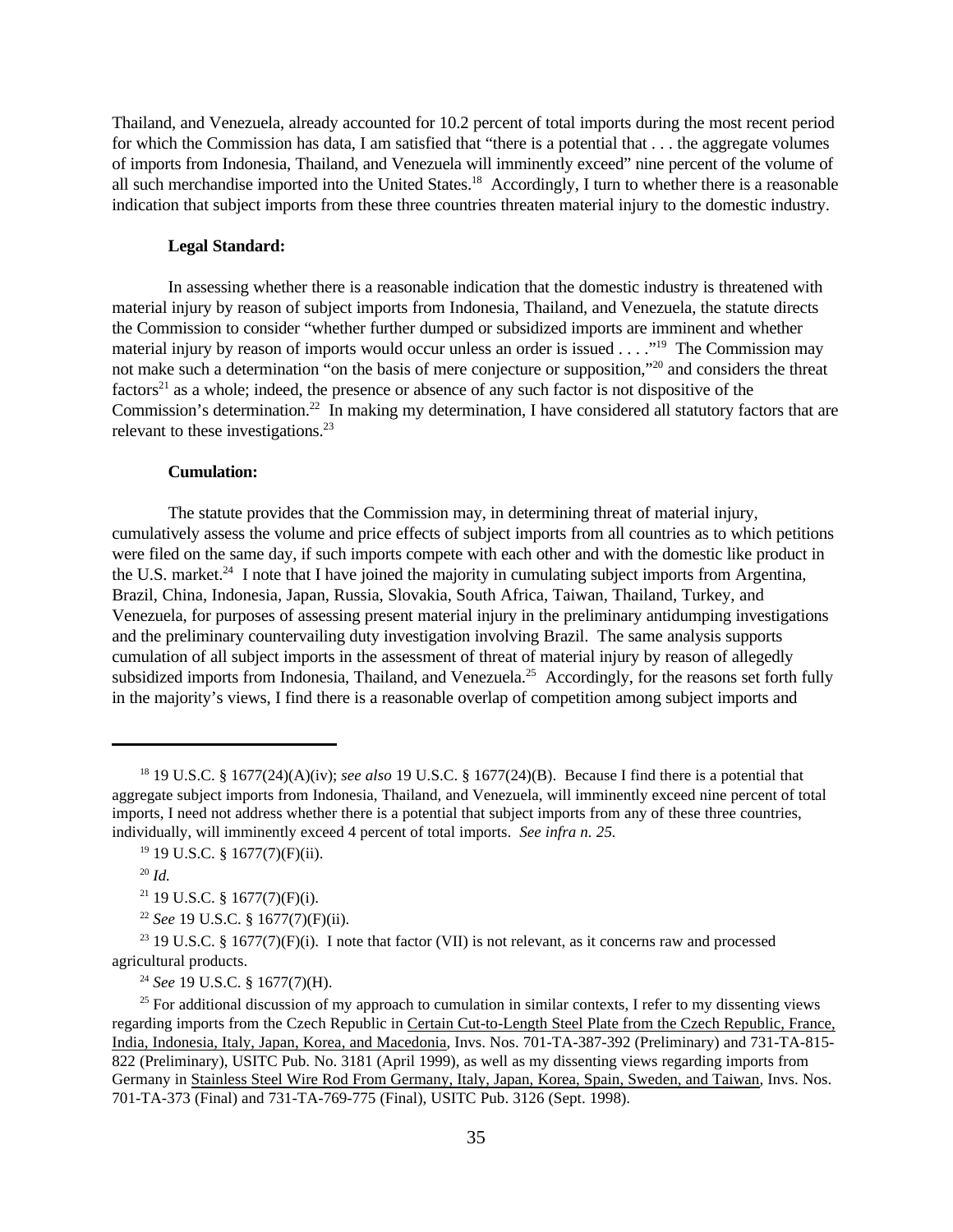between subject imports and the domestic like product. I therefore cumulate all subject imports for purposes of my threat analysis.

#### **Threat of Material Injury:**

For purposes of assessing the threat of material injury posed by subject imports from Indonesia, Thailand, and Venezuela, I am mindful of the fact that I have joined my colleagues in finding a reasonable indication that the domestic industry is materially injured by reason of cumulated imports from all twelve countries subject to the preliminary antidumping investigations, including Indonesia, Thailand, and Venezuela. In conjunction with the reasonable indication of present material injury caused by these cumulated subject imports, I further determine that there is also a reasonable indication that subject imports from Indonesia, Thailand, and Venezuela, pose an imminent threat of material injury to the domestic industry.

First, I note that the Department of Commerce has not stated whether the alleged subsidies under investigation are described under Article 3 or Article 6.1 of the Subsidies Agreement.<sup>26</sup> I further note, however, that Petitioners assert that the alleged subsidies are either export subsidies, or are subsidies that confer *ad valorem* benefits exceeding five percent.<sup>27</sup>

Second, I note that although capacity utilization in Thailand has been at \*\*\* percent in 1997 and 1998, and is projected to remain so in 1999 and 2000, capacity utilization in Indonesia is projected to increase from \*\*\* percent in 1998 to \*\*\* percent in 1999 and \*\*\* percent in 2000 (albeit in the face of a projected \*\*\* percent decline in production capacity),<sup>28</sup> while capacity utilization in Venezuela is projected to increase from \*\*\* percent in 1998 to \*\*\* percent in 1999 and \*\*\* percent in 2000 (albeit in the face of a projected \*\*\* percent decline in production capacity).<sup>29</sup> Moreover, as noted, production capacity in Thailand is projected to increase from \*\*\* in 1998 to \*\*\* in 1999 and \*\*\* in 2000, increases of \*\*\* percent and \*\*\* percent, respectively.<sup>30</sup> I find that this record evidence indicates a likelihood of substantially increased subject imports into the United States.

Third, as noted, subject imports from each of the three countries have increased at significant rates throughout the period of investigation, and have continued to do so in the first quarter of  $1999$ <sup>31</sup> I find that this record evidence indicates a likelihood of substantially increased subject imports into the United States.

Fourth, I note that with regard to pricing, subject imports from Indonesia undersold the domestic like product in 13 out of 15 quarterly pricing comparisons, with an average margin of underselling of \*\*\* percent.<sup>32</sup> Subject imports from Thailand undersold the domestic like product in all 12 quarterly pricing comparisons, with an average margin of underselling of  $***$  percent.<sup>33</sup> As for Venezuela, subject imports undersold the domestic like product in all 31 quarterly pricing comparisons, with an average margin of underselling of \*\*\* percent.<sup>34</sup> I find that this record evidence indicates that subject imports are entering the United States at prices that are likely to have a significant depressing or suppressing effect on domestic

<sup>&</sup>lt;sup>26</sup> See Notice of Initiation of Countervailing Duty Investigations: Certain Cold-Rolled Flat-Rolled Carbon-Quality Steel Products from Brazil, Indonesia, Thailand, and Venezuela, 64 Fed. Reg. 34204 (June 25, 1999).  $27$  Petitioners' Postconference Brief and Responses to Questions at 57-60.

<sup>28</sup> *See* Table VII-3, CR at VII-7, PR at VII-4.

<sup>29</sup> *See* Table VII-11, CR at VII-20, PR at VII-9.

<sup>30</sup> *See* Table VII-9, CR at VII-17, PR at VII-8.

<sup>31</sup> *See* Table IV-6, CR at IV-13, PR at IV-12.

<sup>32</sup> Table V-3, CR at V-22, PR at V-15.

<sup>33</sup> Table V-3, CR at V-23, PR at v-16.

<sup>34</sup> *Id.*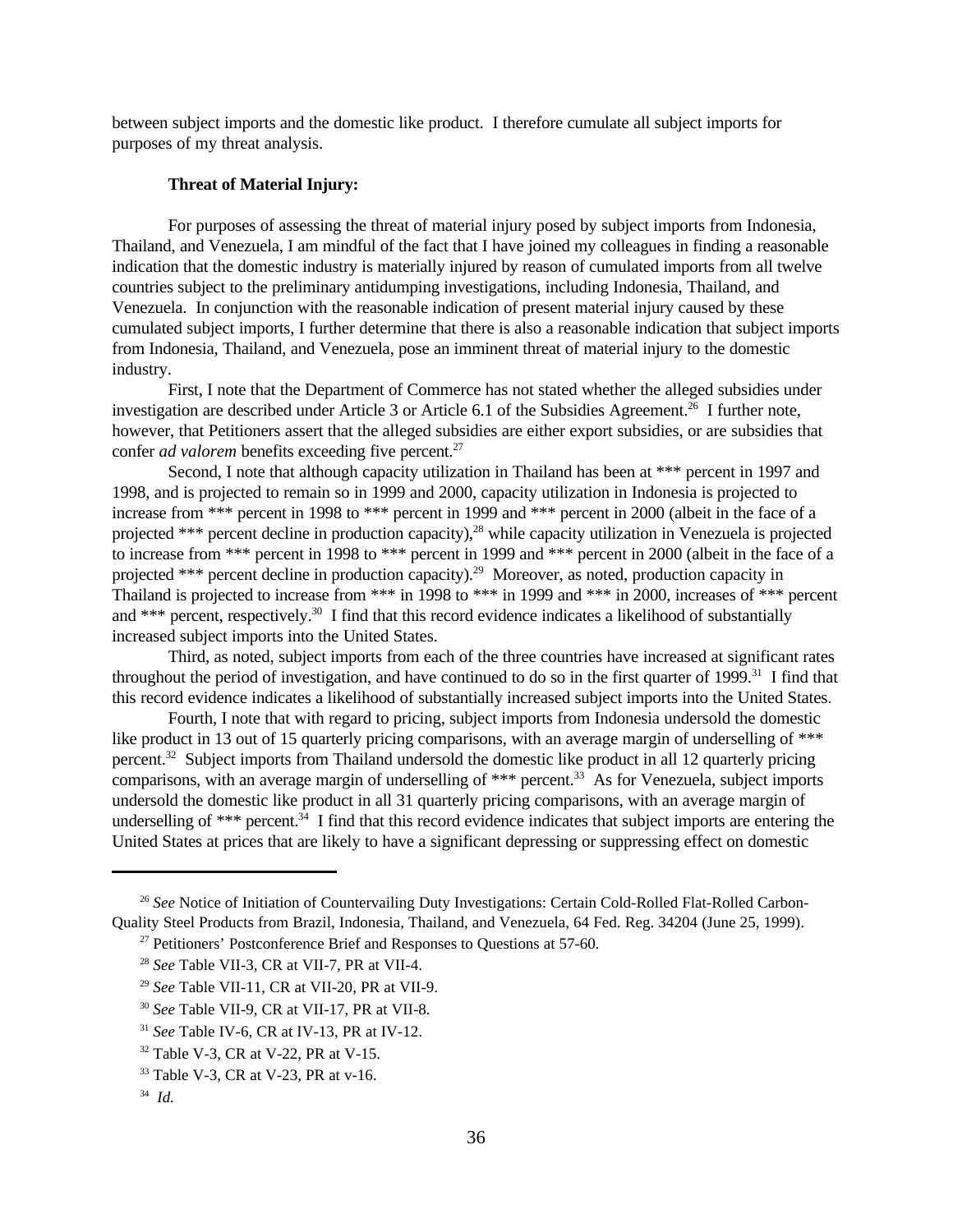prices, and are likely to increase demand for further imports.

Fifth, I note that while end-of-period inventories in both Indonesia and Venezuela generally declined over the period of investigation, the ending inventory in Thailand increased significantly between 1998 and interim 1999 (notwithstanding \*\*\* for calendar year 1999). Specifically, the ending inventory in Thailand in 1998 was \*\*\*; in comparison, the first quarter 1999 ending inventory was \*\*\*, representing a \*\*\* percent increase over the interim 1998 level of \*\*\*.<sup>35</sup>

Sixth, I note that capital expenditures by the domestic industry declined significantly over the period of investigation, i.e. by over \*\*\* percent between 1996 and 1998, and by over \*\*\* percent between interim 1998 and interim 1999.<sup>36</sup> During the same periods, research and development expenses incurred by the domestic industry  $***$  levels.<sup>37</sup> Given the critical role of capital investment in maintaining competitiveness in this industry, I find the record evidences a reasonable indication of actual and potential negative effects on the production efforts of the domestic industry by reason of subject imports.

#### **Conclusion:**

In conclusion, I have considered the entirety of the record evidence in these preliminary investigations, and based upon the foregoing discussion, I determine that there is a reasonable indication that subject imports from Indonesia, Thailand, and Venezuela, pose an imminent threat of material injury to the domestic industry.

<sup>35</sup> Table VII-9, CR at VII-17, PR at VII-8.

<sup>36</sup> *See* Table VI-7, CR at VI-15, PR at VI-9.

<sup>37</sup> *Id.*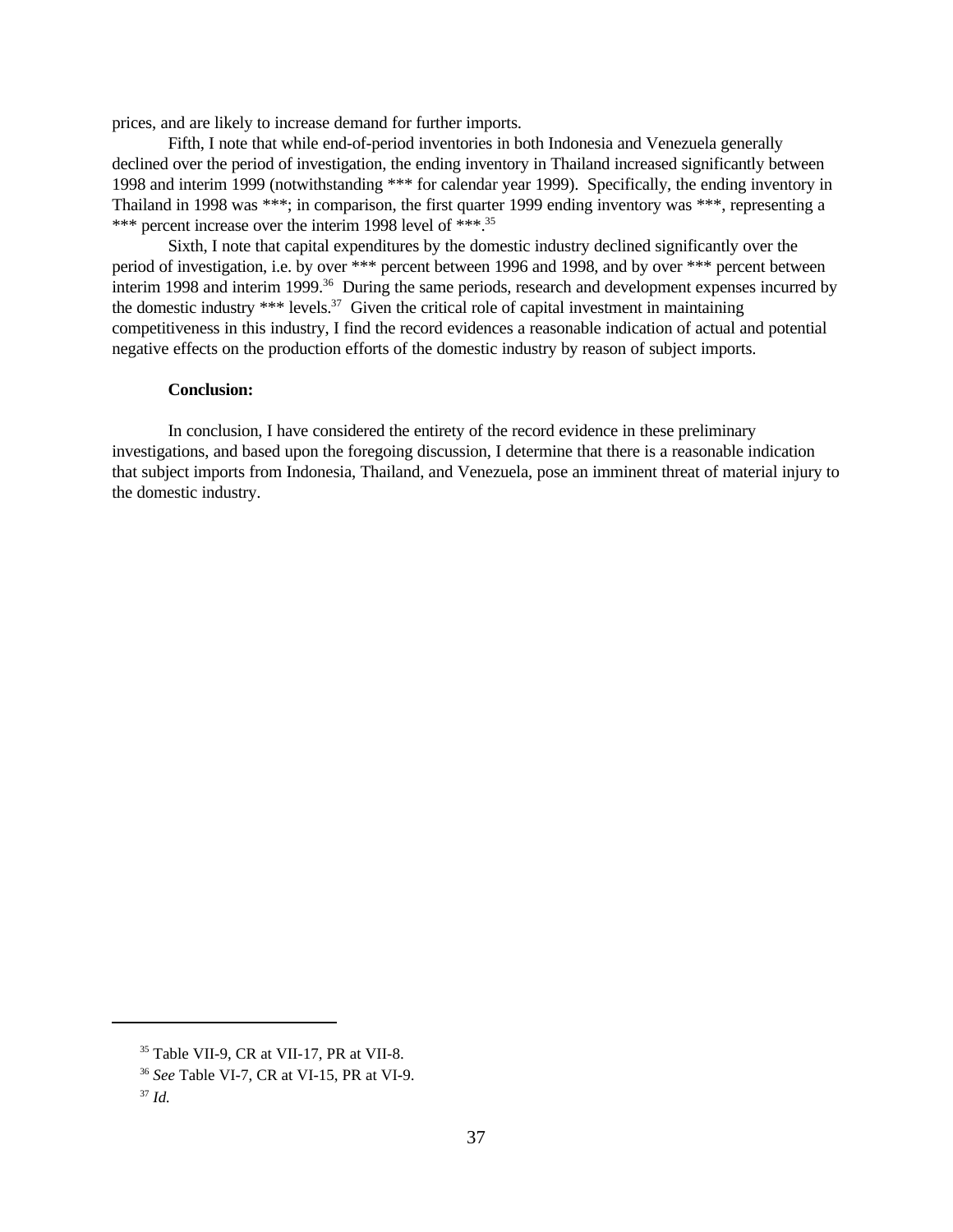# **ADDITIONAL AND DISSENTING VIEWS OF COMMISSIONER STEPHEN KOPLAN REGARDING IMPORTS FROM INDONESIA, THAILAND, AND VENEZUELA**

#### I. Negligibility

As indicated in the Commission opinion, I join the discussion concerning the proper interpretation of the negligibility provisions of the statute. However, I dissent from the majority's determination that imports from Thailand are not likely to imminently exceed the four percent statutory threshold. I believe that the record demonstrates that imports from Thailand are likely to imminently exceed that threshold.

For the 12 month period examined for purposes of determining negligibility, imports from Thailand represented 3.4 percent of subject imports.<sup>38</sup> Thai Cold Rolled, which reportedly accounts for \*\*\* percent of production of cold-rolled steel in Thailand, began operations \*\*\*.<sup>39</sup> In 1998, it increased its capacity significantly as it \*\*\* $40$  \*\*\*, home market shipments \*\*\* of total shipments.<sup>41</sup> At the same time it began exporting \*\*\* Indeed, while Thai shipments to third country markets \*\*\*, Thai shipments to the U.S. \*\*\* of total shipments.<sup>42</sup> In addition, inventories of Thai imports held by U.S. importers increased substantially in the most recent interim period.<sup>43</sup> Thus, these data indicate that the Thai producer was \*\*\* $44$  Moreover. demand for subject merchandise is likely to be more robust in the U.S. than in Thailand in the imminent future.<sup>45</sup>

Meanwhile, several other significant subject exporters reduced shipments to the U.S. from 1997 to 1998.<sup>46</sup> Thus, while it appears that the Thai producer was \*\*\* the trend for the other subject producers indicates that several are likely to represent a smaller portion of total subject imports in the near term. Consequently, I believe that the record indicates that imports from Thailand are likely to imminently increase by over six tenths of one percent relative to all other subject imports. Therefore, I find that imports from Thailand are likely to imminently exceed four percent of total imports and therefore are not negligible for purposes of the preliminary countervailing duty investigation.

I find, however, that imports from Indonesia and Venezuela are not likely to imminently exceed either four percent of subject imports individually or nine percent of subject imports collectively.<sup>47</sup> Those

 $38$  CR at IV-10, Table IV-3; PR at IV-9, Table IV-3.

<sup>42</sup> *Id.* One large importer of cold-rolled steel from Thailand imported in the first quarter of 1999 nearly as much product as it did in all of calendar year 1998. Questionnaire Response of \*\*\* at 6.

<sup>43</sup> CR at Table VII-12; PR at Table VII-12.

<sup>44</sup> I did not rely on information in the record of this preliminary investigation regarding the orders on the importers' books. The questionnaires did not request importers to identify the country of origin for the orders on their books. While many responding importers volunteered such information, a significant portion did not do so. Consequently, these data may not represent the actual pending orders for each respective country.

<sup>45</sup> *See* "Thai Industry Prepares for Restructuring," *Metals Bulletin Monthly* at 51 (May 1999), Petitioners' Postconference Brief at Exhibit 36.

 $46$  CR at Appendix C, Table C-1; PR at Appendix C, Table C-1. While capacity utilization for the Thai producer is high, the data discussed above indicate that much of that production is likely to be directed to the U.S. market and away from the declining home and third country markets.

<sup>47</sup> *See* 19 U.S.C. § 1677(24)(A)(iv); 19 U.S.C. § 1677(24)(B).

<sup>39</sup> CR at VII-16; PR at VII-7-8.

<sup>40</sup> *Id*.

<sup>41</sup> *Id*., Table VII-9; PR at Table VII-9.